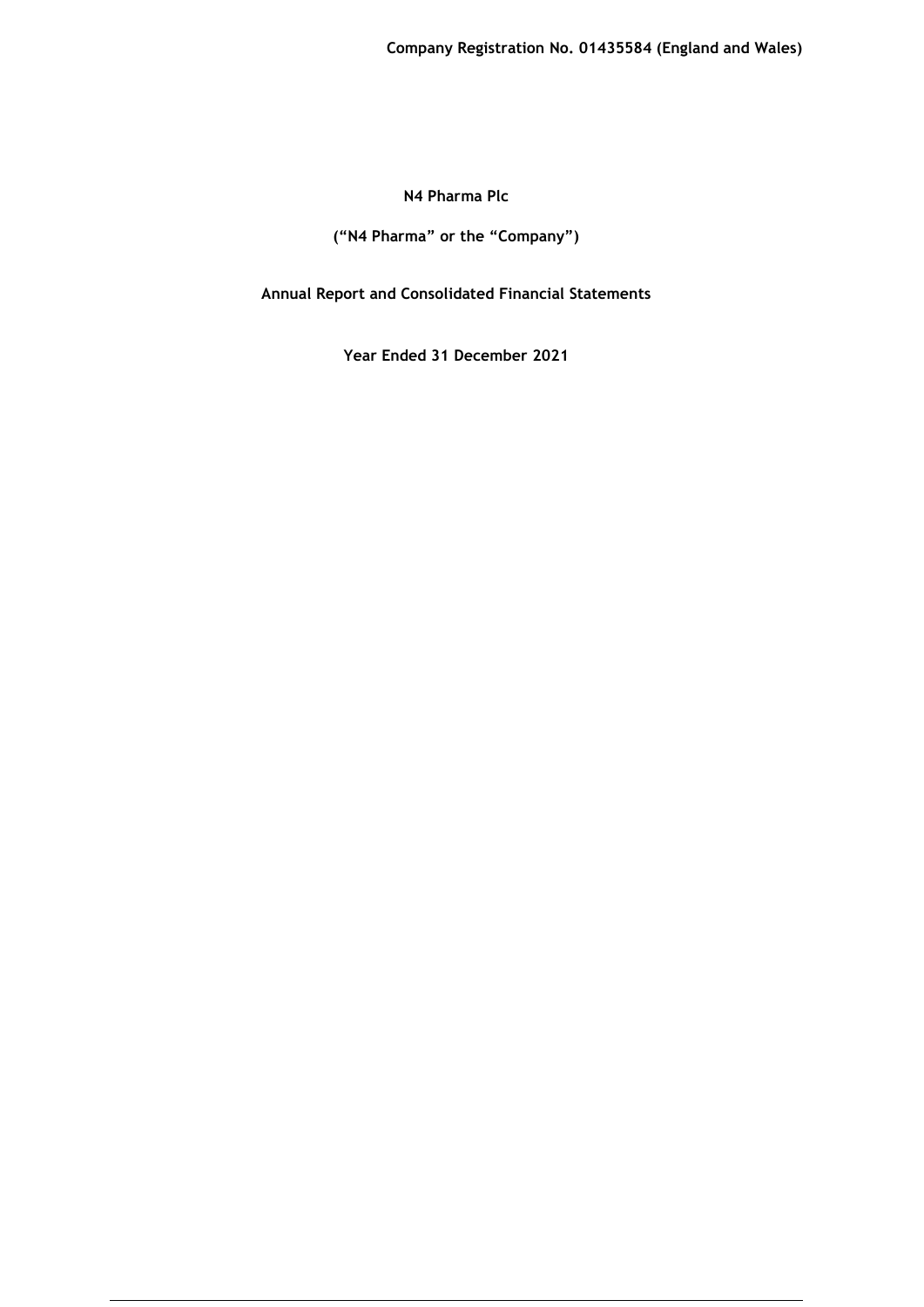## **Table of contents**

| Directors, Company Secretary and Advisors           | 3  |
|-----------------------------------------------------|----|
| Chairman's Report                                   | 4  |
| <b>Board of Directors</b>                           | 8  |
| Directors' Report                                   | 9  |
| <b>Corporate Governance Statement</b>               | 12 |
| Independent Auditor's Report                        | 17 |
| Consolidated Statement of Comprehensive Income      | 23 |
| <b>Consolidated Statement of Financial Position</b> | 24 |
| Company Statement of Financial Position             | 25 |
| Consolidated Statement of Changes in Equity         | 26 |
| Company Statement of Changes in Equity              | 27 |
| <b>Consolidated Statement of Cash Flows</b>         | 28 |
| <b>Company Statement of Cash Flows</b>              | 29 |
| Notes to the Consolidated Financial Statements      | 30 |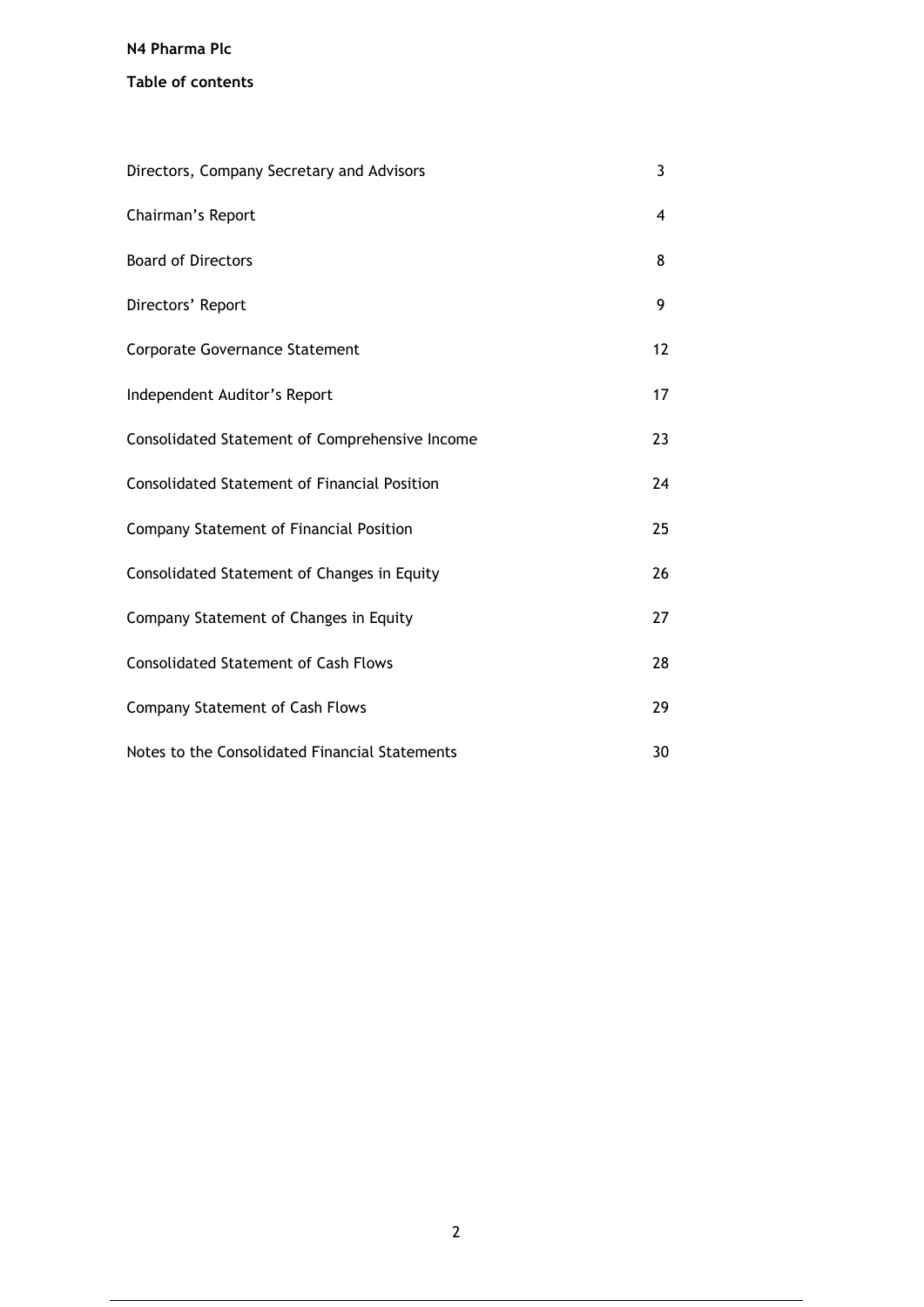## **Directors, Company Secretary and Advisors**

Company Number 01435584 (England and Wales)

#### **Directors:**

Nigel Theobald (Chief Executive Officer) Dr David Templeton (Executive Director) Luke Cairns (Executive Director) Dr John Chiplin (Non-Executive Chairman) Dr Christopher Britten (Non-Executive Director)

## **Registered Office of the Company**

6<sup>th</sup> Floor 60 Gracechurch Street London EC3V 0HR United Kingdom

### **Company Secretary**

SGH Company Secretaries Limited 6<sup>th</sup> Floor 60 Gracechurch Street London EC3V 0HR United Kingdom

# **Nominated Adviser and Joint Broker**

SP Angel Corporate Finance LLP 35-39 Maddox Street London W1S 2PP

#### **Joint Broker**

Turner Pope Investments (TPI) Limited 8 Frederick's Place London EC2R 8AB

#### **Auditor**

Saffery Champness LLP Westpoint Peterborough Business Park Lynch Wood **Peterborough** PE2 6FZ

Company's website www.n4pharma.com

## **Registrars**

Neville Registrars Limited Neville House Steelpark Road Halesowen, West Midlands B62 8HD

### **Accountants**

Offshore Accounting Limited Fairbairn House Rohais St. Peter Port Guernsey GY1 1FE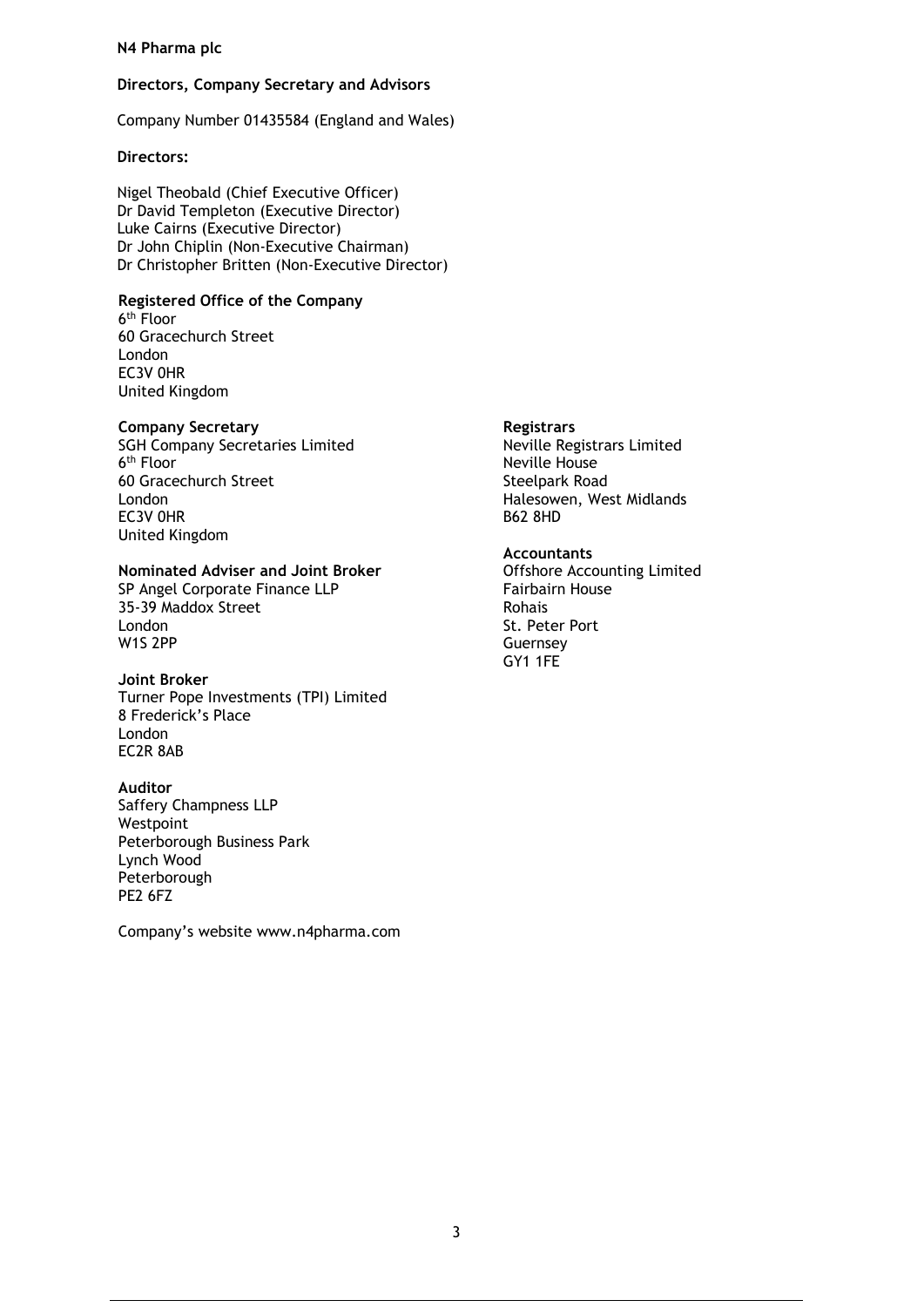## **Chairman's Report**

N4 Pharma Plc (the "Company"), is the holding company and Parent Company for N4 Pharma UK Limited ("N4 UK"), and together form the Group (the "Group").

N4 UK is a specialist pharmaceutical company engaged in the development of silica nanoparticle delivery systems to improve the cellular delivery of cancer treatments and vaccines.

The Board has not presented a Strategic Report for the year. All relevant information on the strategy and performance of the Group is included in the Chairman's report below and the Directors' Report on page 9.

### **Review of operations for the financial year ended 31 December 2021**

During the year to 31 December 2021, as anticipated, no revenue was generated by the Group (31 December 2020: £nil).

The operating loss for the year was £1,843,290 (31 December 2020: £1,564,421 loss). Expenditure was broadly in line with budget and increased in line with study results determining the next expenditure requirements to progress work streams.

Cash at the year-end stood at £1,784,024 (31 December 2020: £3,555,579). Despite raising no further funds in the period our cash position remains good and leaves us well positioned to complete our current work streams and the year ahead.

### **Section 172 Disclosures**

In discharging their duties the Directors of the Group give due regard to their duties to promote the success of the Group under Section 172(1) of the Companies Act 2006.

Given the size and nature of the Group all key decisions in the promotion of the success of the Group are taken at board level with delegation to the Executive Directors for the execution of such decisions.

All actions and decisions taken are in good faith with the long-term success of the Group in mind and in doing so the Directors have considered (amongst other matters):

- the likely consequences of any decision in the long term all key decisions are taken at board level and are focussed on what is required to achieve commerciality for the Group's core project, Nuvec®;
- the interests of the Group's employees save for the Directors, the Company has no other full time employees. The interests of the Directors are very much aligned with the success of the Group and Company;
- the need to foster the Group's business relationships with suppliers, customers and others the Group is reliant on third party providers such as clinical research organisations ("CROs") to progress the business and maintains good work relationships with all its counterparties;
- the impact of the Group's operations on the community and the environment all CROs are required to adhere to strict ethical standards particularly in the use of animals in studies;
- the desirability of the Group maintaining a reputation for high standards of business conduct; and
- the need to act fairly between stakeholders of the Group.

Where or to the extent that the purposes of the Group consist of or include purposes other than the benefit of its members, subsection (1) has effect as if the reference to promoting the success of the Group for the benefit of its members were to achieve those purposes.

The duty imposed by this section has effect subject to any enactment or rule of law requiring Directors, in certain circumstances, to consider or act in the interests of creditors of the Group.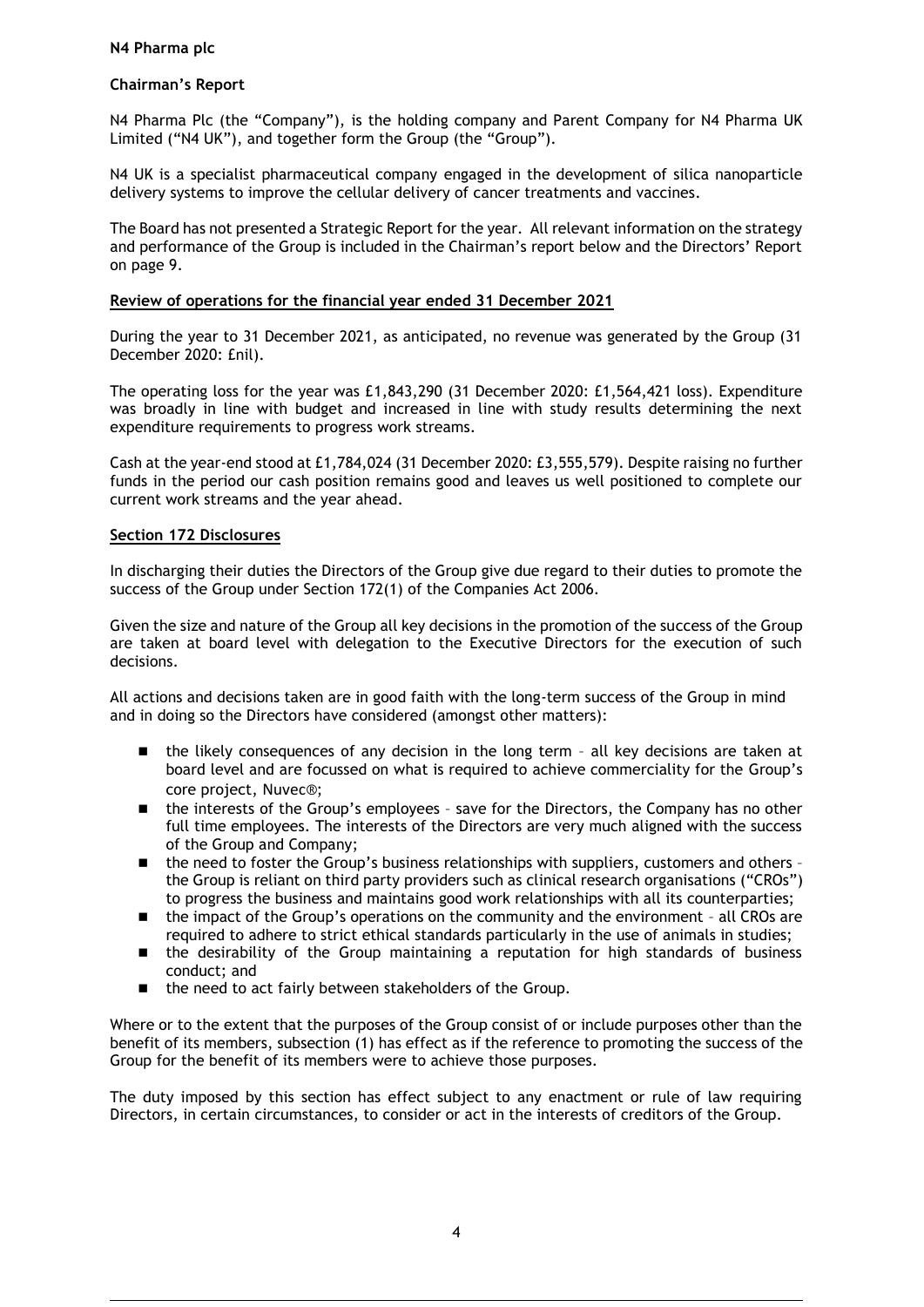### **Chairman's Report (Continued)**

### **Key Operational Events and Opportunities**

Following the optimisation of Nuvec® with the improved manufacture and dispersion of the particle in 2020, 2021 focussed on *in vivo* studies with Nuvec® for both vaccines and in oncology as well as the pursuit of material transfer agreements ('MTAs') with partners to begin exploring potential collaborations.

### *In Vivo study results*

The optimised Nuvec® *in vivo* studies in mice were planned to assess the following points:

(1) to determine antibody production following dosing with optimised Nuvec®;

(2) To explore dose relationship to determine minimum and maximum plasmid dose required for effect. This may also provide information on dose-sparing i.e. reduced DNA use; and (3) to confirm activity is retained after freeze drying and reconstitution at different intervals.

These studies involved the Coronavirus plasmid and another generic plasmid. In vitro performance with the optimised Nuvec® loaded with a new SARS-COV-2 plasmid demonstrated an improved response in terms of transfection and SARS-COV-2 spike protein secretion in HEK 293 cells. In addition this combination also showed a dose-related SARS-COV-2 spike protein production.

Whilst the in vitro results were very positive using the SARS-COV-2 plasmid the results from the mouse in vivo immunogenicity studies carried out by Evotec did not show any meaningful immunological response. In addition, the initial mRNA OVA in vivo immunogenicity study showed sub optimal responses. These results again highlighted that a number of variables such as dose, route of administration, timing of injection and formulation could require extensive optimisation for each plasmid loaded onto Nuvec®. With the Company now getting traction with MTAs (as detailed further below) the strategic decision was taken to concentrate ongoing vaccine work on specific products linked to proprietary DNA or mRNA sequences under MTA.

Aside from the *in vivo* work, The Medicines Catapult has recently assessed, *in vitro*, Nuvec® loaded with DNA that had been stored at room temperature for six months. Cell transfections was successful demonstrating the stability of the Nuvec® loaded with DNA and the potential storage advantages of Nuvec®. Thus, it has been shown that both mRNA and DNA loaded on Nuvec® are conferred a high level of stability which may be an important feature in the MTA related studies.

## *Oncology programme*

In December, the Company announced it had successfully completed an *in vivo* confirmatory oncology study which reinforced the results from a pilot study earlier in the year. The initial pilot study was designed to test the ability to use a monodispersed Nuvec® formulation in an *intra venous* ("i.v") route of administration using a DNA plasmid (pDNA) encoding TNF alpha to assess the tolerance of different doses and to look at tumour regression.

The confirmatory study incorporated the following control and test groups: TNF alpha pDNA alone, unloaded Nuvec®, Nuvec® loaded with 50ug of the TNF alpha pDNA and Nuvec® loaded with 20ug of TNF alpha pDNA. The study was conducted in untreated tumour-bearing mouse models with dosing for each cohort completed intravenously.

The results showed a clear inhibition of tumour progression for the groups where Nuvec® was loaded with TNF alpha pDNA when compared to the other three groups. In addition, the use of Nuvec® was shown to improve animal survival rates in the life of the study.

These excellent findings show that injection of a TNF alpha plasmid loaded onto Nuvec® into tumour bearing mice successfully leads to the transfection and release of TNF alpha which results in the suppression of tumour growth and increased survival rates.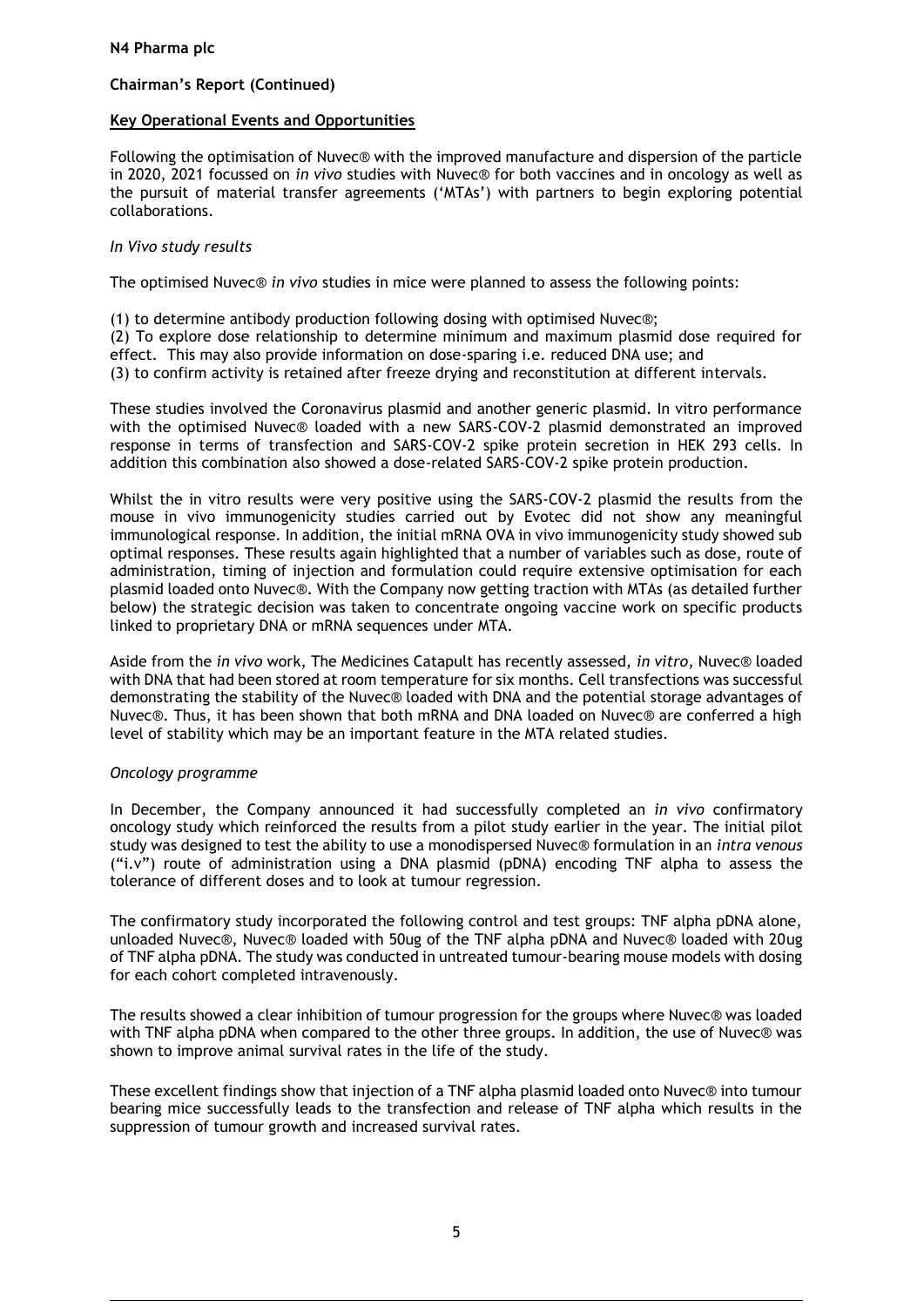### **Chairman's Report (Continued)**

### *Oncology programme (continued)*

The results from the successful oncology study open up the field of gene therapy and *in vivo* protein production as a key opportunity for Nuvec®. This will become an important area of focus moving forward as discussed further in Future Prospects below. This advancement is the result of the ongoing optimisation work to produce a consistently monodispersed product, presenting potentially huge market opportunities for Nuvec®.

## *MTAs*

During 2020 the Company entered into three MTAs covering vaccine delivery and gene therapy. The MTAs are subject to strict confidentiality which means the Company is limited in any meaningful information it can divulge. Since the year end, work on one of these MTAs has recently ceased as the partner has decided to stop investigating alternative delivery systems to the one it is already using in respect of the delivery of its proprietary Covid pDNA plasmid. In addition, the Company has been informed by the Gene Therapy MTA partner that, following the departure of the individuals engaged on working on the MTA, they do not intend to undertake any further work under the MTA. Work on the third MTA continues.

The MTAs have shown us that the level of engagement is entirely dependent on the personnel and resource deployed by partners which, sometimes in very large organisations, can vary greatly and sees the Company at the mercy of the partner as to timings and advancement of such studies. However, the pursuit of MTAs remains a key strategy as a means to see how Nuvec® may work with proprietary technologies.

As soon as the Company is in a position to publicly disclose material progression or otherwise in respect of MTAs it will do so. In the meantime, it will only announce further MTAs when able to without restrictions of confidentiality or in respect of a defined commercial agreement.

#### **Intellectual Property**

2021 was a very productive year in the advancement of the protection of our intellectual property. The University of Queensland ("UQ") has seen the granting of (or notice of intention to grant) patents now in Europe, Australia, Japan, China and in January of this year the critical market of the US. N4 Pharma has the exclusive worldwide rights to Nuvec® for therapeutic uses in humans and animals.

#### **Future Prospects**

Following our most extensive *in* vivo work to date and the commencement of MTAs in 2021 we have a clear focus in 2022 as to where best to deploy our resources in the short term. As a result of the very positive findings from the evaluation studies looking at the potential of Nuvec® as a nanocarrier of a DNA plasmid expressing TNFalpha, which demonstrated a significant inhibition of tumour growth derived from a human cell line, the Company has commenced work with Medicines Discovery Catapult to extend the observations to allow us to identify suitable loads to add to Nuvec® to take to clinic.

To date, the Company has established that Nuvec® can deliver an appropriate biological load and this new study will help determine the mechanism of action that produced the tumour suppression. Amongst other things, it will seek to identify whether the Nuvec® loaded with TNF alpha was directly taken up by the tumour cells to produce the active TNF within the tumour or whether other organs such as the liver took up the Nuvec® and produced the TNF and released it systemically to suppress the tumour. If it can be demonstrated that Nuvec® can selectively deliver the plasmid to the tumour this may indicate the potential use of Nuvec® to deliver to tumours with a reduced systemic effect and inform the scope of any clinical studies or collaboration discussions. In addition, studies will use labelled Nuvec® particles to allow the organ and tissue distribution of Nuvec® to be followed.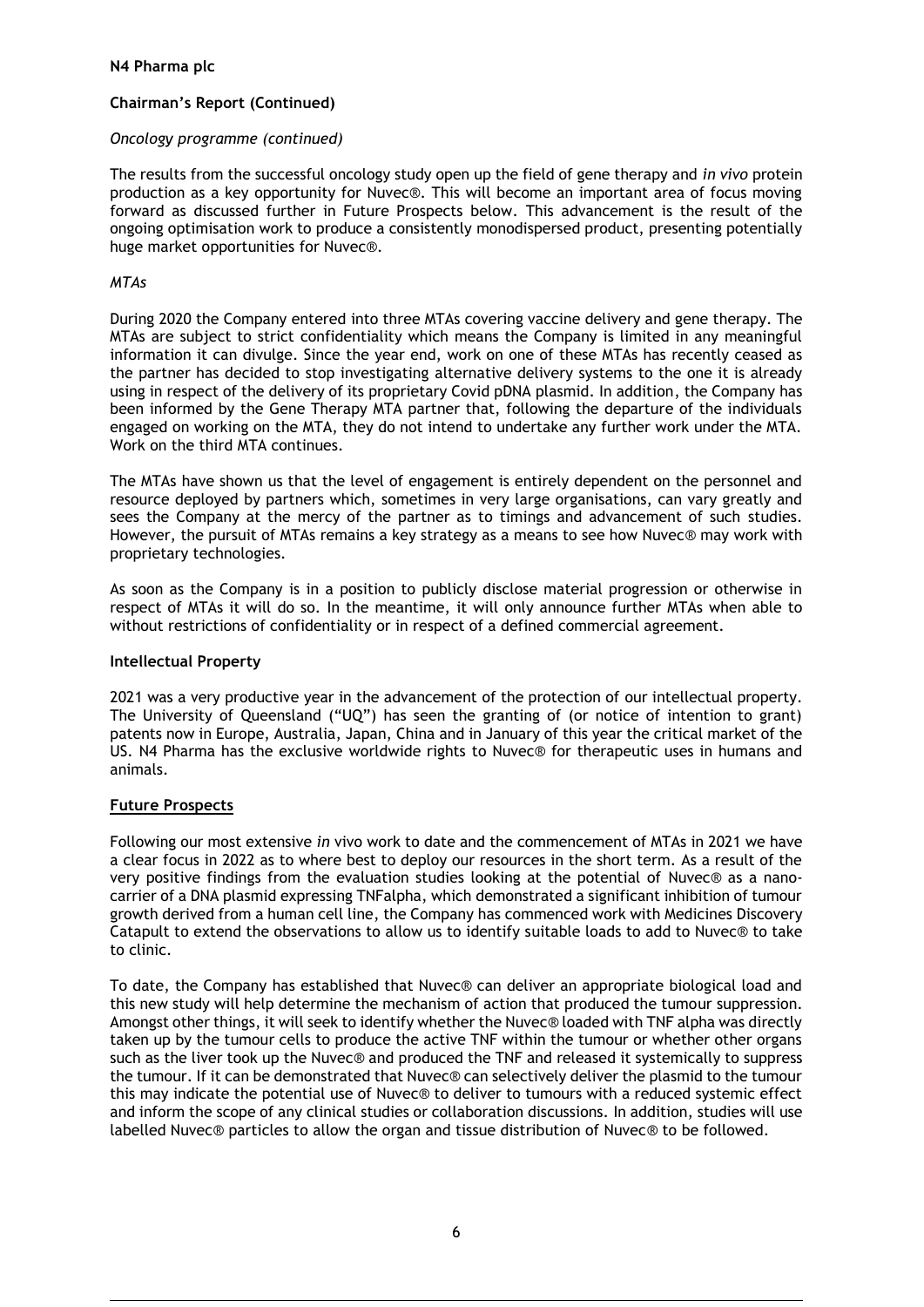## **Chairman's Report (Continued)**

### **Future Prospects (Continued)**

The Company is also in the process of identifying alternatives to TNF as immunomodulators or gene therapy which may use Nuvec® as a delivery system. The selection process is expected to conclude shortly and the Company intends to conduct a study programme similar to the work being undertaken using TNF.

The oncology, gene therapy and protein replacement markets are huge and we believe will provide us with the quickest route for Nuvec® to move into clinical trials with a product and far quicker than with vaccines. That said, the potential for Nuvec's® use in the delivery of vaccines remains but we feel any advance in this area will be best done via MTAs. In addition, through our grant with UQ, we continue our longer term proof of concept work in respect of oral applications for Nuvec®.

2021 has been a mixed year for the Company. We felt from the outset it could be a pivotal year for the Company and believe it has proved to be so. On the back of increased data and results we are now in a position to narrow our focus onto the hugely exciting oncology and gene therapy market. In parallel, we are working with a number of MTA partners assessing how Nuvec® may enhance their proprietary technologies. Whilst we are not there yet and it will be results driven, our path to the commercialisation of Nuvec® is clearer now than perhaps at any time previously.

The opportunity for Nuvec® as a delivery system for immune-oncology is substantial. Market Watch 2022\* highlights that the global Immuno-oncology therapy market size is expected to grow from \$US 1.23 billion in 2020 to \$US 1.65 billion by 2027; an expected CAGR of 4.5% during 2022-2027.

\* *Immuno-oncology Therapy Market 2022 Research Report Analysis by Competition, Countries Data, Sales, Revenue, Industry Size, Share and Forecasted 2027*

On behalf of the Board, I would like to thank all of our shareholders for their continued patient support and look forward to providing further updates on our progress.

By order of the Board

John Chiplin Chairman

22nd February 2022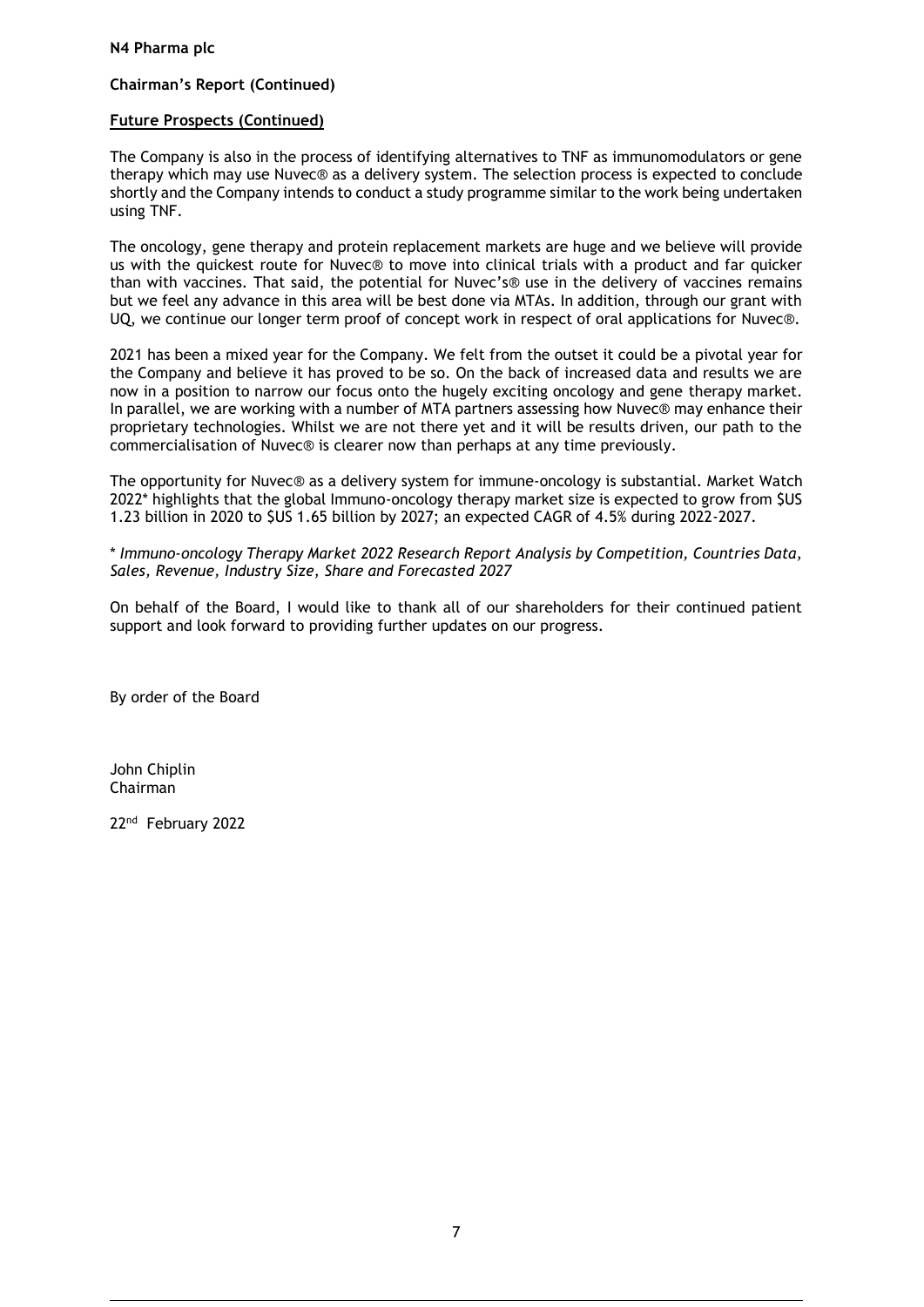### **Board of Directors**

## *Nigel Theobald (Chief Executive Officer)*

Nigel has over 25 years' experience in healthcare and in building businesses, strategy development and its implementation and a strong network covering all aspects of pharmaceutical product development and commercialisation. He was the head of healthcare brands at Boots Group Plc in 2002 before leaving to set up a series of successful businesses, including Oxford Pharmascience Group Plc, which he grew over five years into an AIM quoted company with a market capitalisation of £40 million upon departure. Nigel formed N4 Pharma UK Limited in 2014.

# *Dr David Templeton (Executive Director)*

David is an experienced R&D manager who has worked in major pharmaceutical, biotech and in the generic industry with specific expertise in early clinical development and translational biology, toxicology and safety pharmacology, lead selection, candidate characterisation, PK/PD analysis and bioanalysis. David has worked in various pharmacology and pre-clinical drug discovery roles for Pfizer, Xenova, Smithkline Beecham and GSK and was the head of non-clinical development at Celltech Limited from 2003 to 2004 before moving to Merck Generics UK as head of biometrics. He was appointed as director of clinical pharmacology of Eisai Limited in 2007 until in 2010 setting up his own consulting business offering discovery and early development advice to several pharmaceutical companies.

## *Luke Cairns (Executive Director)*

Luke has spent over 20 years working in corporate finance and is a former head of corporate finance and managing director at Northland Capital Partners, an FCA regulated stockbroking firm. Having left Northland in 2014, Luke founded LSC Advisory Limited to provide advisory and consultancy services to growth companies. He has worked with many growth companies across a number of sectors and regions on a wide range of transactions, including IPOs, secondary fundraisings, corporate restructurings and takeovers. He is an Associate of the Chartered Institute of Secretaries.

### *John Chiplin (Non-Executive Chairman)*

Dr John Chiplin has significant operational, investment and transaction experience in the life science and technology industries. Between 1995 and 2014, Dr Chiplin served as CEO of three leading publicly listed software, biotechnology and cancer immunotherapy companies in the US. Based in London, Dr Chiplin's current board roles include Biotherapy Services, Regeneus and Scancell Holdings plc (AIM: SCLP). He is also Managing Director of Newstar Ventures Ltd, an international private equity firm focused on emerging companies.

#### *Christopher Britten (Non-Executive Director)*

Dr Christopher Britten is an experienced pharmaceutical executive and is currently Senior Vice President of M&A at Advanz Pharma, a private equity-backed specialty pharmaceutical company. He has over 25 years' experience in R&D, corporate development and investment banking. Previous roles include Global Head of M&A at both Neuraxpharm and Sandoz, Managing Director at Torreya Partners, Head of Business Development at Sanofi Pasteur MSD and Director, Life Sciences at Deloitte Corporate Finance. Christopher also spent many years at GSK in both drug discovery and corporate development.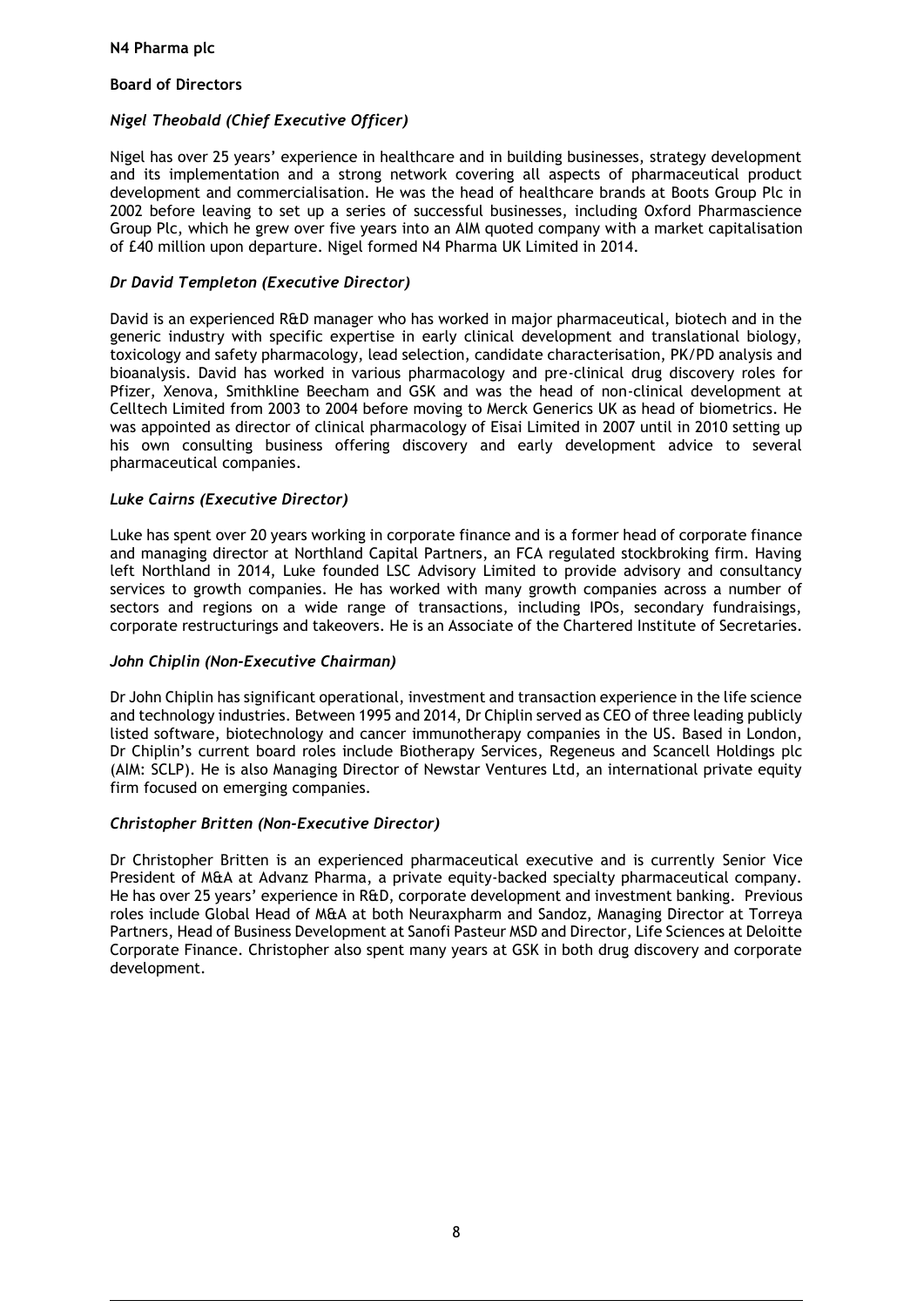### **Directors' Report**

The Directors present their report together with the Consolidated Financial Statements of the Group.

N4 Pharma Plc (the "Company"), is the holding company and Parent Company for N4 Pharma UK Limited ("N4 UK"), and together form the Group (the "Group").

### **Performance review**

The Group made a total comprehensive loss of £1,544,346 during the year ended 31 December 2021 (2020: total comprehensive loss of £1,304,843).

### **Background and principal activities**

The Company is domiciled in England and Wales and was incorporated and registered in England and Wales on 6 July 1979 as a public limited company and its shares are admitted to trading on AIM (LSE: N4P). The Company's registered office is located at 6th Floor, 60 Gracechurch Street, London, EC3V 0HR.

The Company is the holding company for N4 UK and provides funding for the Group to enable business activity.

N4 UK is a specialist pharmaceutical company engaged in the development of mesoparticulate silica delivery systems to improve the cellular delivery and potency of vaccines. The nature of the business is not deemed to be impacted by seasonal fluctuations and as such performance is expected to be consistent.

Further information on the research and development work and future developments is detailed in the Chairman's report on page 4.

Detail of the Group's exposure to risk management and control is detailed in the Corporate Governance statement on page 12.

## **Dividends**

The Board has not declared a dividend for the year ended 31 December 2021 (2020: nil).

#### **Directors**

The Directors who held office during the year and up to the time of signing these Consolidated Financial Statements are listed on page 3.

#### **Directors' remuneration and interests**

The below remuneration relates to the Directors of the Group. There is no other Key Management Personnel remuneration.

| 2021                                        |                        | Remuneration            | <b>Interests</b> |               |                |
|---------------------------------------------|------------------------|-------------------------|------------------|---------------|----------------|
| <b>Director</b>                             | Cash-based<br>payments | Share-based<br>payments | <b>Totals</b>    | <b>Shares</b> | <b>Options</b> |
|                                             | £                      | £                       | £                | No.           | No.            |
| Nigel Theobald (Chief<br>Executive Officer) | 75,000                 | ٠                       | 75,000           | 16,981,319    |                |
| David Templeton                             | 45,000                 | 4,538                   | 49,538           |               | 1,434,286      |
| Luke Cairns                                 | 40,000                 | 4,537                   | 44,537           | 142,857       | 2,109,588      |
| Christopher Britten                         | 24,000                 | 3,795                   | 27,795           | ۰.            | 717,143        |
| John Chiplin                                | 24,000                 | 3,795                   | 27,795           | ٠             | 717,143        |
|                                             | 208,000                | 16,665                  | 224,665          | 17, 124, 176  | 4,978,160      |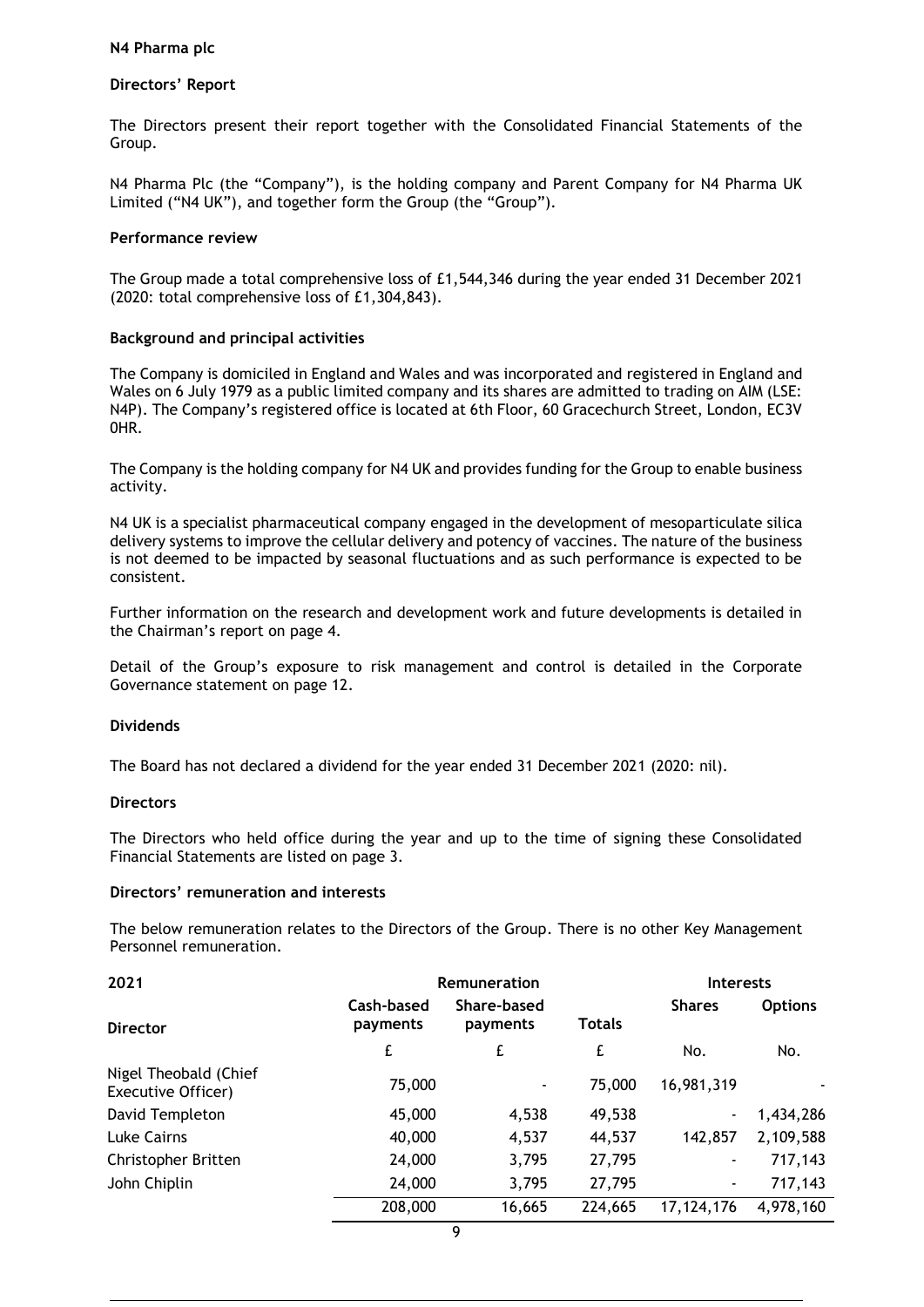### **Directors' Report (Continued)**

## **Directors' remuneration and interests (Continued)**

| 2020                                        | Remuneration           | <b>Interests</b>        |         |                          |                |
|---------------------------------------------|------------------------|-------------------------|---------|--------------------------|----------------|
| <b>Director</b>                             | Cash-based<br>payments | Share-based<br>payments | Totals  | <b>Shares</b>            | <b>Options</b> |
|                                             | £                      | £                       | £       | No.                      | No.            |
| Nigel Theobald (Chief<br>Executive Officer) | 71,538                 | -                       | 71,538  | 16,981,319               |                |
| David Templeton                             | 41,538                 | 3,836                   | 45,374  | $\overline{\phantom{a}}$ | 1,434,286      |
| Luke Cairns                                 | 32,000                 | 3,836                   | 35,836  | 142,857                  | 2,109,588      |
| Christopher Britten                         | 24,000                 | 3,806                   | 27,806  | ٠                        | 717,143        |
| John Chiplin                                | 24,000                 | 3,806                   | 27,806  | ٠                        | 717,143        |
|                                             | 193,076                | 15,284                  | 208,360 | 17, 124, 176             | 4,978,160      |

### **Significant shareholders**

| The below details the significant shareholders of the Company. |                       |                                    |  |  |  |  |  |
|----------------------------------------------------------------|-----------------------|------------------------------------|--|--|--|--|--|
| <b>Shareholder</b>                                             | Number of shares held | Percentage of issued share capital |  |  |  |  |  |
| Nigel Theobald                                                 | 16.981.319            | 9.38%                              |  |  |  |  |  |
| David Farrier                                                  | 12.175.510            | 6.72%                              |  |  |  |  |  |

### **Going concern**

These Consolidated Financial Statements have been prepared on the basis of accounting principles applicable to a going concern. The Directors consider that the Group will have access to adequate resources, to meet the operational requirements for at least 12 months from the date of approval of these Consolidated Financial Statements. For this reason, they continue to adopt the going concern basis in preparing the Consolidated Financial Statements.

The Group currently has no source of operating cash inflows, other than interest and grant income, and has incurred net operating cash outflows before tax for the year ended 31 December 2021 of £1,772,232 (2020: £1,503,595 outflow). At 31 December 2021, the Group had cash balances of £1,784,024 (2020: £3,555,579) and a surplus in net working capital (current assets, including cash, less current liabilities) of £2,129,654 (2020: £3,657,334).

The Group prepares regular business forecasts and monitors its projected cash flows, which are reviewed by the Board. Forecasts are adjusted for reasonable sensitivities that address the principal risks and uncertainties to which the Group is exposed, thus creating a number of different scenarios for the Board to challenge. In those cases, where scenarios deplete the Group's cash resources too rapidly, consideration is given to the potential actions available to management to mitigate the impact of one or more of these sensitivities, in particular the discretionary nature of costs incurred by the Group, in order to ensure the continued availability of funds.

As the Group did not have access to bank debt and future funding is reliant on the issue of shares in the Parent Company, the Board has derived a mitigation plan for the scenarios modelled as part of the going concern review.

The Group continues to consider the current worldwide pandemic ("COVID-19") and the impact it may have on its operations. COVID-19 continued to not have any material negative impact on the operations of the Group during the year and it is anticipated that the Group will remain a going concern despite the unknown developments of COVID-19.

On the basis of this analysis, the Board has concluded that there is a reasonable expectation that the Company will have adequate resources to continue in operational existence for the foreseeable future being a period of at least 12 months from the Consolidated Statement of Financial Position date.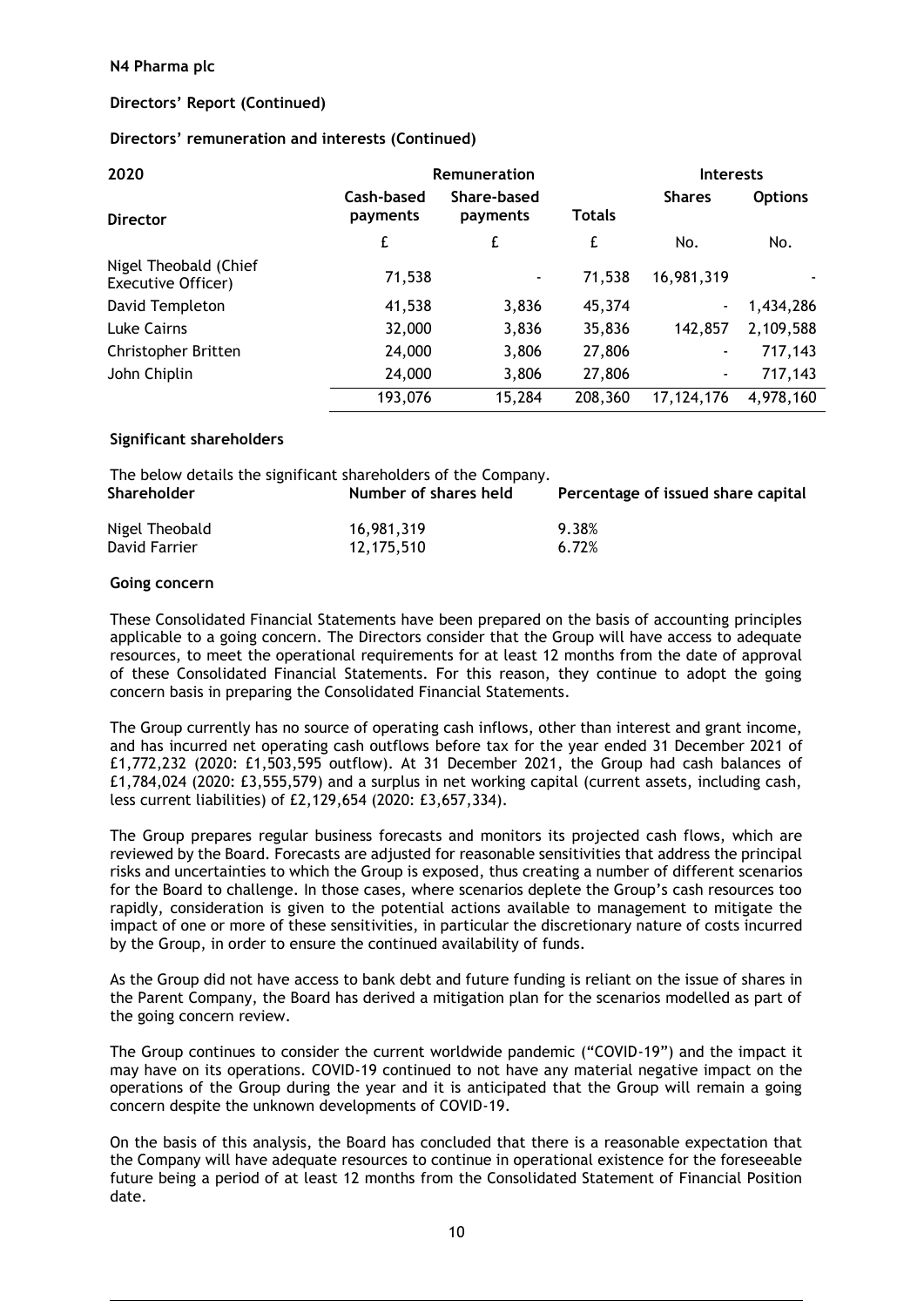### **Directors' Report (Continued)**

### **Directors' confirmation**

So far as the Directors are aware, there is no relevant audit information (as defined by Section 418 of the Companies Act 2006) of which the Group's auditors are unaware, and each Director has taken all the steps that he ought to have taken as a Director in order to make himself aware of any relevant audit information and to establish that the Group's auditor is aware of that information.

## **Auditors**

The auditors, Saffery Champness LLP indicated their willingness to continue in office.

### **Statement of Directors' responsibilities**

The Directors are responsible for preparing the Directors' Report and the Consolidated Financial Statements in accordance with applicable law and regulations.

Company law and AIM Rules require the Directors to prepare Consolidated Financial Statements for each financial year. Under that law, they have elected to prepare the Consolidated Financial Statements in accordance with UK adopted International Accounting Standards (IAS) in conformity with the requirements of the Companies Act 2006. Under company law, the Directors must not approve the Consolidated Financial Statements unless they are satisfied that they give a true and fair view of the state of affairs of the Group and the Company and of the results of the Group for that period. In preparing these Consolidated Financial Statements, the Directors are required to:

- select suitable accounting policies and then apply them consistently;
- make judgements and estimates that are reasonable and prudent;
- state whether applicable accounting standards have been followed, subject to any material departures disclosed and explained in the Consolidated Financial Statements; and
- prepare the Consolidated Financial Statements on the going concern basis unless it is inappropriate to presume that the Group will continue in business.

The Directors are responsible for keeping proper accounting records that are sufficient to show and explain the Group's and Company's transactions and disclose with reasonable accuracy at any time the financial position of the Group and Company and enable them to ensure that the Consolidated Financial Statements comply with the Companies Act 2006 and the AIM Rules. They are also responsible for safeguarding the assets of the Group and Company and hence for taking reasonable steps for the prevention and detection of fraud and other irregularities.

The Directors are responsible for the maintenance and integrity of the corporate and financial information included on the Company's website. Legislation in the United Kingdom governing the preparation and dissemination of the Consolidated Financial Statements may differ from legislation in other jurisdictions.

The Company is compliant with AIM Rule 26 regarding the Company's website.

On behalf of the Board

\_\_\_\_\_\_\_\_\_\_\_\_\_\_\_\_\_\_\_\_\_\_\_\_\_\_\_\_\_\_\_\_\_\_\_\_\_

Nigel Theobald Director

22nd February 2022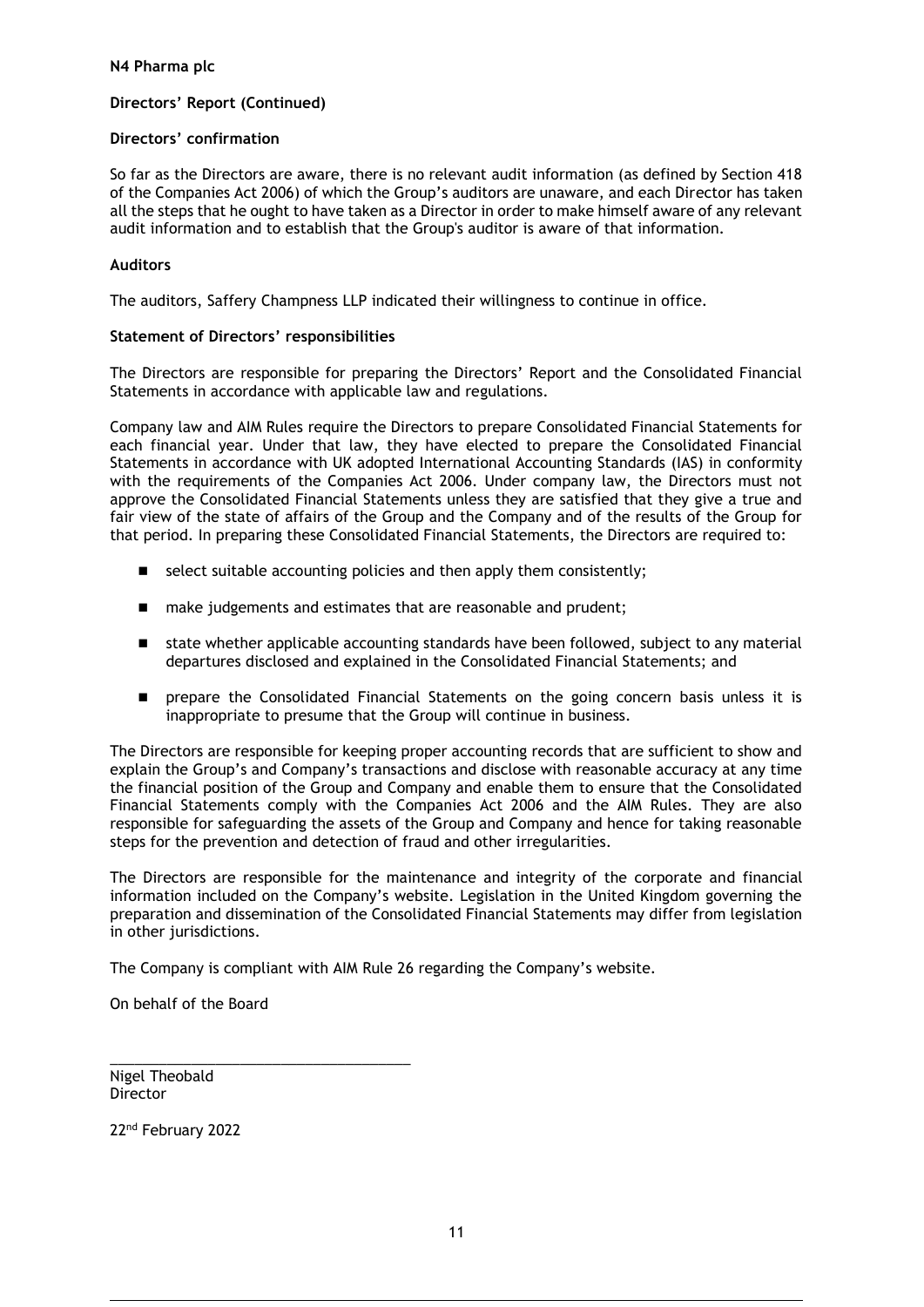### **Corporate Governance Statement**

The Company's ordinary shares are admitted to trading on AIM, a market operated by the London Stock Exchange and the Company is subject to the continuing requirements of the AIM Rules. The UK Corporate Governance Code sets out the principles of good practice in relation to corporate governance which should be followed by companies with a full listing on the London Stock Exchange. Although the Company is not required to comply with the UK Corporate Governance Code by virtue of being an AIM-quoted company, during the period under review the Board sought to apply the QCA Corporate Governance Code for Small and Mid-Size Quoted Companies ("QCA Guidelines") to the extent appropriate and practical for a company of its nature and size. With effect from September 2018, the Company adopted the Quoted Companies Alliance Corporate Governance Code 2018 (the "QCA Code"). This section provides general information on the Group's adoption of the QCA Guidelines and the QCA Code. In addition, further detail about how the Company complies with the ten principles of the QCA Code can be found on the Company's website.

### **The Board**

The Board consists of five Directors, two of whom are Non-Executive and are considered to be independent in character and judgement, and there are no relationships or circumstances which could materially affect or interfere with the exercise of their judgement save only in respect of their holding of ordinary shares and options in the Company as set out on page 9. The ordinary shares and options held by these directors are not thought to be material, and therefore are not considered to affect the independence of the directors. The names of the Directors, together with their biographical details, are set out on page 8.

The roles of Chairman and Chief Executive Officer are held by separate directors and there is clear division of responsibilities between them. The Chairman is responsible for the leadership of the board and is pivotal in fostering a culture that adopts good corporate governance. The Chairman together with the rest of the board sets direction for the Company through a formal schedule of matters reserved for its decision. The executive directors have particular roles and areas of responsibility and continually engage with the Company's shareholders and stakeholders. The Board has a schedule of matters reserved for its review and approval, such items include strategy, approval of major capital expenditure projects, approval of the annual and interim results, annual budgets, dividend policy and Board structure. It monitors the exposure to key business risks and reviews the strategic direction of all trading subsidiaries, their annual budgets, their performance in relation to those budgets and their capital expenditure. The Board delegates day-to-day responsibility for managing the business to the Executive Directors and the senior management team.

In 2021, the Board met formally ten times and each Director attended each board meeting. In addition, the Board has ad hoc meetings as required and regular management meetings. Each of the Directors is subject to retirement by rotation and re-election in accordance with the articles of association of the Company. Any Directors appointed by the Board are subject to election by shareholders at the first Annual General Meeting ("AGM") after their appointment.

Non-Executive directors are expected to devote such time as is necessary for the proper performance of their duties. This includes attendance at Board meetings, the AGM, meetings with the directors, meetings with shareholders, and committee meetings.

David Templeton and Luke Cairns are part time Executive Directors. Nigel Theobald is a full-time Executive Director.

The Board composition is reviewed from time to time as appropriate. The Board considers that, collectively the Directors have the necessary mix of experience, skills, personal qualities and capabilities, with the appropriate balance of Executives and Non-Executives, to deliver the strategy of the Company for the benefit of its Shareholders over the medium term. As work continues on Nuvec® it is the Directors' intention to broaden the Board's skill set particularly in the areas of oncology and virology delivery systems. The non-executive directors use the board meetings to review and assess the performance of the executive Directors.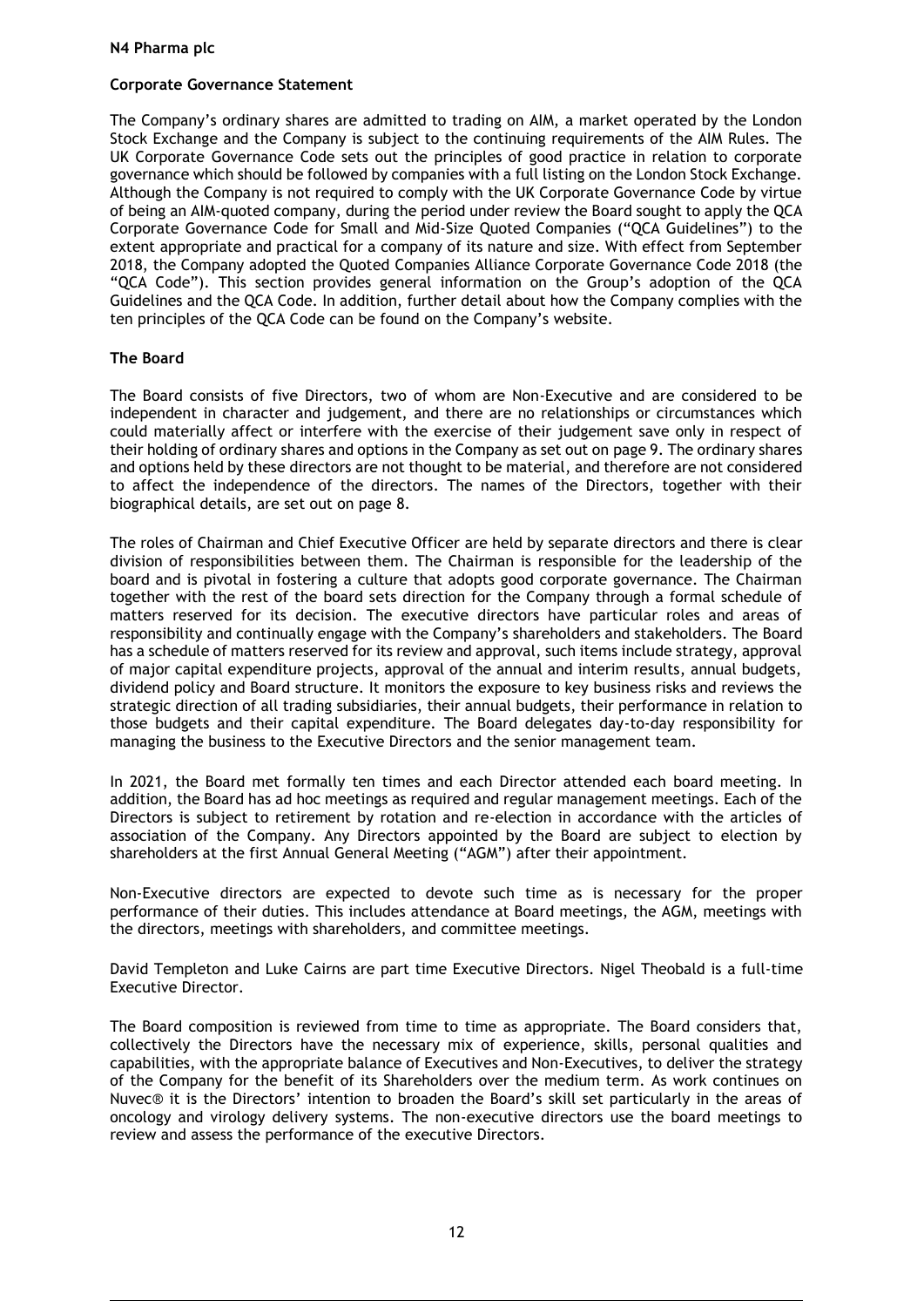## **Corporate Governance Statement (Continued)**

### **Risk management and internal control**

The Directors are aware of their responsibility for establishing and communicating a system to manage risk and implement internal controls.

Operational risks are identified and assessed by management and any significant risks are reported to the Board. Financial and commercial risks are reviewed by the Board on a regular basis.

The Company's internal control systems are designed to provide the directors with reasonable assurance that any problems are identified on a timely basis and dealt with appropriately. The Board considers the internal controls to be effective, but no system of internal control can provide absolute assurance against material misstatement or loss.

The key risks facing the Company together with any mitigation taken are considered further in the Principal risks and uncertainties section of this statement and note 2 and 13 of the consolidated financial statements.

### **Committees**

The Audit Committee consists of Non-Executive Directors, John Chiplin and Christopher Britten, and is chaired by Christopher Britten. The Audit Committee, *inter alia*, determines and examines matters relating to the financial affairs of the Company including the terms of engagement of the Company's auditors and, in consultation with the auditors, the scope of the annual audit. It receives and reviews reports from management and the Company's auditors relating to the half yearly and annual accounts and the accounting and internal control systems in use throughout the Group. It also monitors and is responsible for ongoing compliance by the Company with the AIM Rules for Companies. The audit committee met once during the year and had full attendance at this meeting.

The Remuneration Committee consists of non-executive Directors, John Chiplin and Christopher Britten, and is chaired by Christopher Britten. The Remuneration Committee *inter alia*, reviews and makes recommendations in respect of the Directors' remuneration and benefits packages, including share options and the terms of their appointment. The remuneration committee met once during the year to review salaries and decided to leave them unaltered.

Given the Company's current size, the Board has not considered it necessary to constitute a nomination committee and the Board, as a whole, will consider the appointment of directors and other senior employees of the Company as and when required.

In light of the size and stage of the Company the Board has reviewed and still considers it is not appropriate to publish an audit committee or remuneration committee report in this annual report and accounts but will again consider the matter annually as the Company grows.

#### **Communication with shareholders and stakeholders**

Details of the Company's current strategy and business model can be found in pages 4 to 8 of this document and is reflective of where the Company sits in the research and development cycle with Nuvec®.

As an AIM company, the Company seeks to update investors on material matters through announcements via RNS supplemented by presentations and the engagement of a PR firm. Historical company documents can be found on the Company's website.

In addition, all shareholders can attend the Company's Annual General Meeting, where there is an opportunity to question the Directors as part of the agenda, or more informally after the meeting. Communication with shareholders is seen as an important part of the Board's responsibilities, and care is taken to ensure all price-sensitive information is made available to all shareholders at the same time, in accordance with the AIM Rules, which, by definition, means the Board may not always be able to answer questions as directly or immediately as shareholders may like.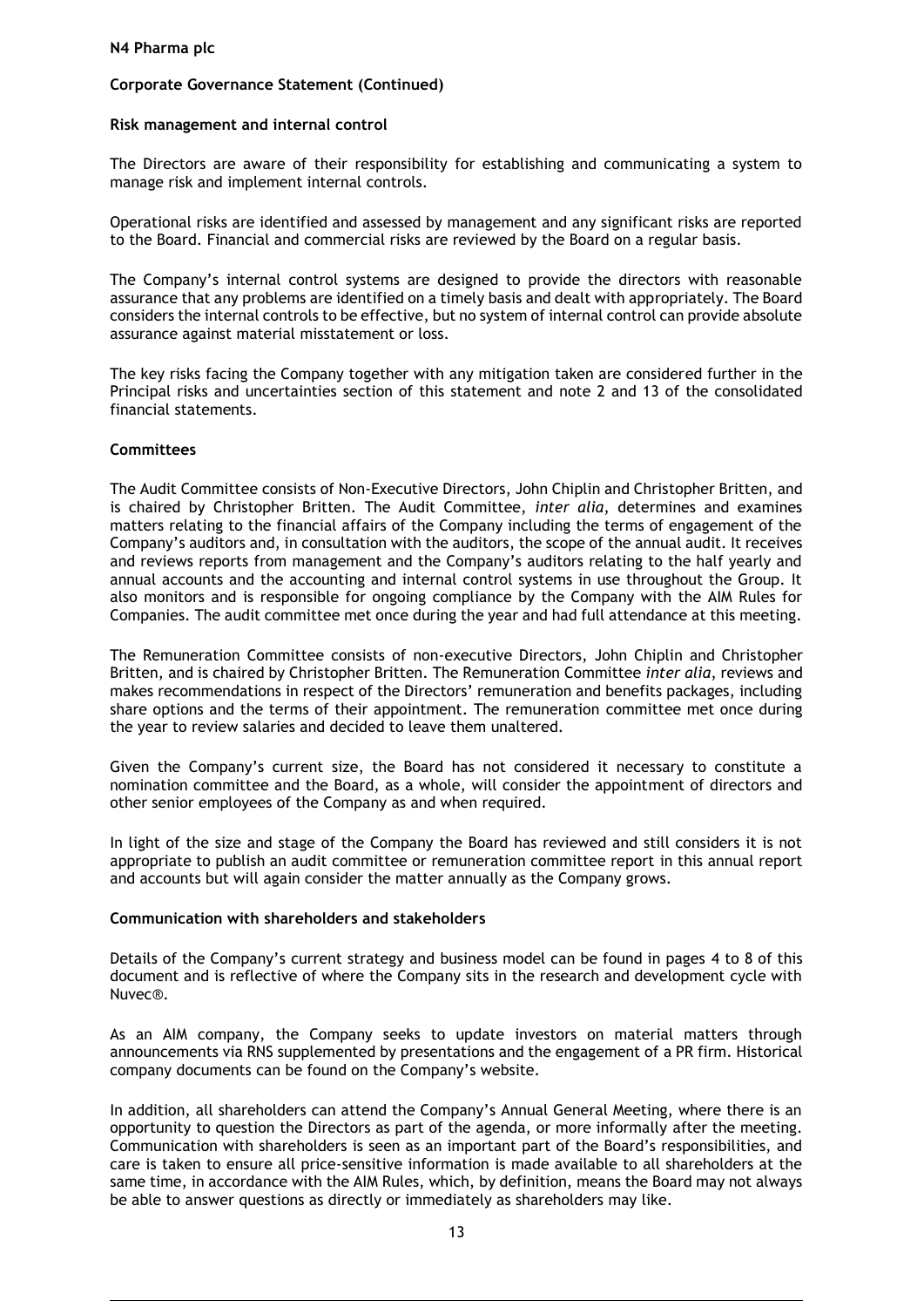## **Corporate Governance Statement (Continued)**

## **Principal risks and uncertainties**

The Group is exposed to a variety of financial risks including market risk, liquidity risk, tax risk and credit risk.

## **Overview**

The Group has exposure to the following risks:

- Credit risk;
- Liquidity risk;
- Tax risk;
- Market risk; and
- Operational risk
- Regulatory and legislative risk

This note presents information about the Group's exposure to each of the above risks, its objectives, policies and processes for measuring and managing risk, and its management of capital. Further quantitative disclosures are included throughout these Consolidated Financial Statements.

### **Risk management framework**

The Board has overall responsibility for the establishment and oversight of the risk management framework and developing and monitoring the Group's risk management policies. Key risk areas have been identified and the Group's risk management policies and systems will be reviewed regularly to reflect changes in market conditions and the Group's activities.

The Audit Committee oversees how management monitors compliance with the Group's risk management policies and procedures and reviews the adequacy of the risk management framework in relation to the risks faced by the Group.

## **Credit risk**

Credit risk is the risk of financial loss to the Group if a customer or counterparty to a financial instrument fails to meet its contractual obligations and arises principally from the Group's bank deposits and receivables. See Note 13 for further detail. The risk of non-collection is considered to be low. This risk is deemed low at present due to the Group not yet trading and generating revenue but is a consideration for future risks.

There is an intercompany debtor balance between the Company and N4 UK. The recoverability of this debtor is dependent on the future profitability of the entity. As N4 UK has sustained losses and the Statement of Financial position is in deficit it is currently not in a position to repay this amount and this therefore poses a credit risk to the Company, but not to the Group.

## **Liquidity risk**

Liquidity risk is the risk that the Group will encounter difficulty in meeting the obligations associated with its financial liabilities that are settled by delivering cash or another financial asset. The Group's approach to managing liquidity is to ensure, as far as possible, that it will always have sufficient liquidity to meet its liabilities when due, under both normal and stressed conditions, without incurring unacceptable losses or risking damage to the Group's reputation. The Group monitors cash flow on a monthly basis through forecasting to help mitigate this risk.

## **Tax risk**

Any change in the Group's tax status or in taxation legislation or its interpretations could affect the value of the investments held by the Group or the Group's ability to provide returns to shareholders or alter post-tax returns to shareholders.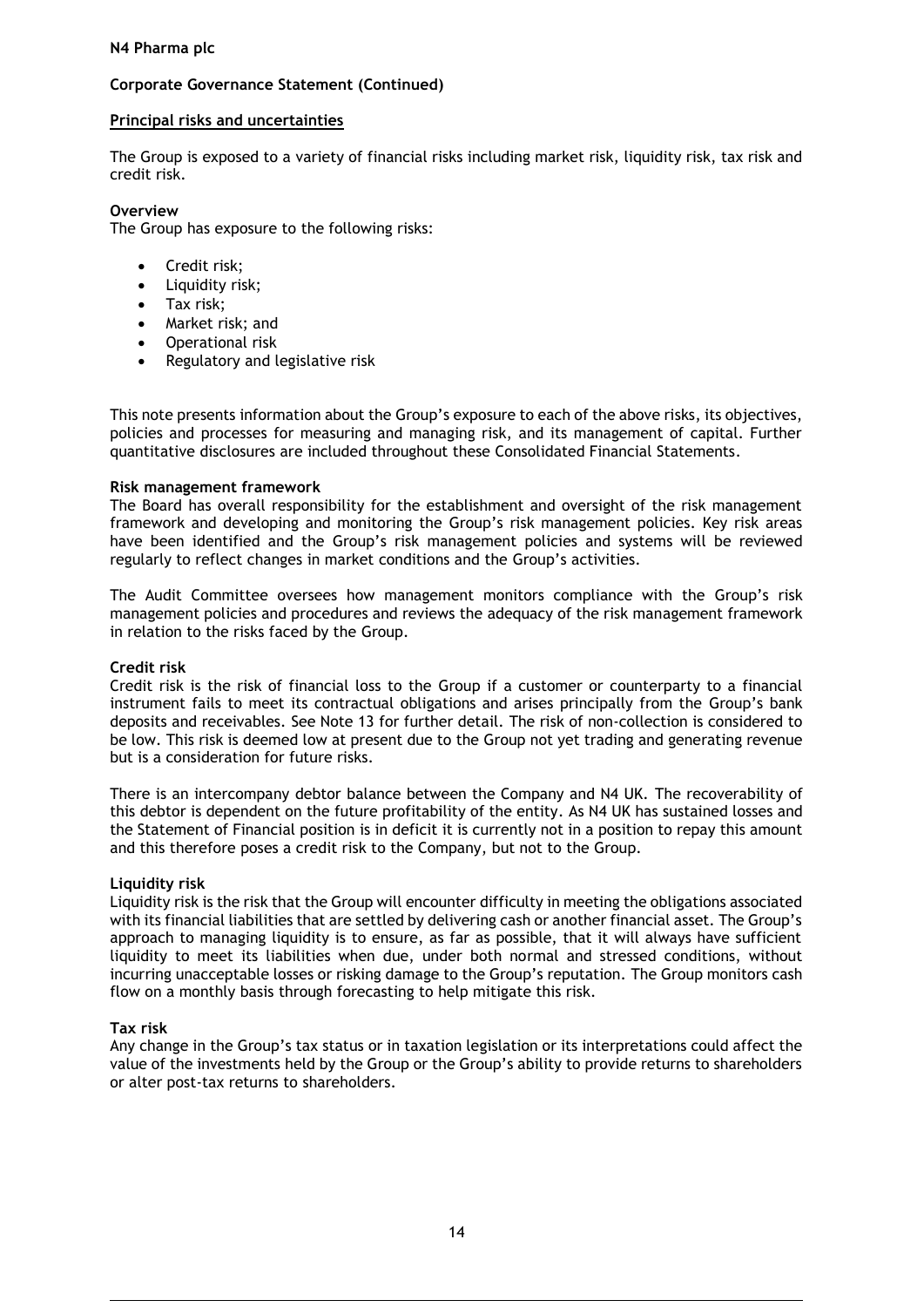## **Corporate Governance Statement (Continued)**

#### **Market risk and competition**

The Group operates as a specialist pharmaceutical Company engaged in the development of mesoparticulate silica delivery systems to improve the cellular delivery and potency of vaccines. The Group is entering into a market with existing competitors and the prospect of new entrants entering the current market. There is no guarantee that current competitors or new entrants to the market will not appeal to a wider portion of the Group's target market or command broader band awareness.

In addition, the Group's future potential revenues from product sales will be affected by changes in the market price of pharmaceutical drugs and could also be subject to regulatory controls or similar restrictions.

Market risk is monitored continuously by the Group and the Board reacts to any changes in market conditions as and when they arise.

#### **Operational risk**

The Group is at an early stage of development and is subject to several operational risks. The commencement of the Group's material revenues is difficult to predict and there is no guarantee the Group will generate material revenues in the future. The Group has a limited operational history upon which its performance and prospects can be evaluated and faces the risks frequently encountered by developing companies. The risks include the uncertainty as to which areas of pharmaceuticals to target for growth.

Operational risk is managed by adapting the future plans of the Group based on results and feedback from employees, suppliers and contractors.

#### **Regulatory and legislative risk**

The operations of the Group are such that it is exposed to the risk of litigation from its suppliers, employees and regulatory authorities. Exposure to litigation or fines imposed by regulatory authorities may affect the Group's reputation even though monetary consequences may not be significant.

Any changes to regulations or legislation are reviewed by the Board on a regular basis and the Group applies any that are relevant accordingly.

Changes to legislation, regulations, rules and practices may change and is often the case in the pharmaceutical industry which is highly regulated and susceptible to regular change. Any changes may have an adverse effect on the Group's operations.

### **Protection of intellectual property**

The Group's ability to compete significantly relies upon the successful protection of its intellectual property, in particular its licenced and owned patent applications for Nuvec®. The Group seeks to protect its intellectual property through the filing of worldwide patent applications, as well as robust confidentiality obligations on its employees. However, this does not provide assurance that a third party will not infringe on the Group's intellectual property, release confidential information about the intellectual property or claim technology which is registered to the Group.

#### **Capital management**

The Group has no loans or borrowings and has sufficient resources, in the view of the Directors, to meet its working capital requirements for the next 12 months.

The Group manages its capital through the preparation of detailed forecasts, and tracks actual receipts and outlays against the forecasts on a regular basis, to ensure that the Group will be able to continue as a going concern while maximising the return to shareholders.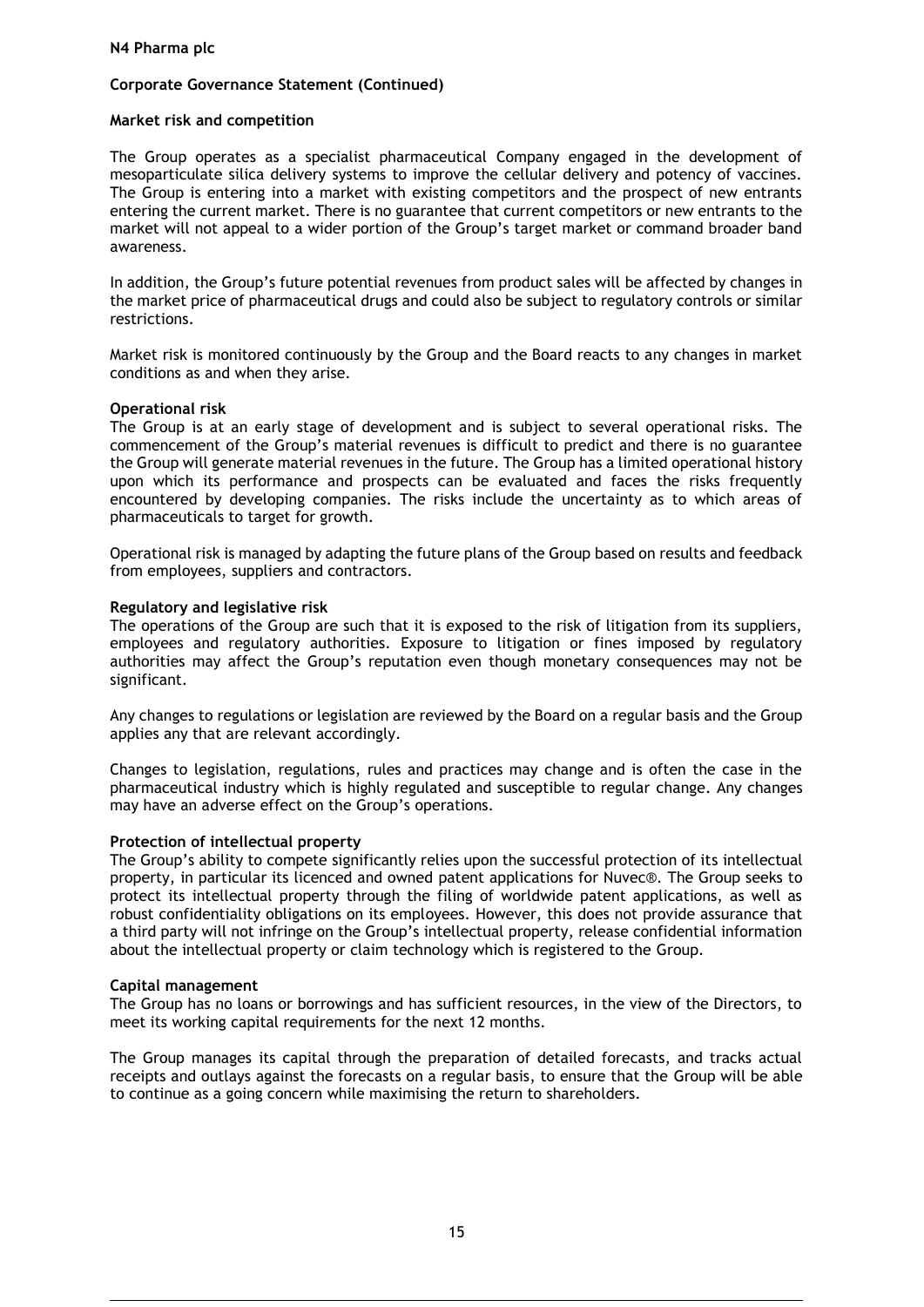## **Corporate Governance Statement (Continued)**

## **Capital management (Continued)**

The capital structure of the Group consists of cash and cash equivalents and equity comprising, capital, reserves and accumulated losses.

## *Financial instruments and associated risks:*

The Board of Directors is committed to effective risk management and is responsible for ensuring that the Group has an appropriate framework in place to identify and effectively manage business risks and to monitor business performance and the Group's financial position. The Board is also responsible for overseeing compliance with regulatory, prudential, legal and ethical standards. These risks are discussed in detail in Note 13.

By order of the Board

John Chiplin Chairman

22 February 2022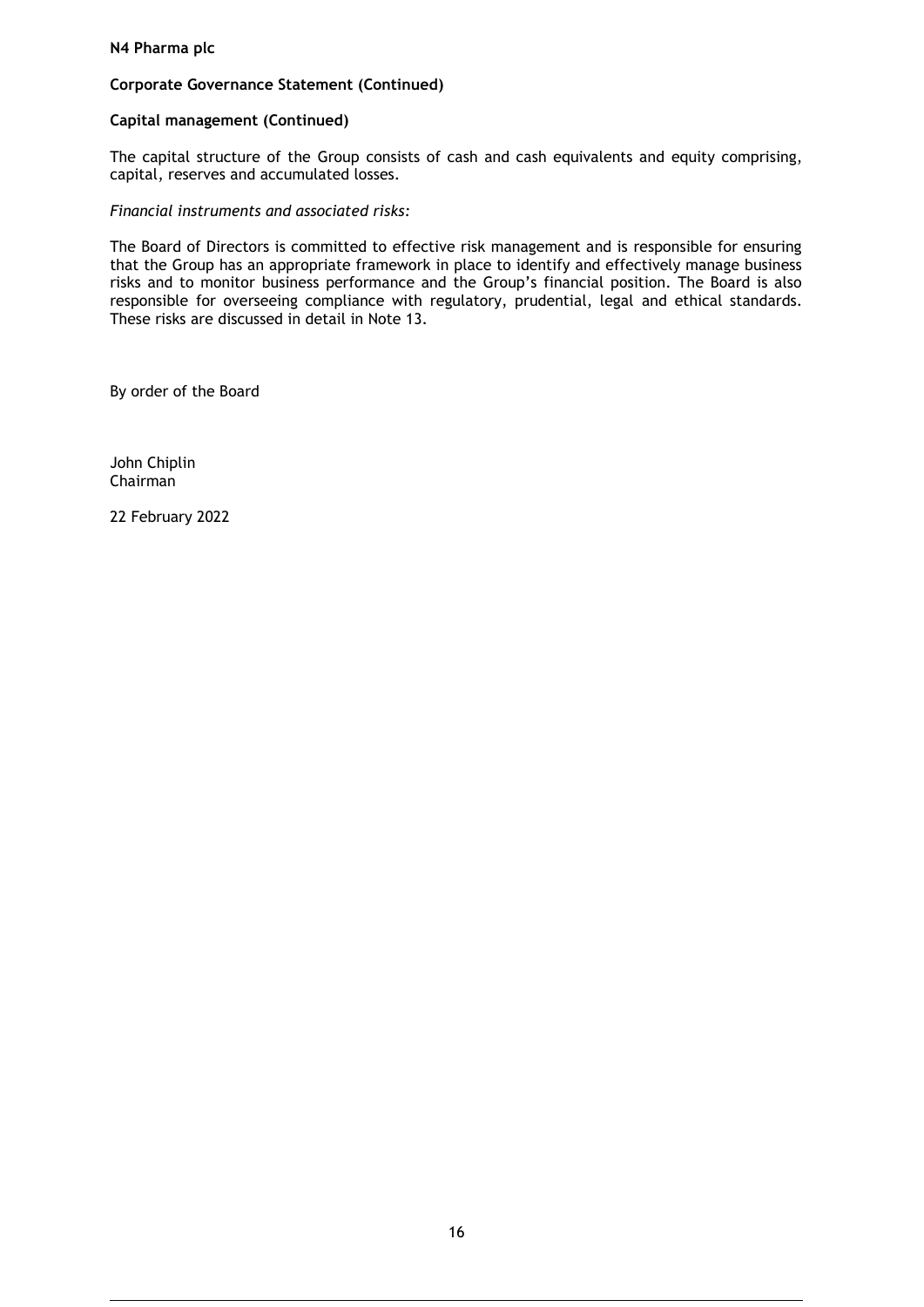## **Independent auditor's report to the members**

## **Opinion**

We have audited the financial statements of N4 Pharma plc (the 'parent company') and its subsidiary (the 'group') for the year ended 31 December 2021 which comprise the Consolidated Statement of Comprehensive Income, the Consolidated Statement of Financial Position, the Company Statement of Financial Position, the Consolidated Statement of Changes in Equity, the Company Statement of Changes in Equity, the Consolidated Statement of Cash Flows, the Company Statement of Cash Flows and notes to the financial statements, including significant accounting policies. The financial reporting framework that has been applied in their preparation is applicable law and UK-adopted international accounting standards.

In our opinion the financial statements:

- give a true and fair view of the state of affairs of the group and of the parent company as at 31 December 2021 and of the group's loss for the year then ended;
- have been properly prepared in accordance with UK-adopted international accounting standards; and
- have been prepared in accordance with the requirements of the Companies Act 2006.

### **Basis for opinion**

We conducted our audit in accordance with International Standards on Auditing (UK) (ISAs (UK)) and applicable law. Our responsibilities under those standards are further described in the Auditor's responsibilities for the audit of the financial statements section of our report. We are independent of the group and the parent company in accordance with the ethical requirements that are relevant to our audit of the financial statements in the UK, including the FRC's Ethical Standard as applied to listed entities, and we have fulfilled our other ethical responsibilities in accordance with these requirements. We believe that the audit evidence we have obtained is sufficient and appropriate to provide a basis for our opinion.

#### **Our approach to the audit**

We tailored the scope of our audit to ensure that we obtained sufficient evidence to support our opinion on the financial statements as a whole, taking into account the structure of the group, the group's accounting processes and controls and the industry in which the group and parent company operate.

As part of planning our audit, we determined materiality and assessed the risks of material misstatement in the financial statements. In particular, we looked at where the directors made subjective judgements, for example in respect of significant amounts that involve making assumptions and when considering future events that are inherently uncertain.

The group consists of the parent company and one subsidiary, both of which are based in the UK. A full scope audit was undertaken on each entity with no work undertaken by component auditors.

## **Key audit matters**

Key audit matters are those matters that, in our professional judgment, were of most significance in our audit of the financial statements of the current period and include the most significant assessed risks of material misstatement (whether or not due to fraud) we identified, including those which had the greatest effect on the overall audit strategy, the allocation of resources in the audit; and directing the efforts of the engagement team. These matters were addressed in the context of our audit of the financial statements as a whole, and in forming our opinion thereon, and we do not provide a separate opinion on these matters.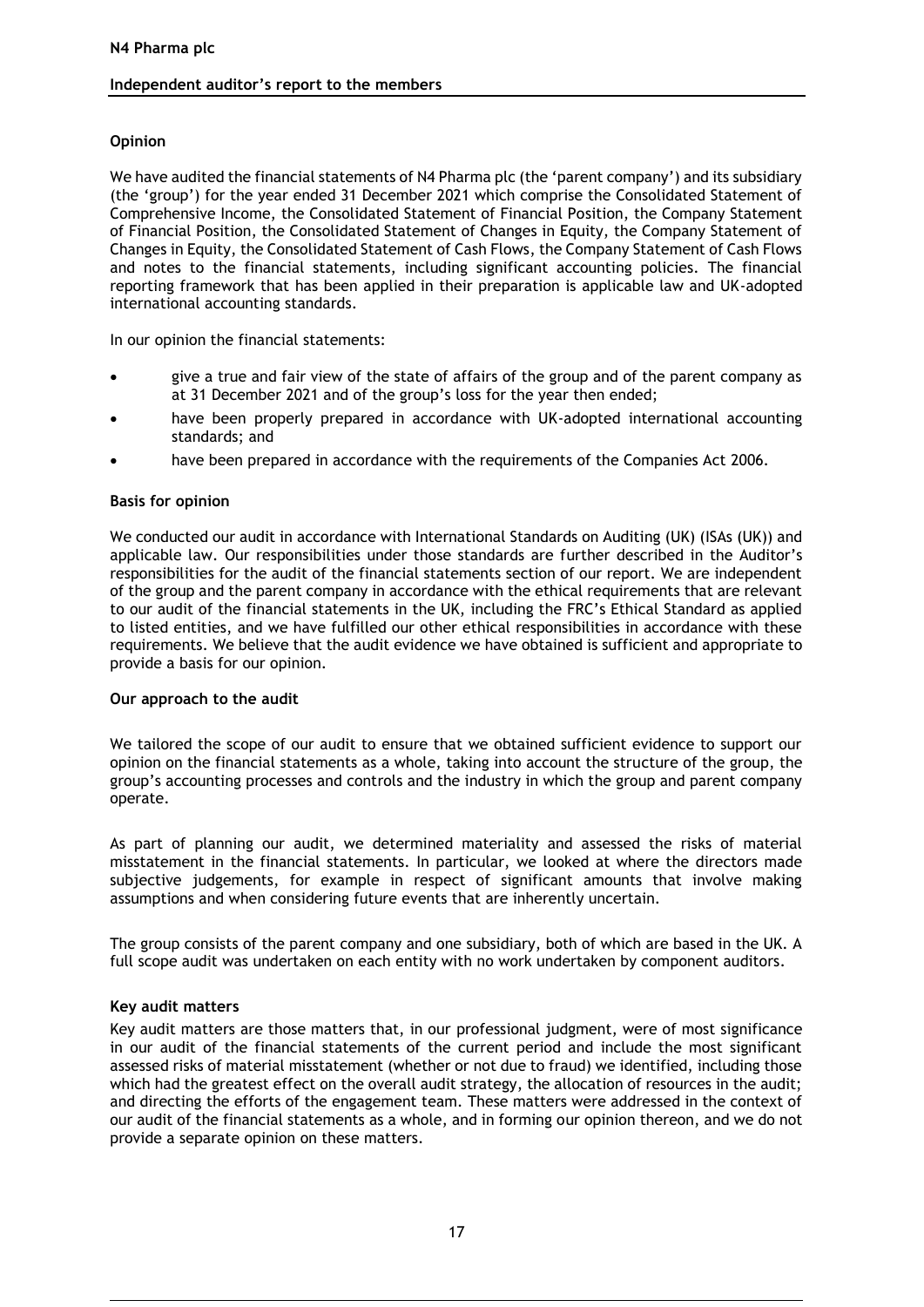| <b>Key Audit Matter</b>                                                                                                                                                                                                                                                                                                                                                                                                                                                                                                                                                                                                                                            | How our scope addressed this matter                                                                                                                                                                                                                                                                                                                                                                                                                                                                                                                                                                                                                                                                                                    |
|--------------------------------------------------------------------------------------------------------------------------------------------------------------------------------------------------------------------------------------------------------------------------------------------------------------------------------------------------------------------------------------------------------------------------------------------------------------------------------------------------------------------------------------------------------------------------------------------------------------------------------------------------------------------|----------------------------------------------------------------------------------------------------------------------------------------------------------------------------------------------------------------------------------------------------------------------------------------------------------------------------------------------------------------------------------------------------------------------------------------------------------------------------------------------------------------------------------------------------------------------------------------------------------------------------------------------------------------------------------------------------------------------------------------|
| Going concern<br>The going concern assumption is a fundamental<br>and pervasive principle in the preparation of<br>financial statements. The group is loss making and<br>is currently in the research and development<br>phase of developing the Nuvec delivery system,<br>and is therefore yet to generate income other than<br>research and development (R&D) tax credits. The<br>long-term performance of the business will<br>depend on the viability of the Nuvec delivery<br>system which is currently the only product under<br>development. Due to the significance of the going<br>concern assumption, this has been identified as a<br>key audit matter. | Our audit procedures are set out in the 'Conclusions'<br>relating to going concern' below.<br>We have further discussed the progress of the<br>development of the Nuvec delivery system with<br>management, including future plans with the goal of<br>commercialising their product. We have also<br>reviewed board minutes and publicly available<br>information regarding the development of the<br>product. We concluded that the project remains<br>viable and supports the going concern assumption.<br>Based on our procedures, we concluded that there is<br>no material uncertainty in relation to going concern<br>and that the continued adoption of the going concern<br>basis of accounting in these financial statements |
|                                                                                                                                                                                                                                                                                                                                                                                                                                                                                                                                                                                                                                                                    | remains appropriate.                                                                                                                                                                                                                                                                                                                                                                                                                                                                                                                                                                                                                                                                                                                   |
| Capitalisation of research and development<br>expenditure<br>The Group is incurring significant expenditure in<br>respect of research and development. When<br>certain conditions are met there is a requirement<br>for development costs to be capitalised in<br>accordance with IAS. There is a risk that an<br>incorrect assessment of the phase of the project<br>would in turn, lead to the adoption of an incorrect                                                                                                                                                                                                                                          | Our audit procedures included the following:<br>We reviewed the directors' assessment of<br>whether the expenditure<br>meets<br>the<br>conditions for capitalisation set out in IAS<br>38, challenging the assumptions within this<br>assessment; and<br>When substantively testing a sample of<br>research and development expenses to<br>underlying records, we corroborated the                                                                                                                                                                                                                                                                                                                                                     |
| accounting treatment Due to the significance of<br>the development expenditure to the financial<br>statements, this has been determined as a key<br>audit matter.                                                                                                                                                                                                                                                                                                                                                                                                                                                                                                  | accounting treatment given; and<br>Based on our procedures performed, we consider<br>that the expenditure on research and development<br>has been appropriately accounted for.                                                                                                                                                                                                                                                                                                                                                                                                                                                                                                                                                         |
| Risk of impairment of intercompany investments<br>and loan balances<br>In the books of N4 Pharma plc, the investment in<br>and intercompany balance debtor due from N4<br>Pharma UK Limited are both highly material<br>balances.                                                                                                                                                                                                                                                                                                                                                                                                                                  | Our audit procedures included the following:<br>We obtained the directors assessment of<br>$\bullet$<br>whether<br>there<br>indicators<br>were<br>of<br>impairment relating to these balances and<br>compared this to the requirements of IFRS<br>9.                                                                                                                                                                                                                                                                                                                                                                                                                                                                                   |
| N4 Pharma UK Limited has net liabilities. The<br>recoverable amount of the investment and debtor<br>recorded in the books of N4 Pharma plc is<br>dependent upon estimates and judgements as to<br>the expected financial performance of N4 Pharma<br>UK Limited in the future.                                                                                                                                                                                                                                                                                                                                                                                     | We scrutinised, sensitised and challenged<br>the assumptions under IFRS 9 and compared<br>to our own expectations.<br>We critically assessed the director's future<br>plans for the business and viability of the<br>product under development upon which the<br>recoverability of these balances depends.                                                                                                                                                                                                                                                                                                                                                                                                                             |
|                                                                                                                                                                                                                                                                                                                                                                                                                                                                                                                                                                                                                                                                    | Based on the procedures performed, we concluded<br>that there is no impairment with regard to the<br>investment and intercompany balance. We recognise<br>that there is uncertainty over the timing of future<br>income, however we understand from the progress<br>made in the current year that there is currently no<br>indication that the research will not generate a<br>viable product, and on this basis the investment<br>carrying amount should not be impaired.                                                                                                                                                                                                                                                             |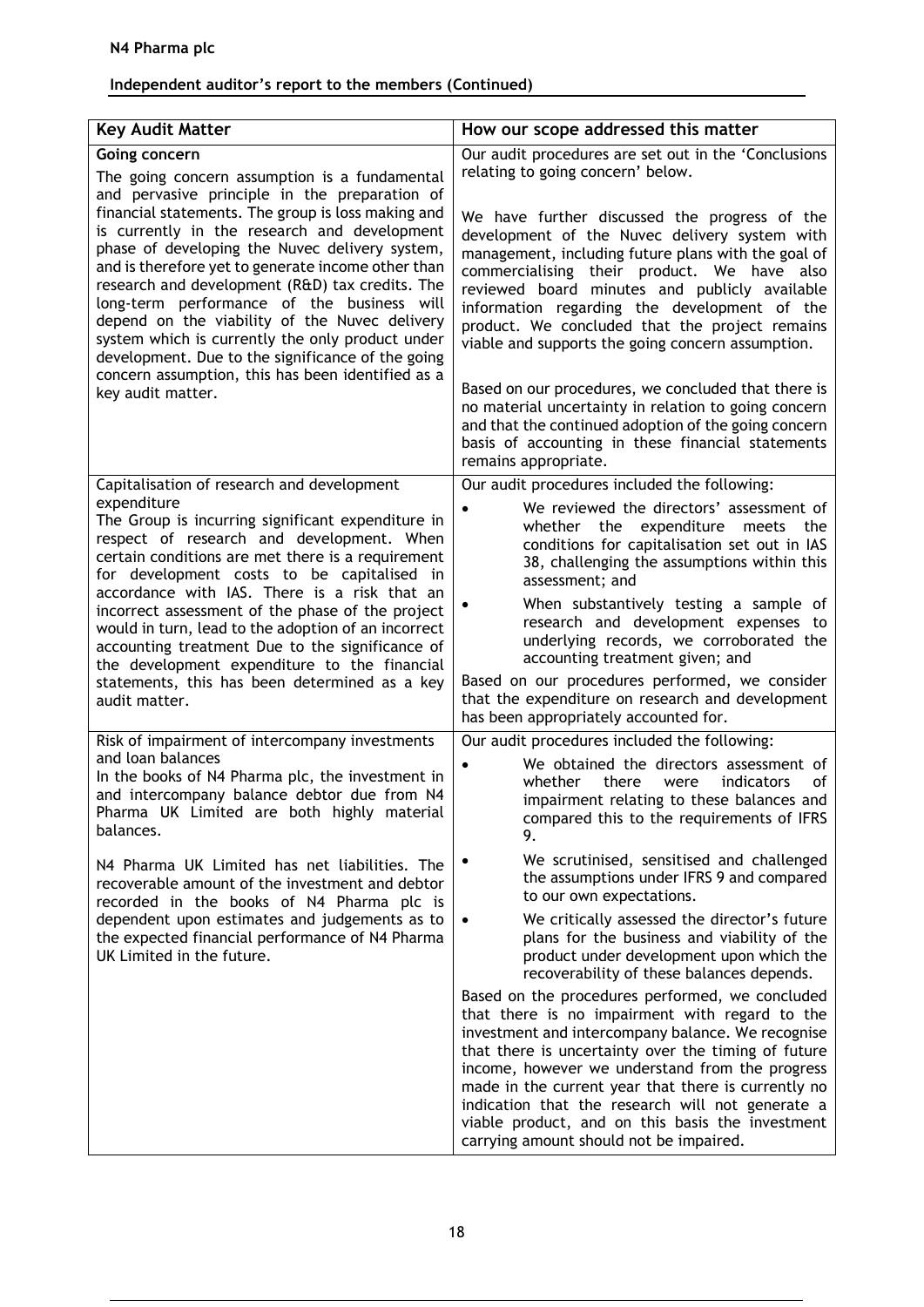### **Our application of materiality**

We apply the concept of materiality in planning and performing our audit, in evaluating the effect of misstatements and in forming our opinion. We consider materiality to be the magnitude by which misstatements, including omissions, could influence the economic decisions of reasonable users that are taken on the basis of the financial statements.

In order to reduce to an appropriately low level the probability that any misstatements exceed materiality, we use a lower materiality level, performance materiality, to determine the extent of testing needed. Importantly, misstatements below this level will not necessarily be evaluated as immaterial as we also take account of the qualitative nature of identified misstatements, and the particular circumstances of their occurrence, when evaluating their effect on the financial statements as a whole.

The materiality for the group financial statements as a whole was set at £68,000 (2020: £60,000). This was determined by reference to reported loss before tax, which we consider to be the principal consideration in assessing the financial performance of the group. Materiality cannot be based on revenue or assets because the group is not yet generating revenue or capitalising development costs. In line with ISA (UK) 600 component materiality must be less than the materiality of the group and as such, the materiality threshold for both the parent company and the subsidiary have been capped at 90% of the group materiality (£61,000).

Performance materiality was set at 80 percent of the above materiality level, being £54,000 for the group (2020: £48,000) and £49,000 for the parent and subsidiary companies. We agreed with the Audit Committee that we would report to the Committee all individual audit differences in excess of £3,000 (2020: £3,000), being 5% of parent materiality. We also agreed to report differences below this threshold that, in our view, warranted reporting on qualitative grounds.

## **Conclusions relating to going concern**

In auditing the financial statements, we have concluded that the directors' use of the going concern basis of accounting in the preparation of the financial statements is appropriate. Our evaluation of the directors' assessment of the group and the parent company's ability to continue to adopt the going concern basis of accounting included:

- obtaining and critically appraising the directors' formal going concern assessment and in particular:
	- assessing their longer term strategic plans to develop and market a product which will generate revenue and profitability;
	- performing a sensitivity analysis on the key assumptions underlying the directors' going concern assessment, including the level of development activity and the ability to reduce the cost base if required to conserve cash; and reviewing projected cash flows, post year end cash balances compared to the projections and other available evidence to assess further the ability of the group and the parent company to continue in operation for at least 12 months after the date of approval of the financial statements; and
- discussing post balance sheet events with the directors to assess their potential impact on the going concern assumption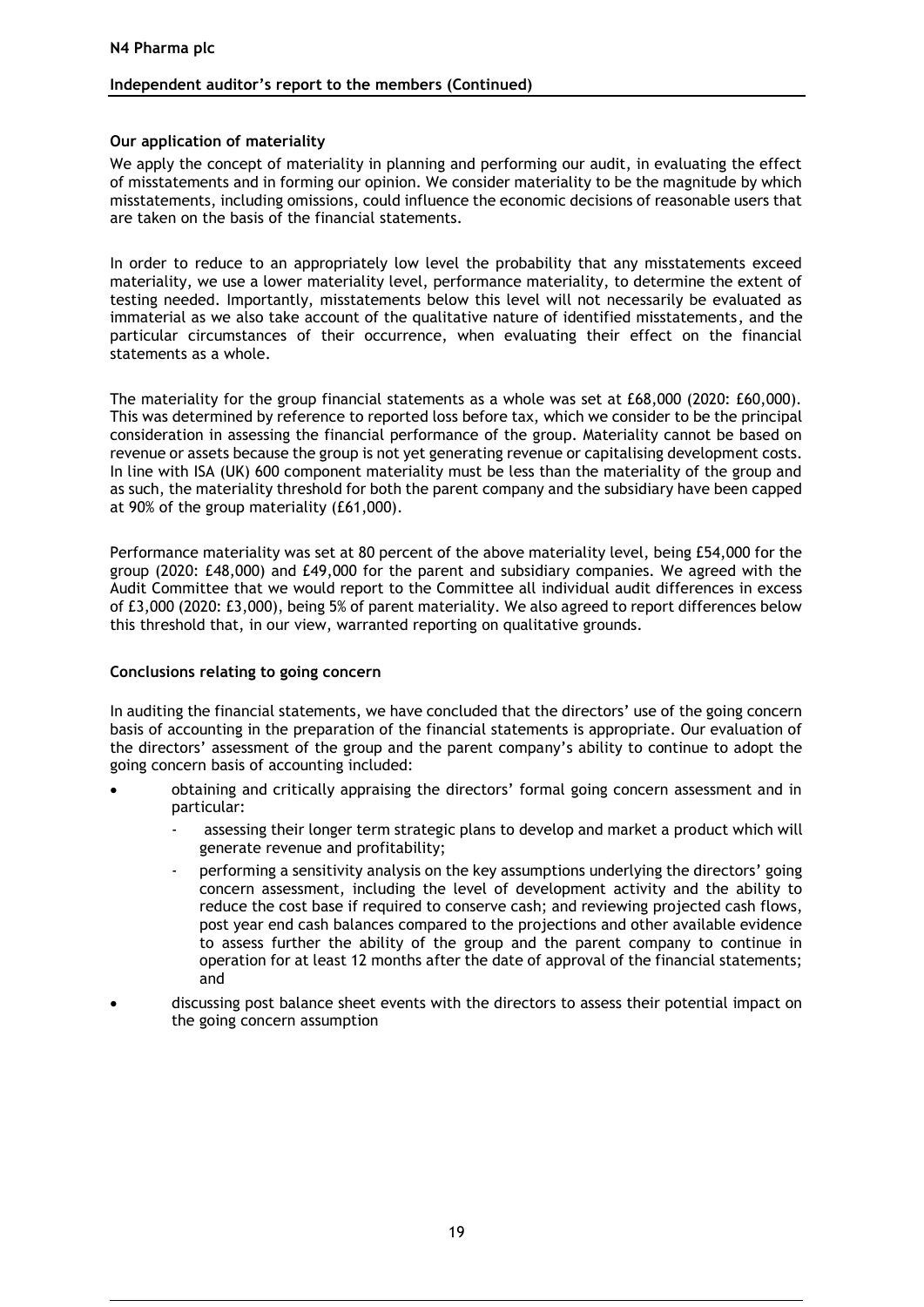Our responsibilities and the responsibilities of the directors with respect to going concern are described in the relevant sections of this report.

### **Other information**

The directors are responsible for the other information. The other information comprises the information included in the annual report, other than the financial statements and our auditor's report thereon. Our opinion on the financial statements does not cover the other information and, except to the extent otherwise explicitly stated in our report, we do not express any form of assurance conclusion thereon.

Our responsibility is to read the other information and, in doing so, consider whether the other information is materially inconsistent with the financial statements or our knowledge obtained in the course of the audit or otherwise appears to be materially misstated. If we identify such material inconsistencies or apparent material misstatements, we are required to determine whether this gives rise to a material misstatement in the financial statements themselves. If, based on the work we have performed, we conclude that there is a material misstatement of this other information we are required to report that fact.

We have nothing to report in this regard.

### **Opinions on other matters prescribed by the Companies Act 2006**

In our opinion, based on the work undertaken in the course of the audit:

- the information given in the Strategic Report and the Directors' Report for the financial year for which the financial statements are prepared is consistent with the financial statements; and
- the Strategic Report and the Directors' Report have been prepared in accordance with applicable legal requirements.

#### **Matters on which we are required to report by exception**

In the light of the knowledge and understanding of the group and the parent company and their environment obtained in the course of the audit, we have not identified material misstatements in the Strategic Report or the Directors' Report.

We have nothing to report in respect of the following matters in relation to which the Companies Act 2006 requires us to report to you if, in our opinion:

- adequate accounting records have not been kept by the parent company, or returns adequate for our audit have not been received from branches not visited by us; or
- the parent company financial statements are not in agreement with the accounting records and returns; or
- certain disclosures of directors' remuneration specified by law are not made; or
- we have not received all the information and explanations we require for our audit.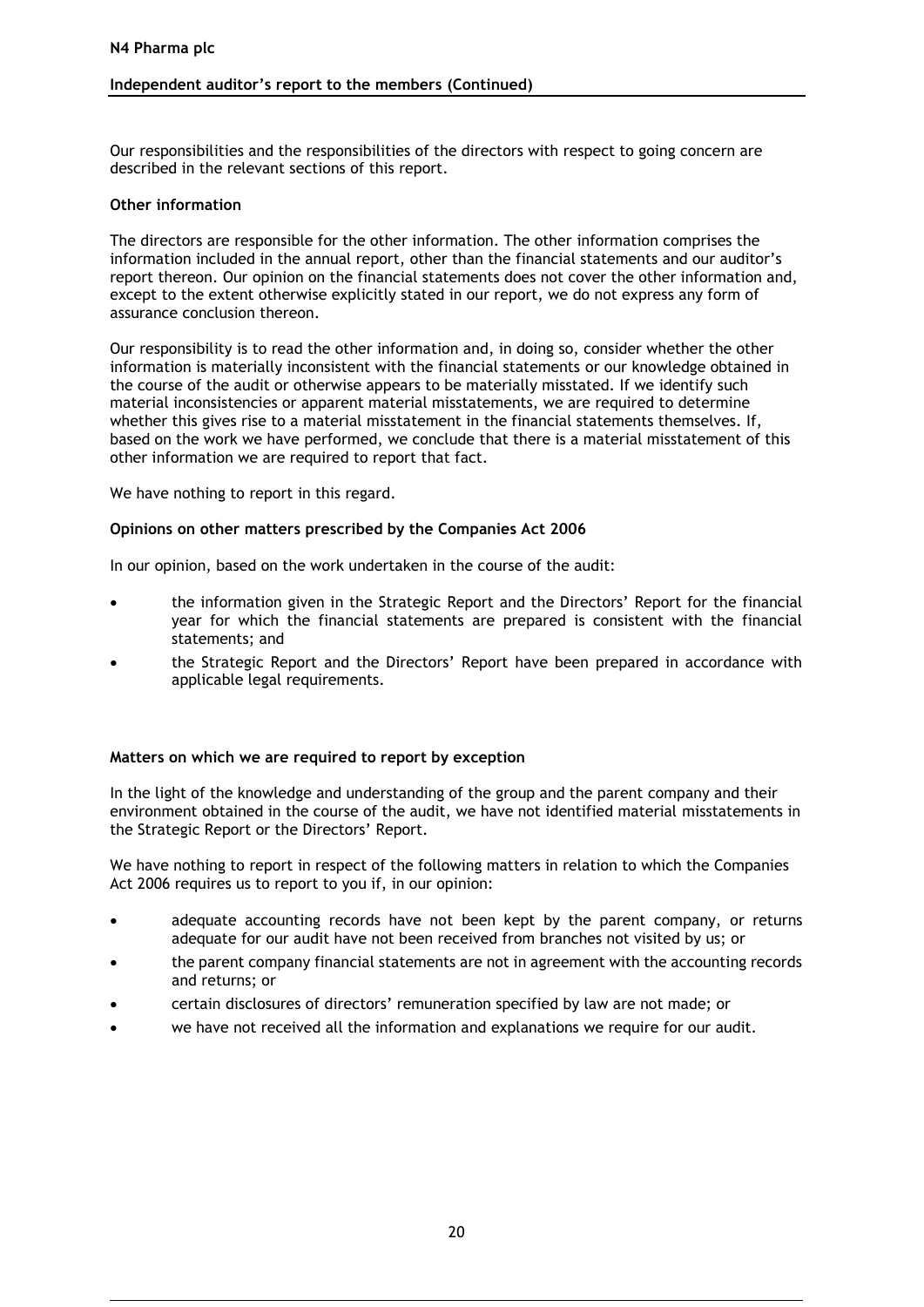## **Independent auditor's report to the members (Continued)**

### **Responsibilities of directors**

As explained more fully in the Directors' Responsibilities Statement set out on page 11, the directors are responsible for the preparation of the financial statements and for being satisfied that they give a true and fair view, and for such internal control as the directors determine is necessary to enable the preparation of financial statements that are free from material misstatement, whether due to fraud or error.

In preparing the financial statements, the directors are responsible for assessing the group and the parent company's ability to continue as a going concern, disclosing, as applicable, matters related to going concern and using the going concern basis of accounting unless the directors either intend to liquidate the group or the parent company or to cease operations, or have no realistic alternative but to do so.

### **Auditor's responsibilities for the audit of the financial statements**

Our objectives are to obtain reasonable assurance about whether the group and parent company financial statements as a whole are free from material misstatement, whether due to fraud or error, and to issue an auditor's report that includes our opinion. Reasonable assurance is a high level of assurance, but is not a guarantee that an audit conducted in accordance with ISAs (UK) will always detect a material misstatement when it exists. Misstatements can arise from fraud or error and are considered material if, individually or in the aggregate, they could reasonably be expected to influence the economic decisions of users taken on the basis of these financial statements.

Irregularities, including fraud, are instances of non-compliance with laws and regulations. We design procedures in line with our responsibilities, outlined above, to detect material misstatements in respect of irregularities, including fraud. The specific procedures for this engagement and the extent to which these are capable of detecting irregularities, including fraud are detailed below.

## Identifying and assessing risks related to irregularities:

We assessed the susceptibility of the group and parent company's financial statements to material misstatement and how fraud might occur, including through discussions with the directors, discussions within our audit team planning meeting, updating our record of internal controls and ensuring these controls operated as intended. We evaluated possible incentives and opportunities for fraudulent manipulation of the financial statements. We identified laws and regulations that are of significance in the context of the group and parent company by discussions with directors and by updating our understanding of the sector in which the group and parent company operate.

Laws and regulations of direct significance in the context of the group and parent company include The Companies Act 2006, the AIM Rules for Companies and UK Tax legislation as it relates to research and development.

#### Audit response to risks identified:

We considered the extent of compliance with these laws and regulations as part of our audit procedures on the related financial statement items including a review of group and parent company financial statement disclosures. We reviewed the parent company's records of breaches of laws and regulations, minutes of meetings and correspondence with relevant authorities to identify potential material misstatements arising. We discussed the parent company's policies and procedures for compliance with laws and regulations with members of management responsible for compliance.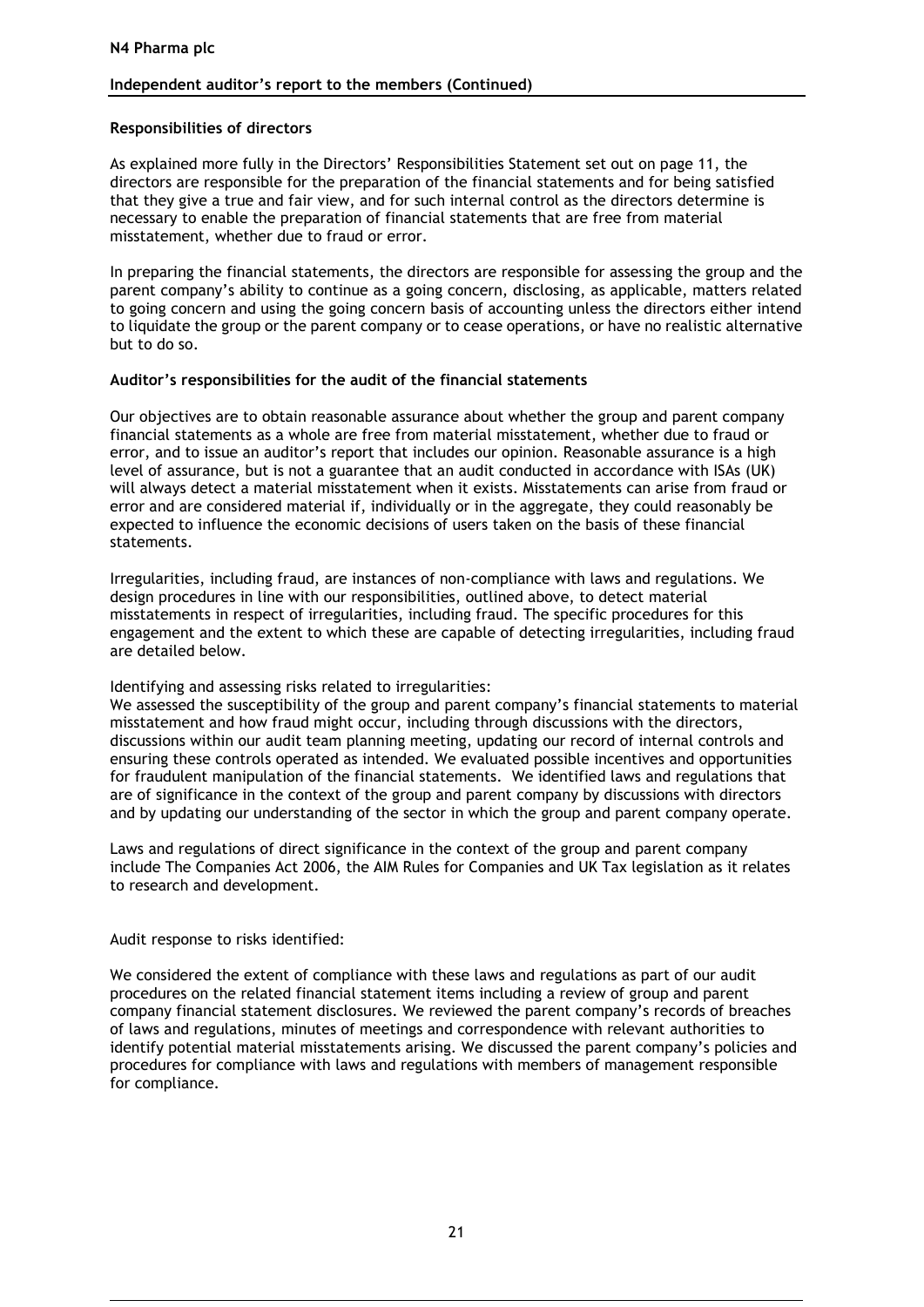During the planning meeting with the audit team, the engagement partner drew attention to the key areas which might involve non-compliance with laws and regulations or fraud. We enquired of management whether they were aware of any instances of non-compliance with laws and regulations or knowledge of any actual, suspected or alleged fraud. We addressed the risk of fraud through management override of controls by testing the appropriateness of journal entries and identifying any significant transactions that were unusual or outside the normal course of business. We assessed whether judgements made in making accounting estimates gave rise to a possible indication of management bias. At the completion stage of the audit, the engagement partner's review included ensuring that the team had approached their work with appropriate professional scepticism and thus the capacity to identify non-compliance with laws and regulations and fraud.

As group auditors, our assessment of matters relating to non-compliance with laws or regulations and fraud differed at group and component level according to their particular circumstances. Our communications included a request to identify instances of non-compliance with laws and regulations and fraud that could give rise to a material misstatement of the group financial statements in addition to our risk assessment.

There are inherent limitations in the audit procedures described above and the further removed non-compliance with laws and regulations is from the events and transactions reflected in the financial statements, the less likely we would become aware of it. Also, the risk of not detecting a material misstatement due to fraud is higher than the risk of not detecting one resulting from error, as fraud may involve deliberate concealment by, for example, forgery or intentional misrepresentations, or through collusion.

A further description of our responsibilities is available on the Financial Reporting Council's website at: www.frc.org.uk/auditorsresponsibilities. This description forms part of our auditor's report.

#### **Use of our report**

This report is made solely to the parent company's members, as a body, in accordance with Chapter 3 of Part 16 of the Companies Act 2006. Our audit work has been undertaken so that we might state to the parent company's members those matters we are required to state to them in an auditor's report and for no other purpose. To the fullest extent permitted by law, we do not accept or assume responsibility to anyone other than the parent company and the parent company's members as a body, for our audit work, for this report, or for the opinions we have formed.

……………………………………

Simon Hall (Senior Statutory Auditor) for and on behalf of Saffery Champness LLP

Chartered Accountants Statutory Auditors

Westpoint Peterborough Business Park Lynch Wood Peterborough PE2 6FZ

22 February 2022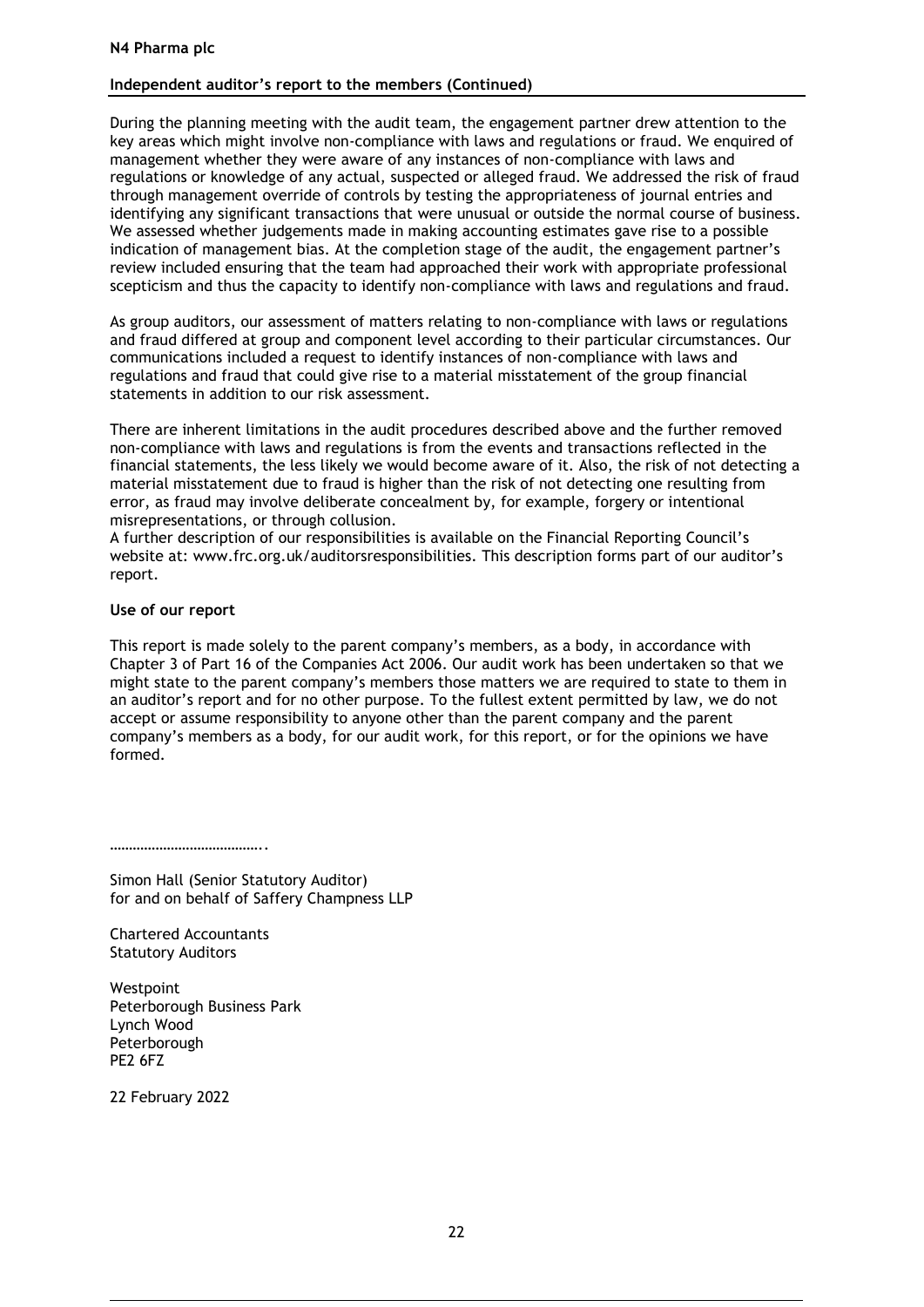# **N4 Pharma Plc Consolidated Statement of Comprehensive Income for the year ended 31 December 2021**

|                                                                              | <b>Notes</b> | 2021          | 2020          |
|------------------------------------------------------------------------------|--------------|---------------|---------------|
|                                                                              |              | £             | £             |
|                                                                              |              |               |               |
| Research and development costs                                               |              | (1, 179, 425) | (900, 410)    |
| General and administration costs                                             |              | (663, 865)    | (664, 011)    |
| Operating loss for the year                                                  |              | (1, 843, 290) | (1, 564, 421) |
| Net finance income/(expenditure)                                             | 4            | 677           | (1, 963)      |
| Loss for the year before tax                                                 | 5            | (1, 842, 613) | (1, 566, 384) |
| <b>Taxation</b>                                                              | 6            | 298,267       | 261,541       |
| Loss for the year after tax                                                  |              | (1, 544, 346) | (1, 304, 843) |
| Other comprehensive income net of tax                                        |              |               |               |
| Total comprehensive loss for the year<br>attributable to equity owners of N4 |              |               |               |
| <b>Pharma Plc</b>                                                            |              | (1, 544, 346) | (1, 304, 843) |
| Loss per share attributable to owners<br>of the parent                       | 12           |               |               |
| Weighted average number of shares:<br>Basic                                  |              | 181,080,349   | 136, 303, 141 |
| Diluted (restated, see note 12)                                              |              | 181,080,349   | 136, 303, 141 |
| Basic loss per share<br>Diluted loss per share (restated, see note           |              | (0.85)        | (0.96)        |
| 12)                                                                          |              | (0.85)        | (0.96)        |

All results were derived from continuing operations.

The notes on pages 30 to 48 are an integral part of the Consolidated Financial Statements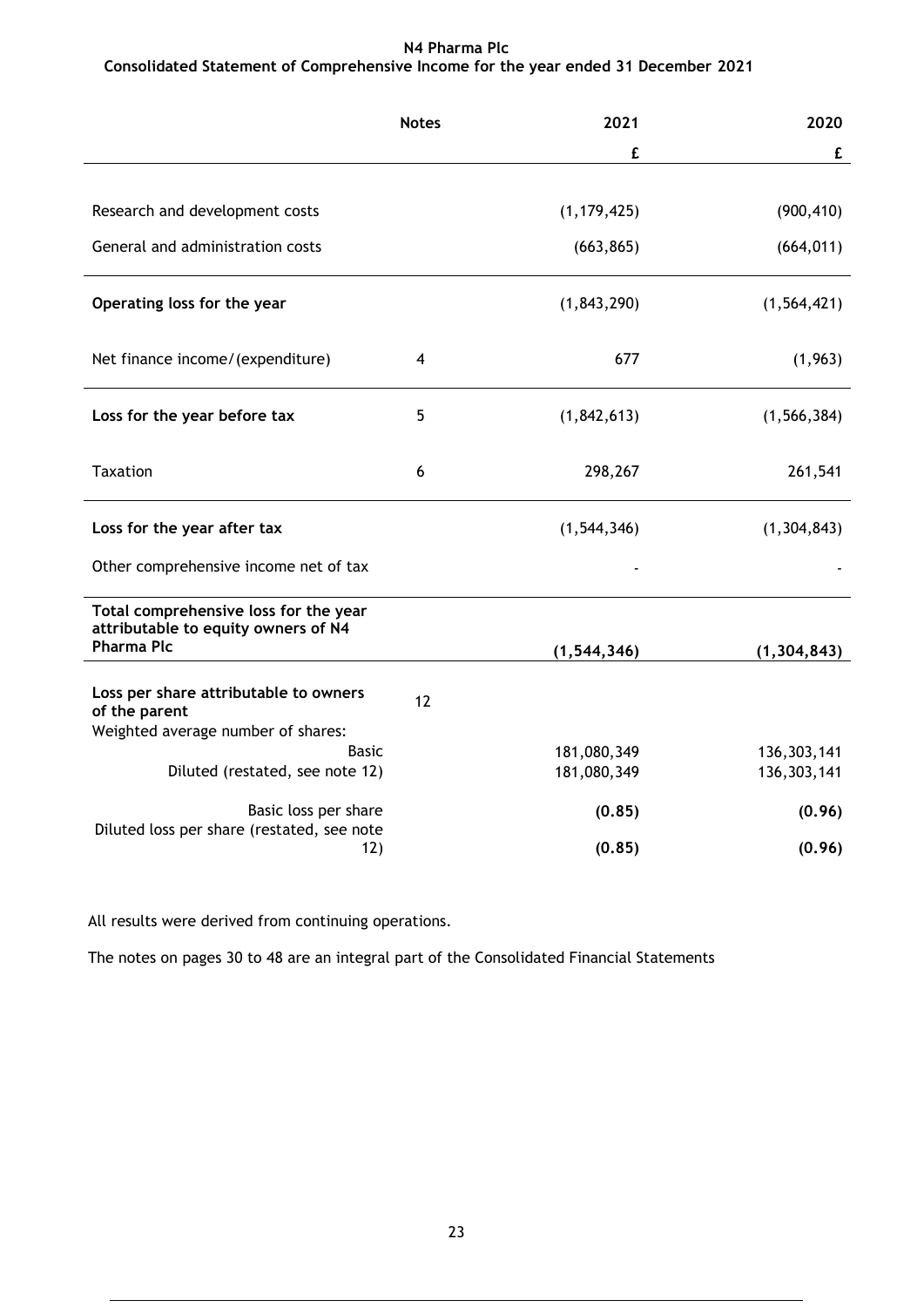# **N4 Pharma Plc Consolidated Statement of Financial Position as at 31 December 2021**

|                                                      | <b>Notes</b> | 2021                   | 2020                   |
|------------------------------------------------------|--------------|------------------------|------------------------|
|                                                      |              | £                      | £                      |
|                                                      |              |                        |                        |
| <b>Current assets</b><br>Trade and other receivables | 8            |                        | 270,837                |
|                                                      |              | 558,359                |                        |
| Cash and cash equivalents                            |              | 1,784,024<br>2,342,383 | 3,555,579<br>3,826,416 |
|                                                      |              |                        |                        |
| <b>Total assets</b>                                  |              | 2,342,383              | 3,826,416              |
|                                                      |              |                        |                        |
| <b>Liabilities</b><br><b>Current liabilities</b>     |              |                        |                        |
|                                                      |              |                        |                        |
| Trade and other payables                             | 9            | (184, 820)             | (142, 484)             |
| Accruals and deferred income                         |              | (27, 910)              | (26, 598)              |
| <b>Total liabilities</b>                             |              | (212, 730)             | (169, 082)             |
|                                                      |              |                        |                        |
| <b>Total assets less current</b><br>liabilities      |              | 2,129,653              | 3,657,334              |
|                                                      |              |                        |                        |
| Net assets                                           |              | 2,129,653              | 3,657,334              |
|                                                      |              |                        |                        |
| <b>Equity</b>                                        |              |                        |                        |
| Share capital                                        | 11           | 8,995,146              | 8,995,146              |
| Share premium                                        | 11           | 13,945,602             | 13,945,602             |
| Share option reserve                                 | 11           | 79,955                 | 63,290                 |
| Reverse acquisition reserve                          | 11           | (14, 138, 244)         | (14, 138, 244)         |
| Merger reserve                                       | 11           | 279,347                | 279,347                |
| Retained earnings                                    | 11           | (7,032,153)            | (5,487,807)            |
| <b>Total equity</b>                                  |              | 2,129,653              | 3,657,334              |

The notes on pages 30 to 48 are an integral part of the Consolidated Financial Statements.

The Consolidated Financial Statements were approved by the Board of Directors on 22 February 2022 and signed on its behalf:

Nigel Theobald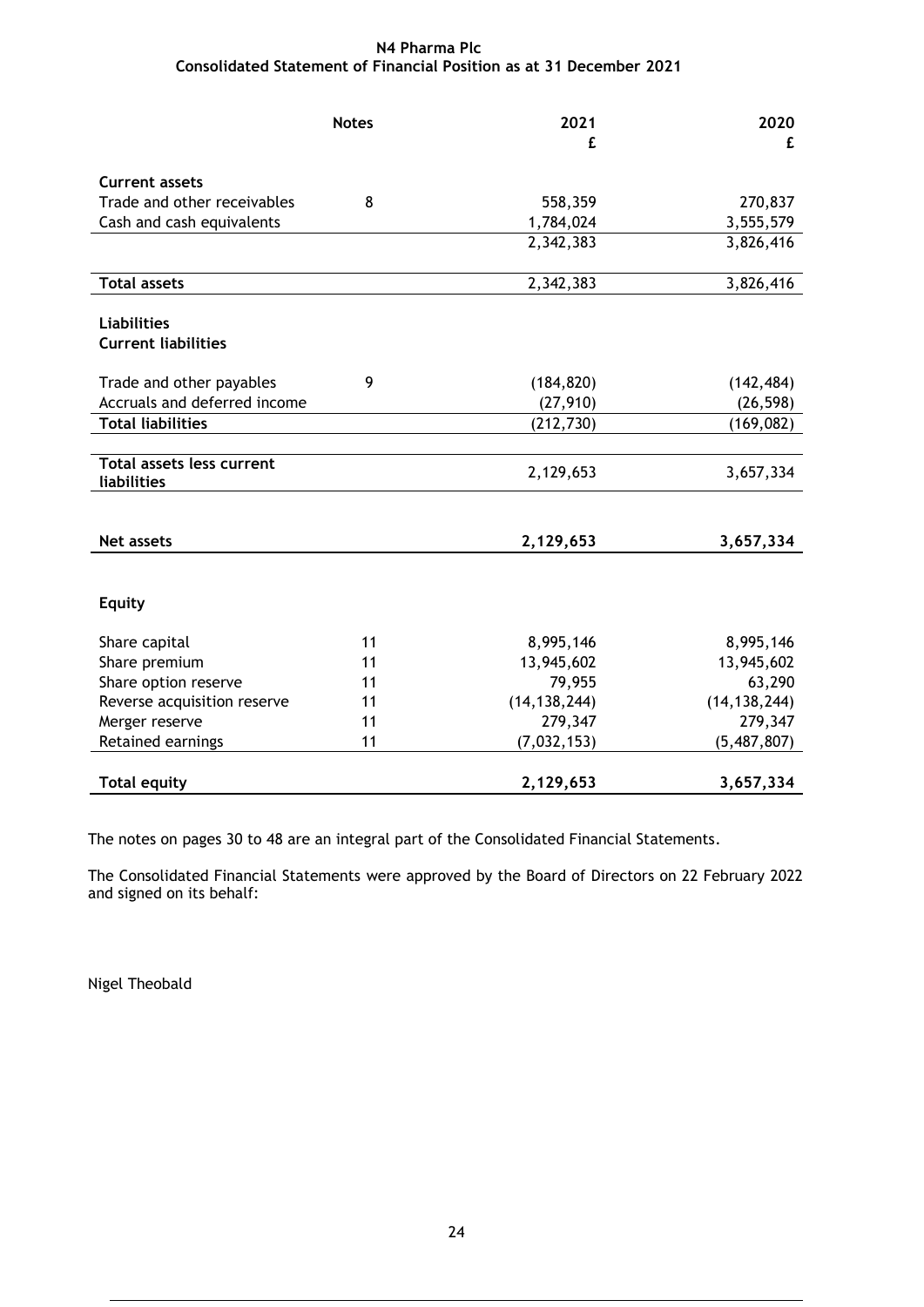## **N4 Pharma Plc Company Statement of Financial Position as at 31 December 2021**

|                              | <b>Notes</b> | 2021           | 2020           |
|------------------------------|--------------|----------------|----------------|
|                              |              | £              | £              |
| <b>Assets</b>                |              |                |                |
| <b>Non-current assets</b>    |              |                |                |
| Investments                  | 7            | 1,094,747      | 1,094,747      |
| Intercompany loan receivable | 14           | 5,259,000      | 3,659,000      |
|                              |              | 6,353,747      | 4,753,747      |
| <b>Current assets</b>        |              |                |                |
| Trade and other receivables  | 8            | 629,113        | 417,313        |
| Cash and cash equivalents    |              | 1,538,615      | 3,411,817      |
|                              |              | 2,167,728      | 3,829,130      |
| <b>Total assets</b>          |              | 8,521,475      | 8,582,877      |
|                              |              |                |                |
| <b>Liabilities</b>           |              |                |                |
| <b>Current liabilities</b>   |              |                |                |
| Trade and other payables     | 9            | (8,966)        | (23, 348)      |
| Accruals and deferred income |              | (19, 493)      | (19, 790)      |
| <b>Total liabilities</b>     |              | (28, 459)      | (43, 138)      |
|                              |              |                |                |
| Total assets less current    |              |                |                |
| liabilities                  |              | 8,493,016      | 8,539,739      |
|                              |              |                |                |
| <b>Net assets</b>            |              | 8,493,016      | 8,539,739      |
|                              |              |                |                |
| <b>Equity</b>                |              |                |                |
|                              |              |                |                |
| Share capital                | 11           | 8,995,146      | 8,995,146      |
| Share premium                | 11           | 13,945,602     | 13,945,602     |
| Share option reserve         | 11           | 79,955         | 63,290         |
| Merger reserve               | 11           | 279,347        | 279,347        |
| Retained earnings            | 11           | (14, 807, 034) | (14, 743, 646) |
| <b>Total equity</b>          |              | 8,493,016      | 8,539,739      |
|                              |              |                |                |

The Company recorded a loss of £63,388 for the year (31 December 2020: £164,139 loss).

The notes on pages 30 to 48 are an integral part of the Consolidated Financial Statements.

The Company Financial Statements were approved by the Board of Directors on 22nd February 2022 and signed on its behalf:

Nigel Theobald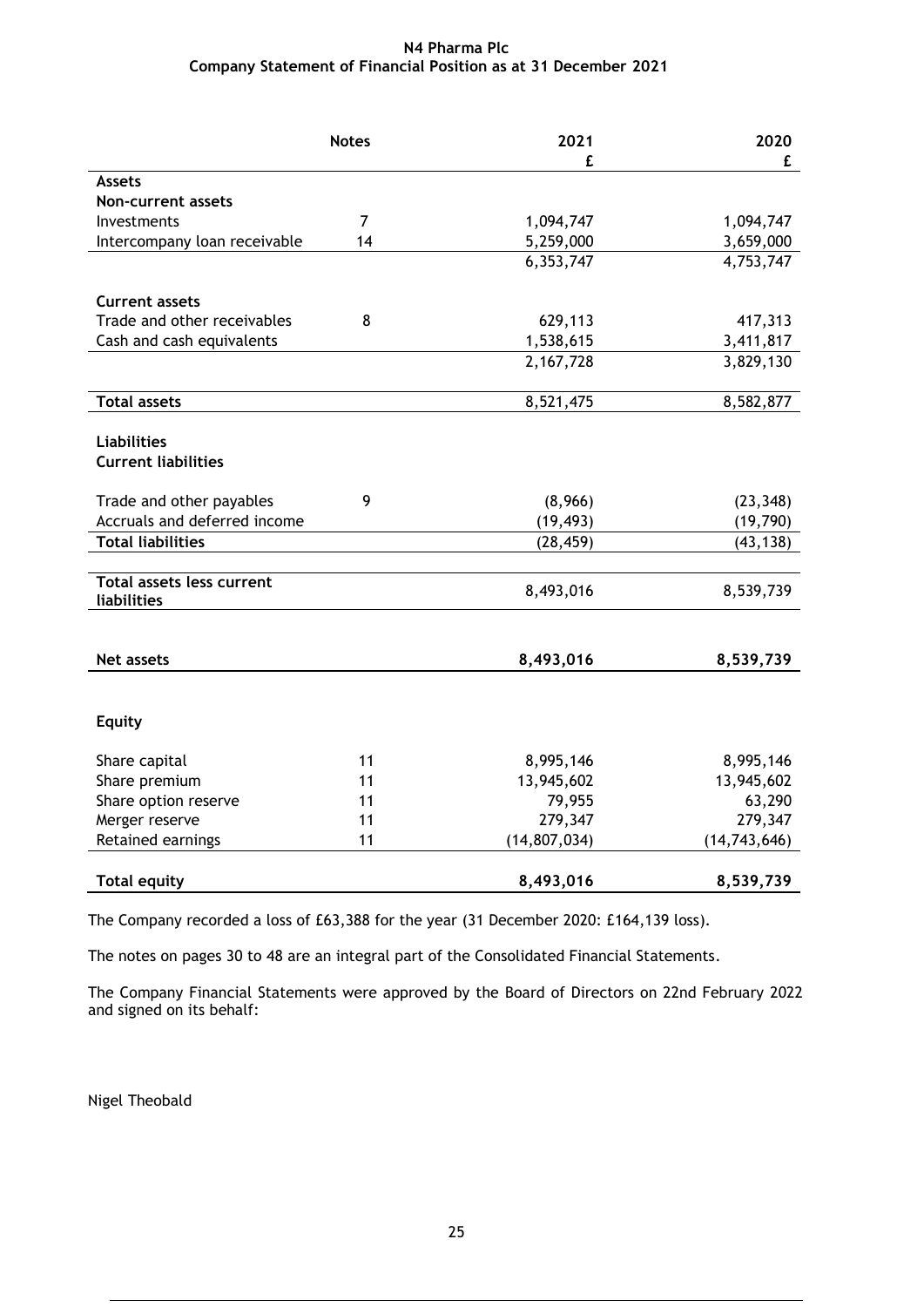| N4 Pharma Plc                                                                   |  |
|---------------------------------------------------------------------------------|--|
| Consolidated Statement of Changes in Equity for the year ended 31 December 2021 |  |

| (i) Year ended 31 December 2021       | <b>Share</b><br>capital | <b>Share</b><br>premium | <b>Share</b><br>option<br>reserve | Reverse<br>acquisition<br>reserve | Merger<br>reserve | Retained<br>earnings        | <b>Total equity</b>       |
|---------------------------------------|-------------------------|-------------------------|-----------------------------------|-----------------------------------|-------------------|-----------------------------|---------------------------|
|                                       |                         |                         | £                                 | £                                 | £                 |                             | £                         |
| Balance at 1 January 2021             | 8,995,146               | 13,945,602              | 63,290                            | (14, 138, 244)                    | 279,347           | (5,487,807)                 | 3,657,334                 |
| Total comprehensive loss for the year |                         |                         |                                   |                                   | $\blacksquare$    | (1, 544, 346)               | (1, 544, 346)             |
| Share issue                           |                         |                         |                                   |                                   |                   |                             |                           |
| Share based payment charge            |                         |                         | 16,665                            |                                   |                   |                             | 16,665                    |
| At 31 December 2021                   | 8,995,146               | 13,945,602              | 79,955                            | (14, 138, 244)                    | 279,347           | (7,032,153)                 | $\overline{2}$ , 129, 653 |
|                                       |                         |                         |                                   |                                   |                   |                             |                           |
| (ii) Year ended 31 December 2020      | <b>Share</b><br>capital | <b>Share</b><br>premium | <b>Share</b><br>option<br>reserve | Reverse<br>acquisition<br>reserve | Merger<br>reserve | <b>Retained</b><br>earnings | <b>Total equity</b>       |
|                                       | £                       | £                       | £                                 | £                                 | £                 | £                           | £                         |
| Balance at 1 January 2020             | 8,676,675               | 10,327,258              | 25,266                            | (14, 138, 244)                    | 279,347           | (4, 182, 964)               | 987,338                   |
| Total comprehensive loss for the year |                         |                         |                                   |                                   |                   | (1, 304, 843)               | (1, 304, 843)             |
| Share issue                           | 318,471                 | 3,618,344               |                                   |                                   |                   |                             | 3,936,815                 |
| Share based payment charge            |                         |                         | 38,024                            |                                   |                   |                             | 38,024                    |
| At 31 December 2020                   | 8,995,146               | 13,945,602              | 63,290                            | (14, 138, 244)                    | 279,347           | (5,487,807)                 | 3,657,334                 |

The notes on pages 30 to 48 are an integral part of the Consolidated Financial Statements.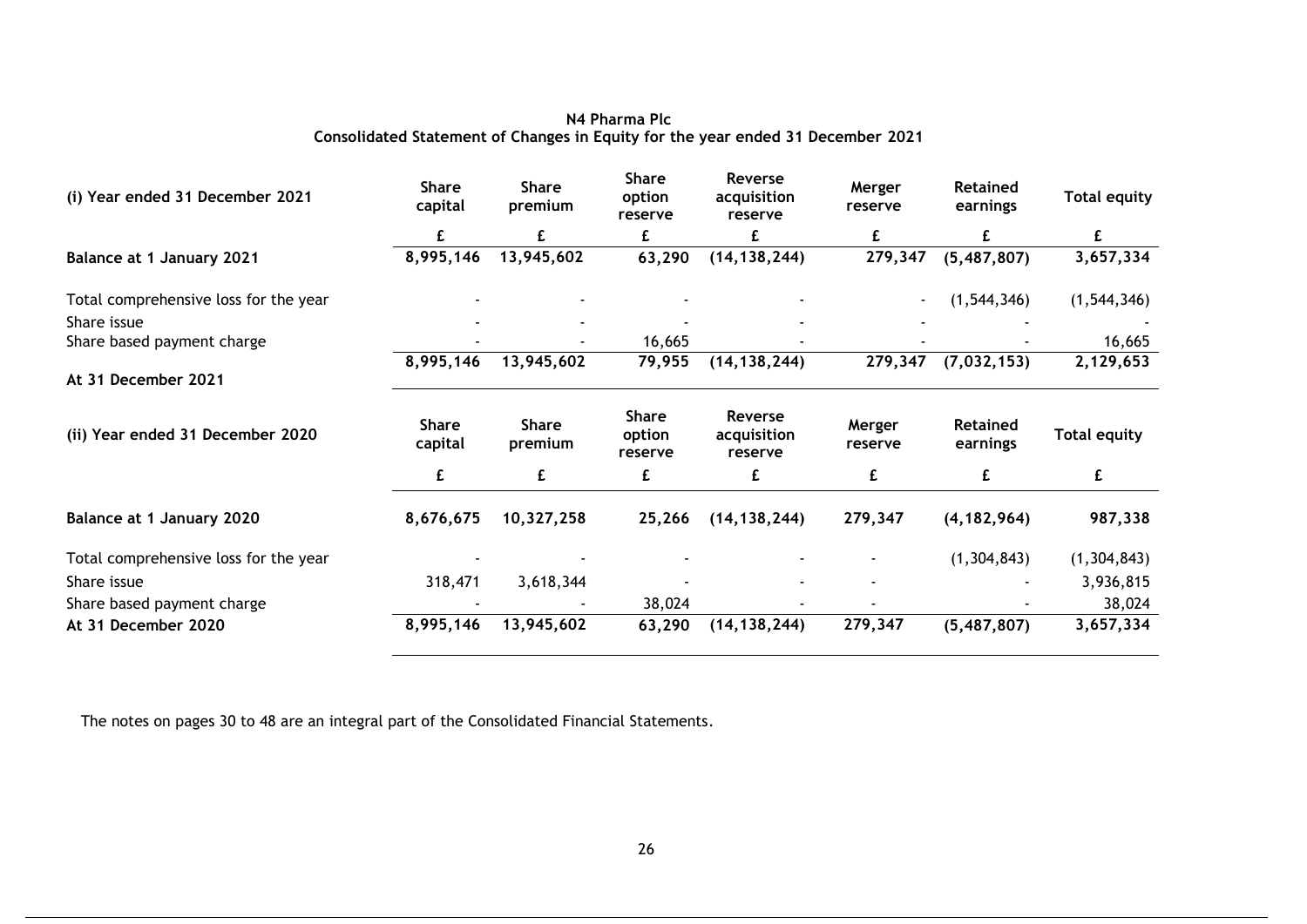## **N4 Pharma Plc Company Statement of Changes in Equity for the year ended 31 December 2021**

| (i) Year ended 31 December 2021           | Share capital | <b>Share</b><br>premium | Share option<br>reserve | Merger<br>reserve | Retained<br>earnings | <b>Total equity</b> |
|-------------------------------------------|---------------|-------------------------|-------------------------|-------------------|----------------------|---------------------|
|                                           | £             | £                       | £                       | £                 | £                    | £                   |
| <b>Balance at 1 January 2021</b>          | 8,995,146     | 13,945,602              | 63,290                  | 279,347           | (14, 743, 646)       | 8,539,739           |
| Total comprehensive loss for the year     |               |                         |                         |                   | (63, 388)            | (63, 388)           |
| Share issue<br>Share based payment charge |               |                         | 16,665                  |                   |                      | 16,665              |
| At 31 December 2021                       | 8,995,146     | 13,945,602              | 79,955                  | 279,347           | (14, 807, 034)       | 8,493,016           |
|                                           |               |                         |                         |                   |                      |                     |
| (ii) Year ended 31 December 2020          | Share capital | <b>Share</b><br>premium | Share option<br>reserve | Merger<br>reserve | Retained<br>earnings | <b>Total equity</b> |
|                                           | £             | £                       | £                       | £                 | £                    | £                   |
| Balance at 1 January 2020                 | 8,676,675     | 10,327,258              | 25,266                  | 279,347           | (14, 579, 507)       | 4,729,039           |
| Total comprehensive loss for the year     |               |                         |                         |                   | (164, 139)           | (164, 139)          |
| Share issue                               | 318,471       | 3,618,344               |                         |                   |                      | 3,936,815           |
| Share based payment charge                |               |                         | 38,024                  |                   |                      | 38,024              |

The notes on pages 30 to 48 are an integral part of the Consolidated Financial Statements.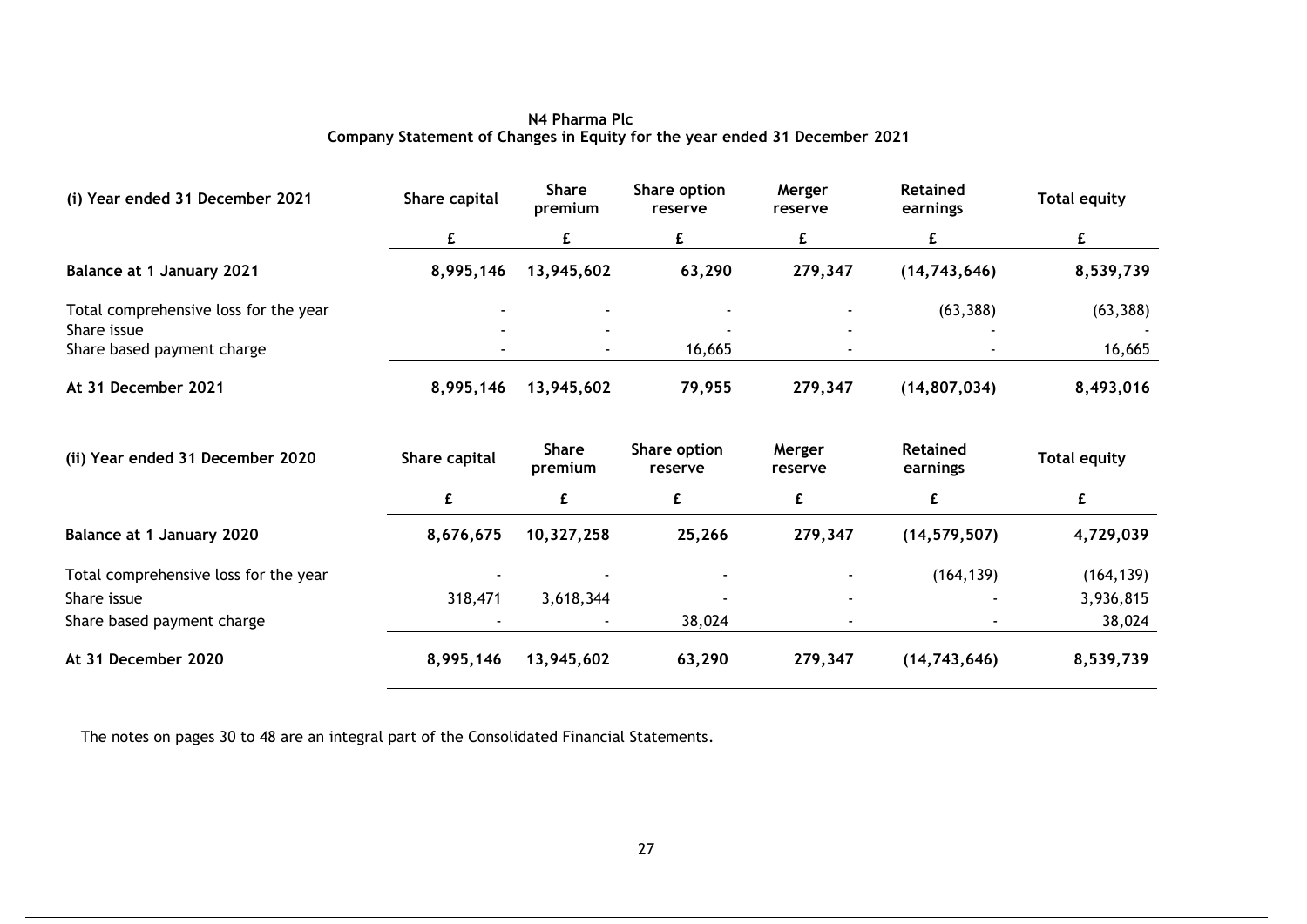# **N4 Pharma Plc Consolidated Statement of Cash Flows for the year ended 31 December 2021**

|                                                                          |              | 2021          | 2020          |
|--------------------------------------------------------------------------|--------------|---------------|---------------|
|                                                                          | <b>Notes</b> | £             | £             |
| <b>Operating activities</b>                                              |              |               |               |
|                                                                          |              |               |               |
| Loss after tax                                                           |              | (1, 544, 346) | (1, 304, 843) |
| Finance expenditure and other income                                     |              | (677)         | (1,963)       |
| Share based payment charge                                               |              | 16,665        | 3,977         |
| <b>Taxation credit</b>                                                   |              | (298, 267)    | (261, 541)    |
|                                                                          |              |               |               |
| Operating loss before changes in working                                 |              | (1,826,625)   |               |
| capital                                                                  |              |               | (1, 564, 370) |
|                                                                          |              |               |               |
| Movements in working capital:<br>Decrease /(Increase) in trade and other |              |               |               |
| receivables                                                              |              | 10,745        | (30, 534)     |
| Increase in trade, other payables and accruals                           |              | 43,648        | 91,399        |
|                                                                          |              |               |               |
| Cash used in operations                                                  |              | (1,772,232)   | (1, 503, 595) |
|                                                                          |              |               |               |
| <b>Taxation paid</b>                                                     |              |               | 120,507       |
| Net cash flows used in operating activities                              |              |               |               |
|                                                                          |              | (1, 772, 232) | (1, 382, 998) |
|                                                                          |              |               |               |
| <b>Financing activities</b>                                              |              |               |               |
| Finance expenditure and other income                                     |              | 677           | 1,963         |
| Net proceeds of ordinary share issue                                     |              |               | 3,970,862     |
|                                                                          |              |               |               |
| Net cash flows from financing activities                                 |              | 677           | 3,972,825     |
|                                                                          |              |               |               |
| Net (decrease) /increase in cash and cash<br>equivalents                 |              | (1,771,555)   | 2,589,827     |
|                                                                          |              |               |               |
| Cash and cash equivalents at beginning of the<br>year                    |              | 3,555,579     | 965,752       |
|                                                                          |              |               |               |
|                                                                          |              |               |               |
| Cash and cash equivalents at 31 December                                 |              | 1,784,024     | 3,555,579     |
|                                                                          |              |               |               |

The notes on pages 30 to 48 are an integral part of the Consolidated Financial Statements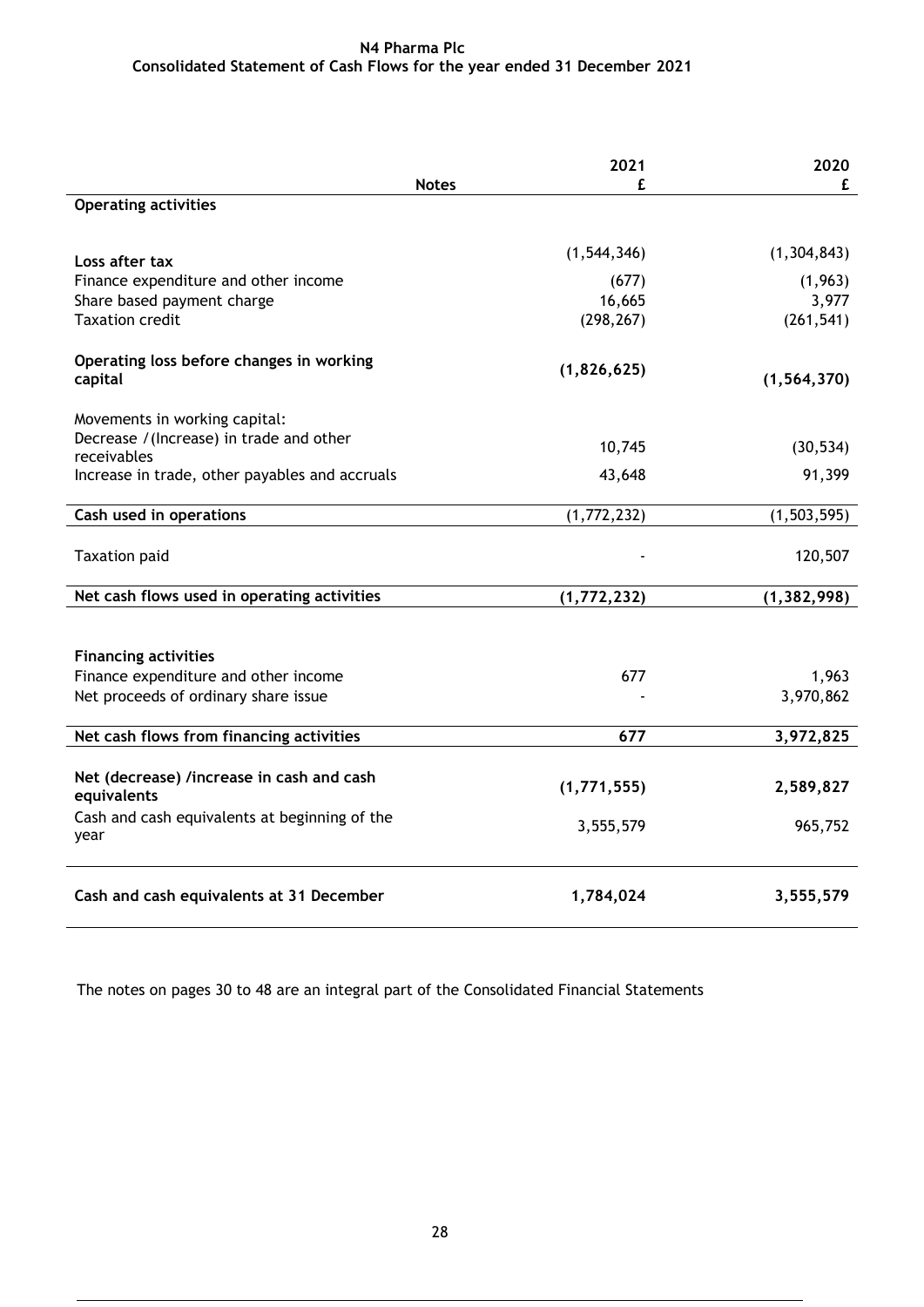# **N4 Pharma Plc Company Statement of Cash Flows for the year ended 31 December 2021**

|                                                          | 2021<br>£     | 2020<br>£            |
|----------------------------------------------------------|---------------|----------------------|
| <b>Operating activities</b>                              |               |                      |
|                                                          |               |                      |
| Loss before tax                                          | (63, 388)     | (164, 139)           |
| Interest                                                 | (228, 588)    | (153, 045)           |
| Share based payment charge<br>Impairment of investment   | 16,665        | 3,977<br>100         |
|                                                          |               |                      |
| Operating loss before changes in working capital         | (275, 311)    | (313, 107)           |
| Movements in working capital:                            |               |                      |
| Increase in trade and other receivables                  | (211, 801)    | (170, 268)           |
| (Decrease) / Increase in trade and other payables        | (14, 678)     | 11,200               |
| Cash used in operations                                  | (501, 790)    | (472, 175)           |
|                                                          |               |                      |
| Net cash flows used in operating activities              | (501, 790)    | (472, 175)           |
| <b>Investing activities</b>                              |               |                      |
| Loan receivable advancements                             | (1,600,000)   | (1,000,000)          |
|                                                          |               |                      |
| Net cash flows used in investing activities              | (1,600,000)   | (1,000,000)          |
|                                                          |               |                      |
| <b>Financing activities</b><br>Interest received         |               |                      |
| Net proceeds of ordinary share issue                     | 228,588       | 153,045<br>3,970,862 |
|                                                          |               |                      |
| Net cash flows from financing activities                 | 228,588       | 4,123,907            |
|                                                          |               |                      |
| Net (decrease) /increase in cash and cash<br>equivalents | (1, 873, 202) | 2,651,732            |
| Cash and cash equivalents at beginning of the year       | 3,411,817     | 760,085              |
|                                                          |               |                      |
| Cash and cash equivalents at 31 December                 | 1,538,615     | 3,411,817            |

The notes on pages 30 to 48 are an integral part of the Consolidated Financial Statements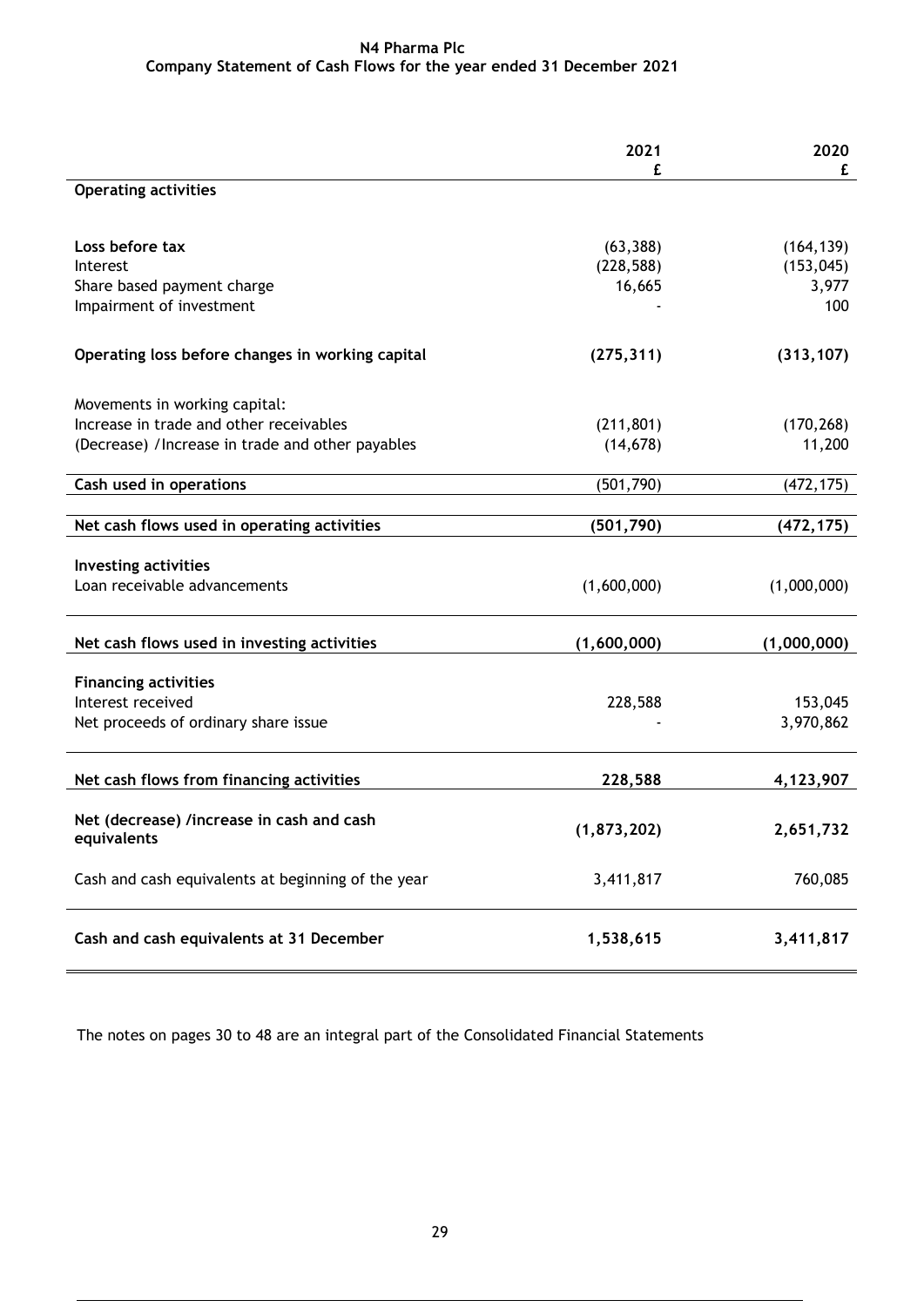# **Notes to the Consolidated Financial Statements for the year ended 31 December 2021**

## **1. Accounting policies**

## **1.1 Reporting entity**

N4 Pharma Plc (the "Company"), is the holding Company for N4 Pharma UK Limited ("N4 UK"), and together form the Group (the "Group"). N4 Pharma UK Limited is a specialist pharmaceutical company engaged in the development of mesoparticulate silica delivery systems to improve the cellular delivery and potency of vaccines. The nature of the business is not deemed to be impacted by seasonal fluctuations and as such performance is expected to be consistent.

The Company is domiciled in England and Wales and was incorporated and registered in England and Wales on 6 July 1979 as a public limited company and its shares are admitted to trading on AIM (LSE: N4P). The Company's registered office is located at 6th Floor, 60 Gracechurch Street, London, EC3V 0HR.

The Consolidated Financial Statements have been prepared in accordance with UK-adopted international accounting standards and applied to the Parent Company Accounts in accordance with the provisions of the Companies Act 2006.

The Consolidated Financial Statements are presented in Great British Pounds ("GBP" or "£"), rounded to the nearest £.

The accounting policies set out below have, unless otherwise stated, been applied consistently to all periods presented in these Consolidated Financial Statements.

The Company has taken advantage of the exemption granted by Section 408 of the Companies Act 2006 from presenting its own Income Statement. The loss generated by the Company is disclosed under the Company Statement of Financial Position.

## **1.2 Measurement convention**

The Consolidated Financial Statements are prepared on the historical cost basis, except for the following items:

- Share-based payments related to investment acquisition are measured at fair value shown in the Merger Reserve.
- Share-based payments related to employee costs are measured at fair value shown in the Statement of Comprehensive Income.
- The associated Share Options are measured at fair value using the Black Scholes model (see note 9).

## **1.3 Going concern**

These Consolidated Financial Statements have been prepared on the basis of accounting principles applicable to a going concern. The Directors consider that the Group will have access to adequate resources, to meet the operational requirements for at least 12 months from the date of approval of these Consolidated Financial Statements. For this reason, they continue to adopt the going concern basis in preparing the Consolidated Financial Statements.

The Group currently has no source of operating cash inflows, other than interest and grant income, and has incurred net operating cash outflows before tax for the year ended 31 December 2021 of £1,772,232 (2020: £1,503,595 outflow). At 31 December 2021, the Group had cash balances of £1,784,024 (2020: £3,555,579) and a surplus in net working capital (current assets, including cash, less current liabilities) of £2,129,653 (2020: £3,657,334).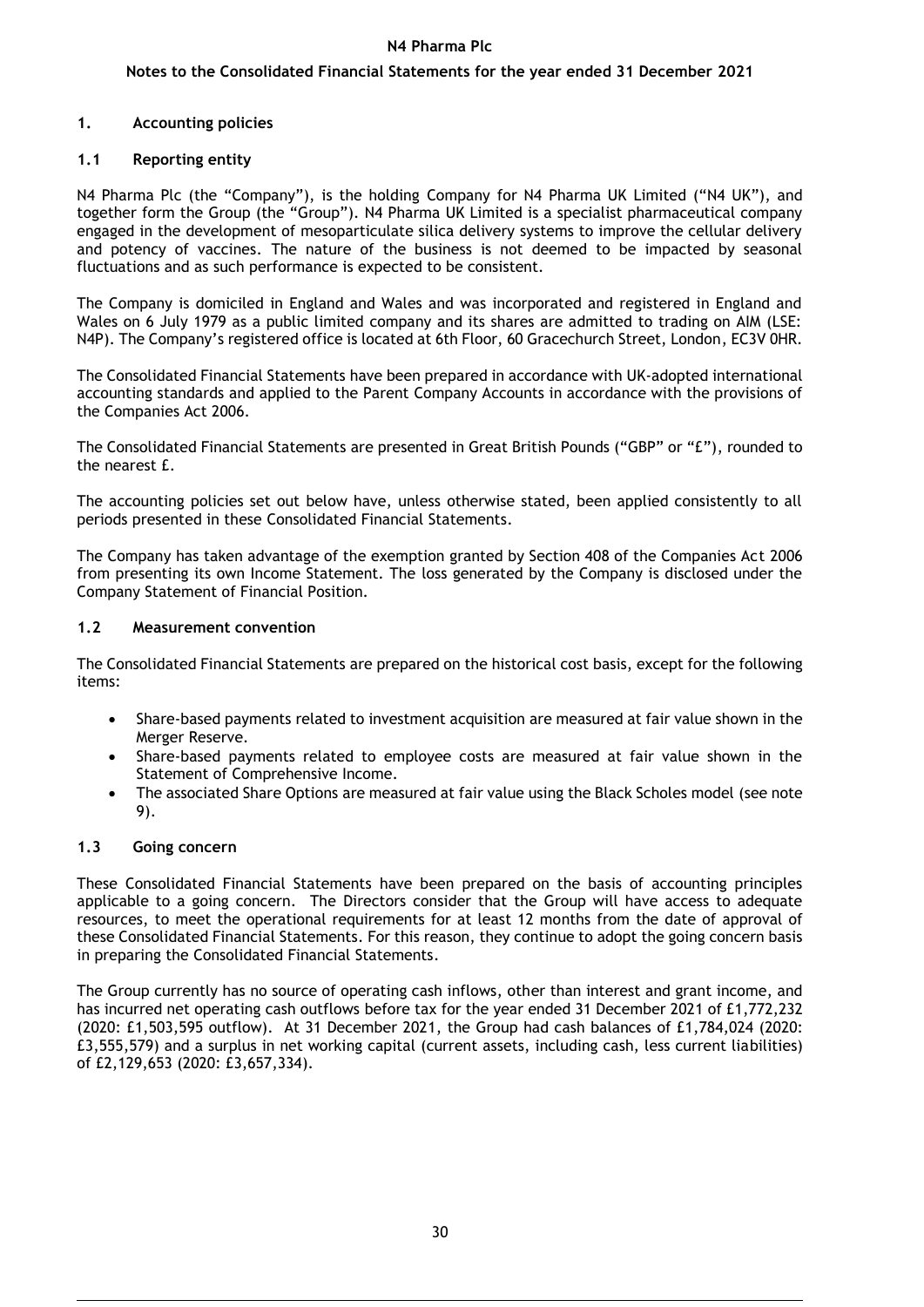## **Notes to the Consolidated Financial Statements for the year ended 31 December 2021**

## **1. Accounting policies (Continued)**

## **1.3 Going concern (Continued)**

The Group prepares regular business forecasts and monitors its projected cash flows, which are reviewed by the Board. Forecasts are adjusted for reasonable sensitivities that address the principal risks and uncertainties to which the Group is exposed, thus creating a number of different scenarios for the Board to challenge. In those cases, where scenarios deplete the Group's cash resources too rapidly, consideration is given to the potential actions available to management to mitigate the impact of one or more of these sensitivities, in particular the discretionary nature of costs incurred by the Group, in order to ensure the continued availability of funds.

As the Group did not have access to bank debt and future funding is reliant on issues of shares in the Parent Company, the Board has derived a mitigation plan for the scenarios modelled as part of the going concern review.

The Group continues to consider the current worldwide pandemic ("COVID-19") and the impact it may have on its operations. COVID-19 continued to not have any material negative impact on the operations of the Group during the year and it is anticipated that the Group will remain a going concern despite the unknown developments of COVID-19.

On the basis of this analysis, the Board has concluded that there is a reasonable expectation that the Company will have adequate resources to continue in operational existence for the foreseeable future being a period of at least 12 months from the Consolidated Statement of Financial Position date.

## **1.4 Basis of consolidation**

The consolidated Group financial statements consist of the financial statements of Company together with the only entity controlled by the parent company (its subsidiary), N4 UK.

All financial statements are made up to 31 December 2021. Where necessary, adjustments are made to the financial statements of N4 UK to bring the accounting policies used into line with those used by the Group.

All intra-group transactions, balances and unrealised gains on transactions between Group companies are eliminated on consolidation. Unrealised losses are also eliminated unless the transaction provides evidence of an impairment of the asset transferred.

Subsidiaries are consolidated in the Group's financial statements from the date that control commences until the date that control ceases.

## **1.5 Revenue**

The Group has not recognised any revenue to date.

## **1.6 Government grant income**

Government grants are recognised only when there is reasonable assurance that the Group will comply with the conditions attaching to them and that the grants will be received.

Government grants are recognised in the Consolidated Statement of Comprehensive Income on a systematic basis over the periods in which the Group recognises and expenses the related costs for which the grants are intended to compensate.

Government grants that are receivable as compensation for expenses or losses already incurred or for the purpose of giving immediate financial support to the Group with no future related costs are recognised in Consolidated Statement of Comprehensive Income in the period in which they become receivable, and against the associated cost.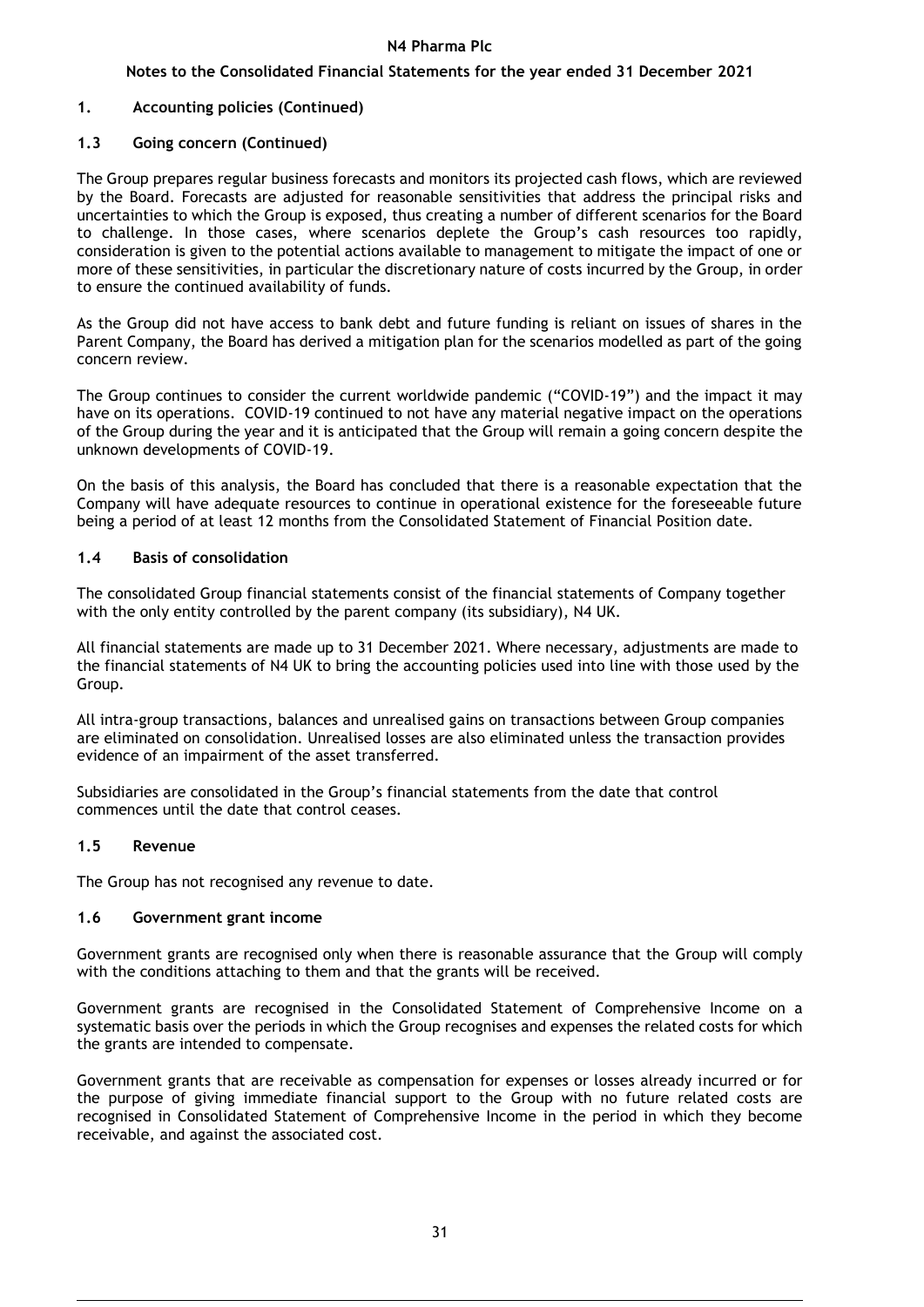## **Notes to the Consolidated Financial Statements for the year ended 31 December 2021**

## **1. Accounting policies (Continued)**

### **1.7 Expenses**

### *Financing income and expenses*

Financing expenses comprise interest expense and finance charges. Financing income comprises interest receivable on funds invested.

Financing income and expenses are recognised in the Consolidated Statement of Comprehensive Income as it accrues, using the effective interest method.

#### *Research and development*

Research costs are charged against the Consolidated Statement of Comprehensive Income as they are incurred. Certain development costs will be capitalised as intangible assets when it is probable that the future economic benefits will flow to the Group. Such intangible assets will be amortised on a straightline basis from the point at which the assets are ready for use, over the period of the expected benefit, and are reviewed for impairment at each year end date. Other development costs are charged against income as incurred since the criteria for their recognition as an asset is not met.

The criteria for recognising expenditure as an asset are:

- It is technically feasible to complete the product;
- Management intends to complete the product and use or sell it;<br>■ There is an ability to use or sell the product:
- There is an ability to use or sell the product;
- It can be demonstrated how the product will generate probable future economic benefits;
- Adequate technical, financial and other resources are available to complete the development, use and sale of the product; and
- Expenditure attributable to the product can be reliably measured.

The costs of an internally generated intangible asset comprise all directly attributable costs necessary to create, produce and prepare the asset to be capable of operating in the manner intended by management. Directly attributable costs include employee costs incurred on technical development, testing and certification, materials consumed and any relevant third-party cost. The costs of internally generated developments are recognised as intangible assets and are subsequently measured in the same way as externally acquired intangible assets. However, until completion of the development project, the assets are subject to impairment testing only.

To date, the criteria for recognition of an internally generated intangible asset have not been met as explained in note 1.17.

## **1.8 Taxation**

#### *Taxation*

Taxation for the year comprises current and deferred tax. Tax is recognised in the Consolidated Statement of Comprehensive Income, except to the extent that it relates to items recognised directly in equity.

Current or deferred taxation assets and liabilities are not discounted.

#### *Current tax*

Current tax is recognised at the amount of tax payable using the tax rates and laws that have been enacted or substantively enacted by the Consolidated Statement of Financial Position date.

#### *Deferred tax*

Deferred tax is recognised in respect of all timing differences that have originated but not reversed at the Consolidated Statement of Financial Position date.

Timing differences arise from the inclusion of income and expenses in tax assessments in periods different from those in which they are recognised in the Consolidated Financial Statements. Deferred tax is measured using tax rates and laws that have been enacted or substantively enacted by the year end and that are expected to apply to the reversal of the timing difference.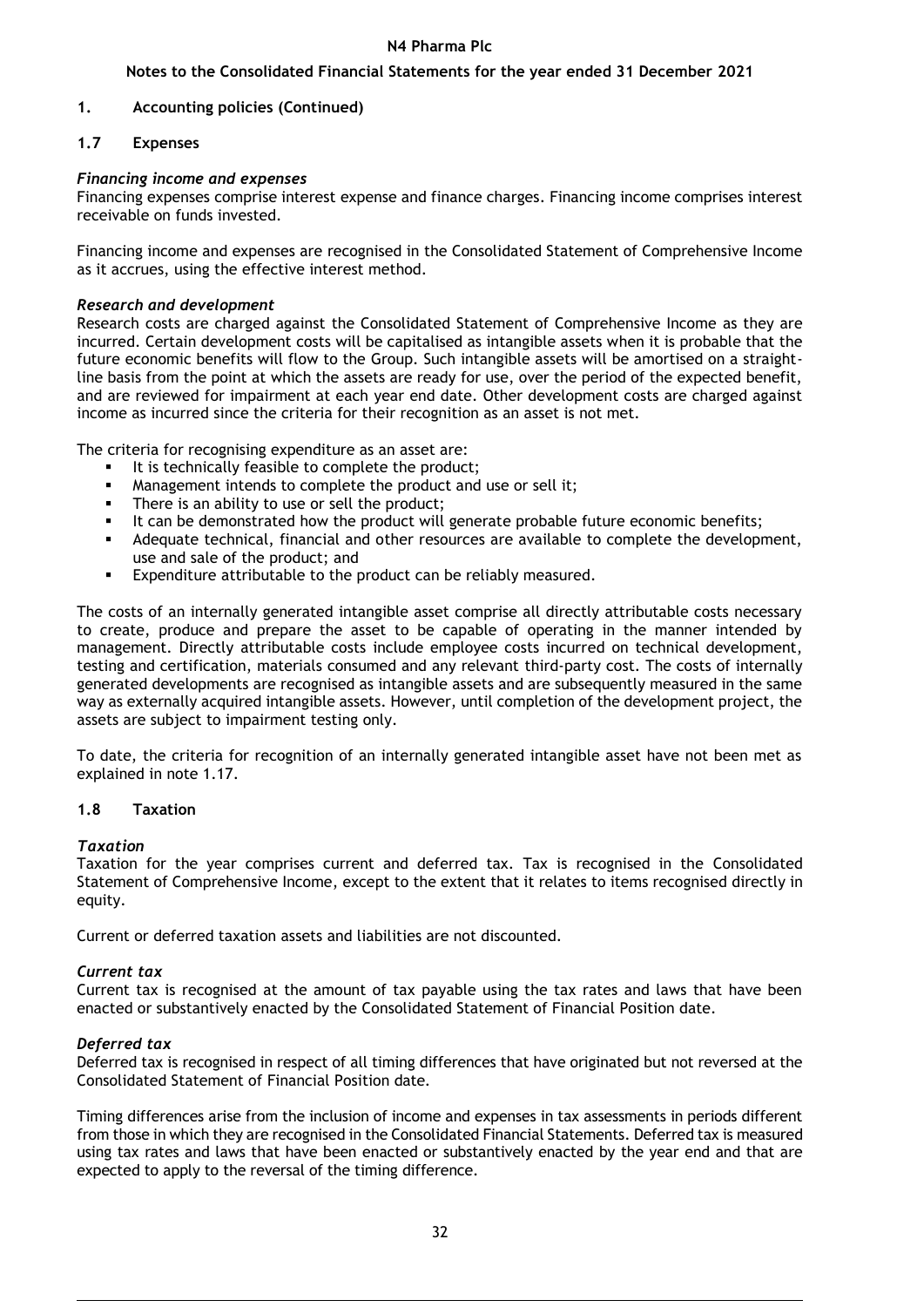# **Notes to the Consolidated Financial Statements for the year ended 31 December 2021**

## **1. Accounting policies (Continued)**

## **1.9 Taxation (Continued)**

## *Deferred tax (Continued)*

Unrelieved tax losses and other deferred tax assets are recognised only to the extent that it is probable that they will be recovered against the reversal of deferred tax liabilities or other future taxable profits.

## **1.9 Foreign Currencies**

Monetary assets and liabilities denominated in foreign currencies are translated into Sterling at the rate of exchange ruling at the Consolidated Statement of Financial Position date. Transactions in foreign currencies are translated at the rate of exchange ruling at the date of the transaction. Foreign exchange gains and losses are included in the Consolidated Statement of Comprehensive Income.

## **1.10 Earnings per share**

The Group presents basic and diluted earnings or loss per share data for its ordinary shares. Basic earnings/loss per share is calculated by dividing the profit or loss attributable to ordinary shareholders of the Company by the weighted average number of ordinary shares outstanding during the period, adjusted for own shares held. Diluted earnings/loss per share is determined by adjusting the profit or loss attributable to ordinary shareholders and the weighted average number of ordinary shares outstanding, adjusted for own shares held, for the effects of all dilutive potential ordinary shares, which comprise of share options granted.

### **1.11 Operating segments**

The Group operated in one business segment, that of the development and commercialisation of medicines via its delivery system called Nuvec®. No revenue has yet been generated by any of the work undertaken by the Group.

The Directors consider that there are no identifiable business segments that are subject to risks and returns different to the core business. The information reported to the Directors, for the purposes of resource allocation and assessment of performance, is based wholly on the overall activities of the Group.

## **1.12 Presentation and classification of financial instruments issued by the Group**

In accordance with IAS 32, financial instruments issued by the Group are treated as equity only to the extent that they meet the following two conditions:

- (a) they include no contractual obligations upon the Group to deliver cash or other financial assets or to exchange financial assets or financial liabilities with another party under conditions that are potentially unfavourable to the Group; and
- (b) where the instrument will or may be settled in the Company's own equity instruments, it is either a non-derivative that includes no obligation to deliver a variable number of the Company's own equity instruments or is a derivative that will be settled by the Company exchanging a fixed amount of cash or other financial assets for a fixed number of its own equity instruments.

To the extent that this definition is not met, the proceeds of issue are classified as a financial liability. Where the instrument so classified takes the legal form of the Company's own shares, the amounts presented in these Consolidated Financial Statements for called up share capital and share premium account exclude amounts in relation to those shares.

Where a financial instrument that contains both equity and financial liability components exists these components are separated and accounted for individually under the above policy.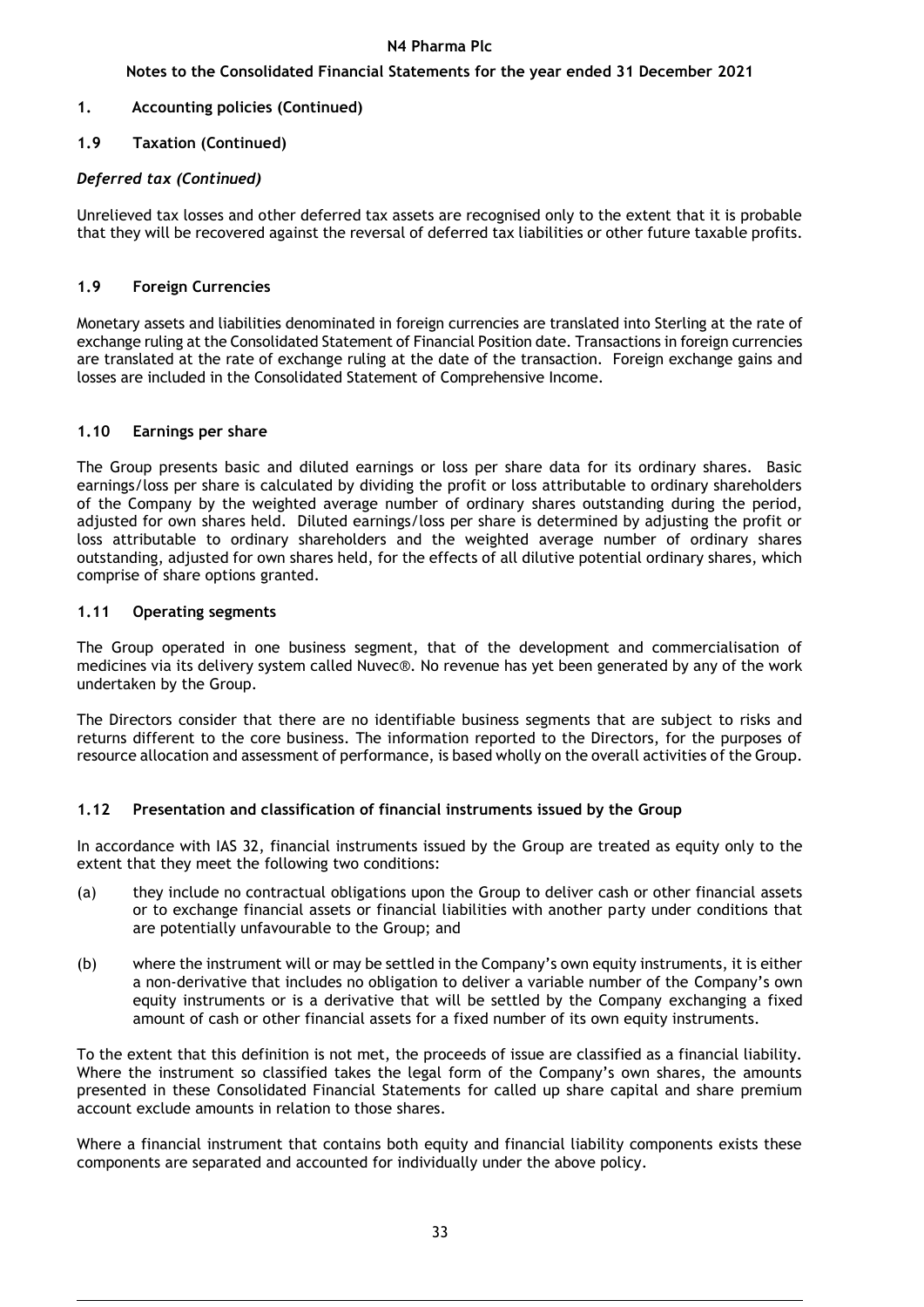## **Notes to the Consolidated Financial Statements for the year ended 31 December 2021**

## **1. Accounting policies (Continued)**

### **1.13 Non-derivative financial instruments**

Non-derivative financial instruments comprise investments, trade and other receivables, cash and cash equivalents and trade and other payables.

### *Investments*

Investments are investments held in subsidiaries accounted for at cost less provision for impairment under IAS 27.

### *Trade and other receivables*

Trade and other receivables are recognised initially at fair value. Subsequent to initial recognition they are measured at amortised cost less impairment.

## *Trade and other payables*

Trade and other payables are recognised initially at fair value. Subsequent to initial recognition they are measured at amortised cost using the effective interest method.

### *Cash and cash equivalents*

Cash and cash equivalents are basic financial assets and comprise of cash at bank. Any overdrafts are shown within borrowings in current liabilities.

### **1.14 Impairment**

A financial asset not carried at fair value through profit or loss is assessed at each reporting date to determine whether there is objective evidence that it is impaired. A financial asset is impaired if objective evidence indicates that a loss event has occurred after the initial recognition of the asset, and that the loss event had a negative effect on the estimated future cash flows of that asset that can be estimated reliably.

An impairment loss in respect of a financial asset measured at amortised cost is calculated as the difference between its carrying amount and the present value of the estimated future cash flows discounted at the asset's original effective interest rate. Interest on the impaired asset continues to be recognised through the unwinding of the discount. When a subsequent event causes the amount of impairment loss to decrease, the decrease in impairment loss is reversed through the Consolidated Statement of Comprehensive Income.

The carrying amounts of the Group's non-financial assets are reviewed at each reporting date to determine whether there is any indication of impairment. If any such indication exists, then the asset's recoverable amount is estimated.

The recoverable amount of an asset is the greater of its value in use and its fair value less costs to sell. In assessing value in use, the estimated future cash flows are discounted to their present value using a pre-tax discount rate that reflects current market assessments of the time value of money and the risks specific to the asset. For the purpose of impairment testing, assets that cannot be tested individually are grouped together into the smallest Group of assets that generates cash inflows from continuing use that are largely independent of the cash inflows of other assets or Groups of assets (the "cash-generating unit").

An impairment loss is recognised if the carrying amount of an asset or its cash generating unit exceeds its estimated recoverable amount. Impairment losses are recognised in profit or loss. Impairment losses recognised in respect of cash generated units are allocated first to reduce the carrying amount of any goodwill allocated to the units, and then to reduce the carrying amounts of the other assets in the unit (Group of units) on a pro rata basis.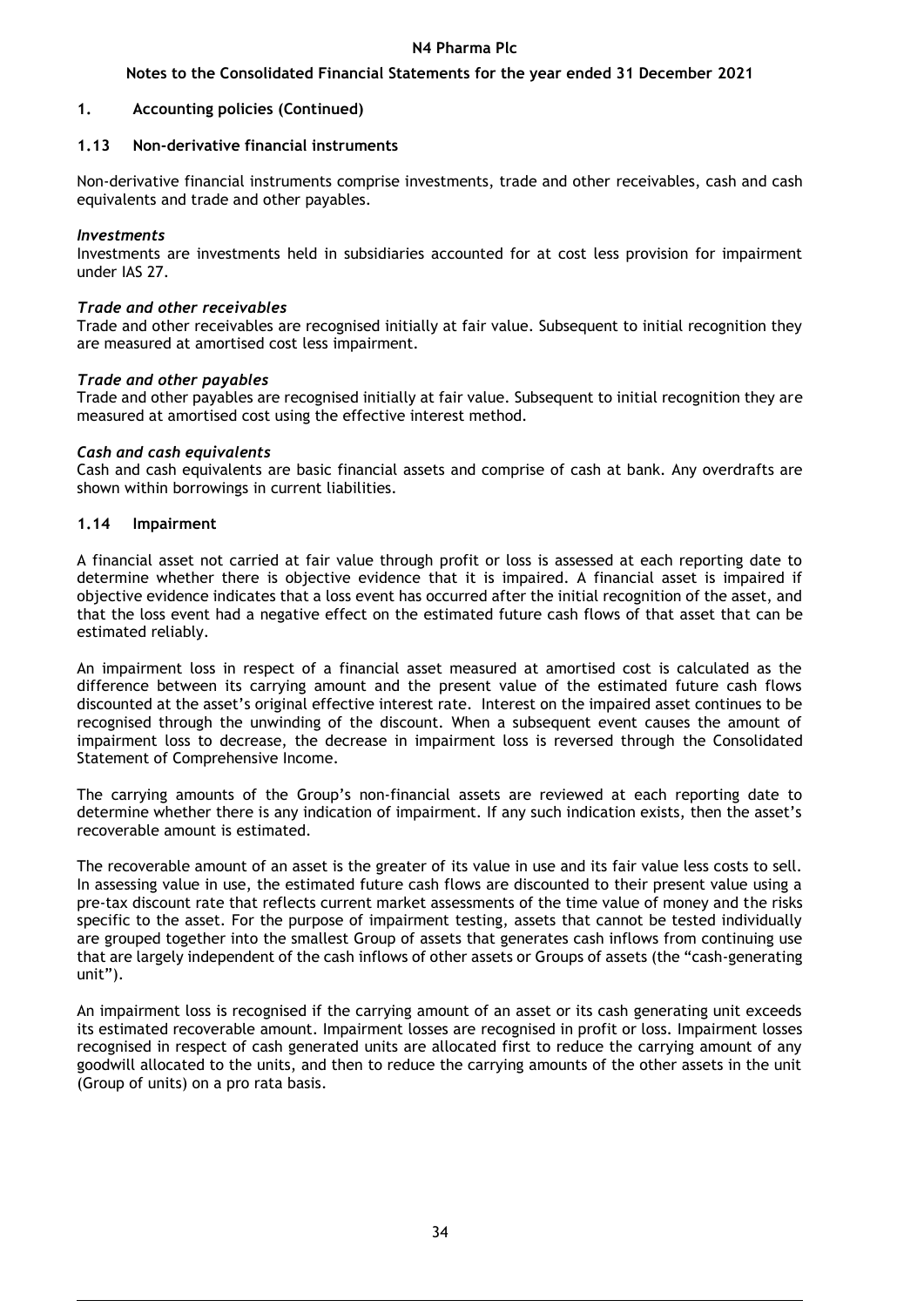## **Notes to the Consolidated Financial Statements for the year ended 31 December 2021**

## **1. Accounting policies (Continued)**

## **1.14 Impairment (Continued)**

Impairment losses recognised in prior periods are assessed at each reporting date for any indications that the loss has decreased or no longer exists. An impairment loss is reversed if there has been a change in the estimates used to determine the recoverable amount. An impairment loss is reversed only to the extent that the asset's carrying amount does not exceed the carrying amount that would have been determined, net of depreciation or amortisation, if no impairment loss had been recognised.

## **1.15 Share based payment arrangements**

Share-based payment arrangements in which the Group receives goods or services as consideration for its own equity instruments are accounted for as equity-settled share-based payment transactions, regardless of how the equity instruments are obtained by the Group.

Share-based payment transactions, other than those with employees, are measured at the value of goods or services received where this can be reliably measured. Where the services received are not identifiable, their fair value is determined by reference to the grant date fair value of the equity instruments provided. Should it not be possible to measure reliably the fair value of identifiable goods and services received, their fair value shall be determined by reference to the fair value of the equity instruments provided measured over the period of time that the goods and services are received.

The expense is recognised in the Consolidated Statement of Comprehensive Income or capitalised as part of an asset when the goods are received or as services are provided, with a corresponding increase in equity.

The grant date fair value of share-based payment awards granted to employees is recognised as an employee expense, with a corresponding increase in equity, over the period that the employees become unconditionally entitled to the awards. The fair value of the options granted is measured using an option valuation model, taking into account the terms and conditions upon which the options were granted. The amount recognised as an expense is adjusted to reflect the actual number of awards for which the related service and non-market vesting conditions are expected to be met, such that the amount ultimately recognised as an expense is based on the number of awards that do meet the related service and nonmarket performance conditions at the vesting date. For share-based payment awards with non-vesting conditions, the grant date fair value of the share-based payment is measured to reflect such conditions and there is no "true-up" for differences between expected and actual outcomes.

Share-based payment transactions in which the Group receives goods or services by incurring a liability to transfer cash or other assets that is based on the price of the Group's equity instruments are accounted for as cash-settled share-based payments. The fair value of the amount payable to recipients is recognised as an expense, with a corresponding increase in liabilities, over the period in which the recipients become unconditionally entitled to payment. The liability is re-measured at each Consolidated Statement of Financial Position date and at settlement date. Any changes in the fair value of the liability are recognised in the Consolidated Statement of Comprehensive Income.

## **1.16 Adoption of new and revised International Financial Reporting Standards**

The following IFRS standards, amendments or interpretations became effective during the year ended 31 December 2021 but have not had a material effect on this Consolidated Financial Information:

**Standard** 

Interest Rate Benchmark Reform – Phase 2 (Amendments to IFRS 9, IAS 39, IFRS 7, IFRS 4 and IFRS 16) (effective periods beginning on or after 1 January 2021)

Covid 19-Related Rent Concessions Beyond 30 June 2021 (Amendment to IFRS 16 Leases) (effective periods beginning on or after 1 April 2021)

All new standards and amendments to standards and interpretations effective for annual periods beginning on or after 1 January 2021 that are applicable to the Group have been applied in preparing these Consolidated Financial Statements.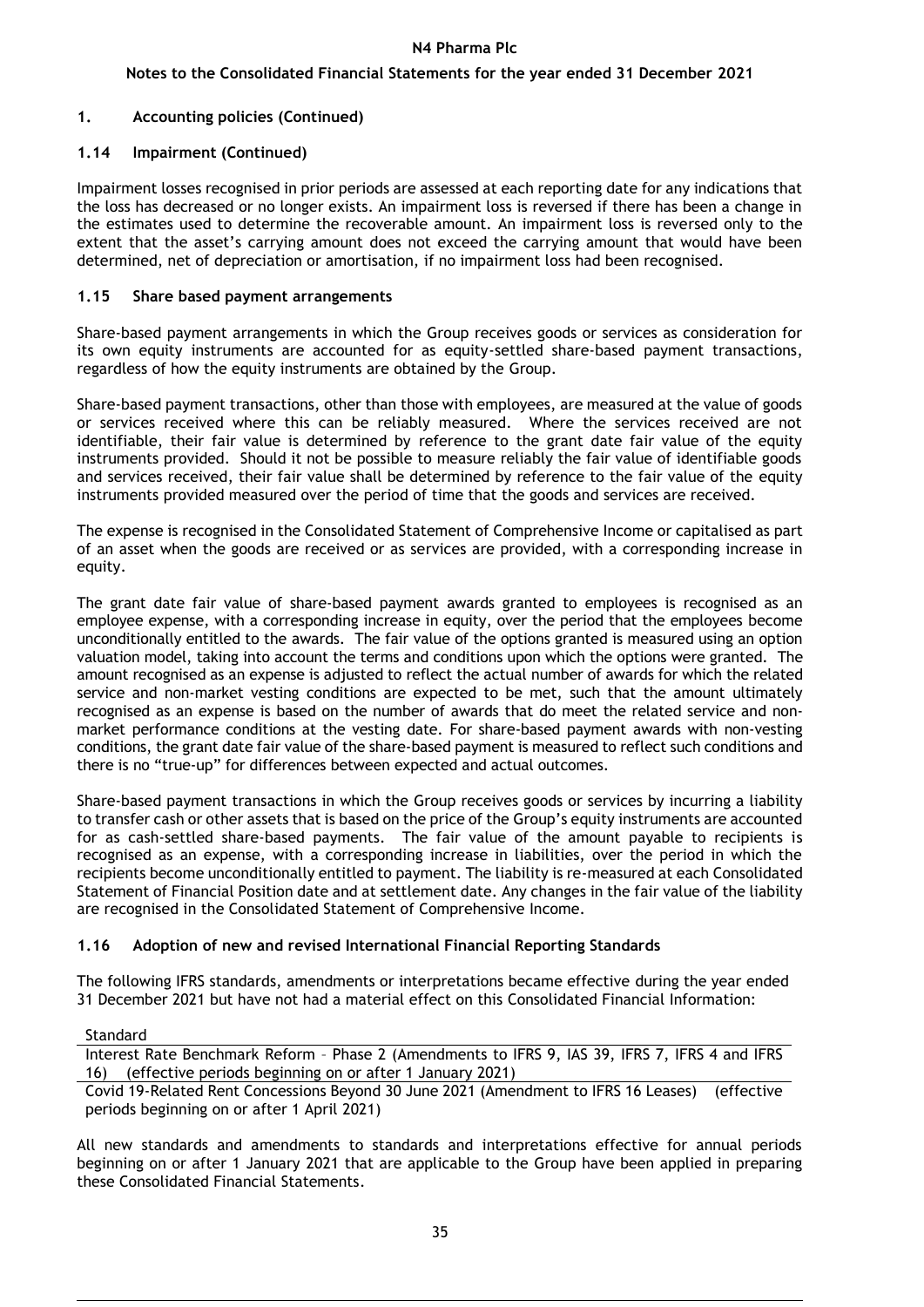## **Notes to the Consolidated Financial Statements for the year ended 31 December 2021**

## **1. Accounting policies (Continued)**

## **1.16 Adoption of new and revised International Financial Reporting Standards (Continued)**

The standards and interpretations that are issued, but not yet effective, up to the date of issuance of the Consolidated Financial Statements are disclosed below. The Group intends to adopt these standards, if applicable, when they become effective.

| Standard            |                                                                                  | Effective date |
|---------------------|----------------------------------------------------------------------------------|----------------|
|                     | Amendments to IFRS 3 Reference to the Conceptual Framework                       | 1 January 2022 |
| use)                | Amendments to IAS 16 Property Plant and Equipment (Proceeds before intended      | 1 January 2022 |
|                     | Amendments to IAS 37 Onerous Contracts (Cost of fulfilling a contract)           | 1 January 2022 |
|                     | Amendments to IFRS 1, Annual Improvements to IFRS Standards 2018-2020            | 1 January 2022 |
| IFRS 9, IFRS 16 and |                                                                                  |                |
| <b>IAS 41</b>       |                                                                                  |                |
| Amendments to IAS 1 | Disclosure of accounting policies                                                | 1 January 2023 |
| Amendments to IAS 8 | Definition of accounting estimates                                               | 1 January 2023 |
|                     | Amendments to IAS 12 Deferred tax related to assets and liabilities arising from | 1 January 2023 |
|                     | a single transaction                                                             |                |

The Directors are continuing to assess the potential impact that the adoption of the standards listed above will have on the Consolidated Financial Statements for the year ended 31 December 2022.

### **1.17 Use of estimates and judgements**

The preparation of Consolidated Financial Statements in conformity with IFRSs requires management to make certain judgements, estimates and assumptions that affect the application of accounting policies and the reported amounts of assets, liabilities, income and expenses during the period. Actual results may differ from these estimates.

Estimates and underlying assumptions are reviewed on an ongoing basis. Revisions to accounting estimates are recognised in the period in which the estimates are revised and in any future periods affected.

In the process of applying the Group's accounting policies, the Directors have decided the following estimates and assumptions are material to the carrying amounts of assets and liabilities recognised in the Consolidated Financial Statements.

## **Critical judgements**

## **Research and development expenditure**

The key judgements surrounding the Research & Development expenditure is whether the expenditure meets the criteria for capitalisation. Expenditure will only be capitalised when the recognition criteria is met and is otherwise written off to the Consolidated Statement of Comprehensive Income. The recognition criteria include the identification of a clearly defined project with separately identifiable expenditure where the outcome of the project, in terms of its technical feasibility and commercial viability, can be measured or assessed with reasonable certainty and that sufficient resources exist to complete a profitable project. In the event that these criteria are met, and it is probable that future economic benefit attributable to the product will flow to the Group, then the expenditure will be capitalised.

## **Impairment of investments and intercompany debtors**

N4 UK has sustained losses and the Statement of Financial position is in deficit. The recoverability of the intercompany debtor and the cost of investment is dependent on the future profitability and success of the entity, which is in a research phase and has not therefore generated any revenue to date. Having considered research progress during the year and future prospects of N4 UK, the Directors do not consider that there are indicators of impairment in respect of these balances. This is a significant judgement.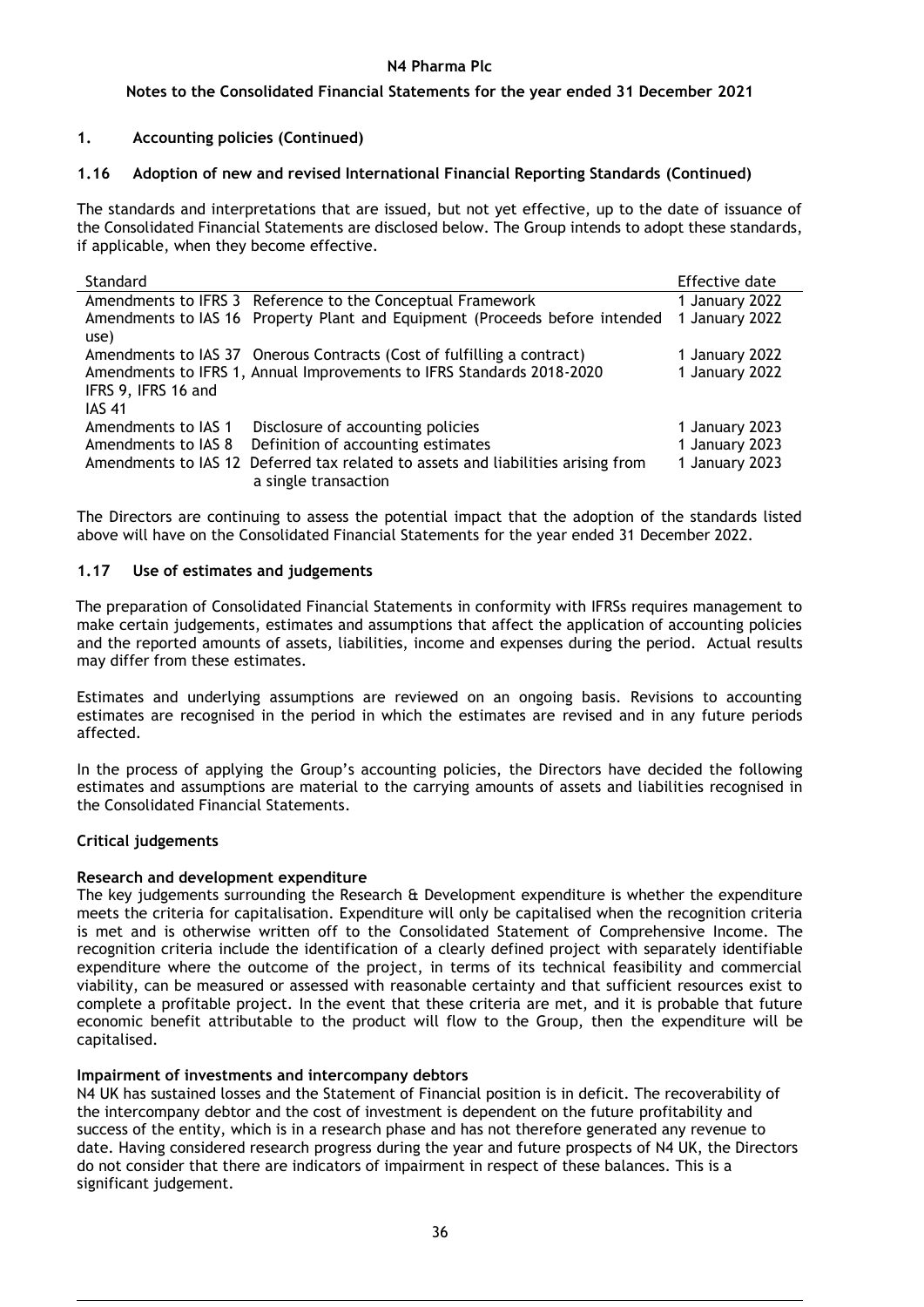## **Notes to the Consolidated Financial Statements for the year ended 31 December 2021**

### **2. Risk management**

## **Overview**

The Group has exposure to the following risks:

- Credit risk;
- Liquidity risk;
- Tax risk:
- Market risk; and
- Operational risk
- Regulatory and legislative risk

This note presents information about the Group's exposure to each of the above risks, its objectives, policies and processes for measuring and managing risk, and its management of capital. Further quantitative disclosures are included throughout these Consolidated Financial Statements.

### **Risk management framework**

The Board has overall responsibility for the establishment and oversight of the risk management framework and developing and monitoring the Group's risk management policies. Key risk areas have been identified and the Group's risk management policies and systems will be reviewed regularly to reflect changes in market conditions and the Group's activities.

The Audit Committee oversees how management monitors compliance with the Group's risk management policies and procedures and reviews the adequacy of the risk management framework in relation to the risks faced by the Group.

### **Credit risk**

Credit risk is the risk of financial loss to the Group if a customer or counterparty to a financial instrument fails to meet its contractual obligations and arises principally from the Group's bank deposits and receivables. See Note 13 for further detail. The risk of non-collection is considered to be low. This risk is deemed low at present due to the Group not yet trading and generating revenue but is a consideration for future risks.

There is an intercompany debtor balance between the Company and N4 UK. The recoverability of this debtor is dependent on the future profitability of the entity. As N4 UK has sustained losses and the Statement of Financial position is in deficit it is currently not in a position to repay this amount and this therefore poses a credit risk to the Company, but not to the Group.

#### **Liquidity risk**

Liquidity risk is the risk that the Group will encounter difficulty in meeting the obligations associated with its financial liabilities that are settled by delivering cash or another financial asset. The Group's approach to managing liquidity is to ensure, as far as possible, that it will always have sufficient liquidity to meet its liabilities when due, under both normal and stressed conditions, without incurring unacceptable losses or risking damage to the Group's reputation. The Group monitors cash flow on a monthly basis through forecasting to help mitigate this risk.

#### **Tax risk**

Any change in the Group's tax status or in taxation legislation or its interpretations could affect the value of the investments held by the Group or the Group's ability to provide returns to shareholders or alter post-tax returns to shareholders.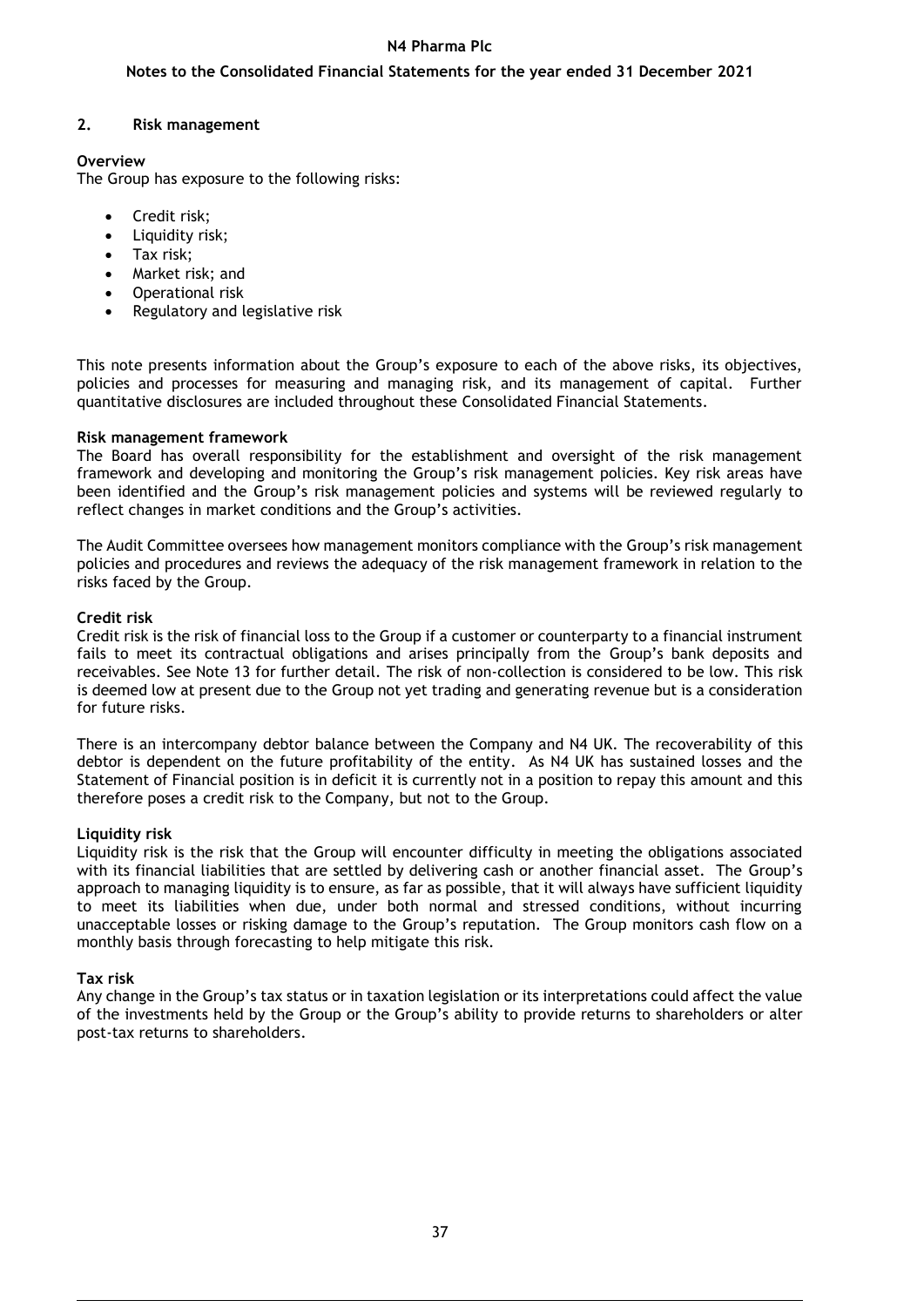## **Notes to the Consolidated Financial Statements for the year ended 31 December 2021**

## **2. Risk management (Continued)**

### **Market risk and competition**

The Group operates as a specialist pharmaceutical Company engaged in the development of mesoparticulate silica delivery systems to improve the cellular delivery and potency of vaccines. The Group is entering into a market with existing competitors and the prospect of new entrants entering the current market. There is no guarantee that current competitors or new entrants to the market will not appeal to a wider portion of the Group's target market or command broader band awareness.

In addition, the Group's future potential revenues from product sales will be affected by changes in the market price of pharmaceutical drugs and could also be subject to regulatory controls or similar restrictions.

Market risk is monitored continuously by the Group and the Board reacts to any changes in market conditions as and when they arise.

### **Operational risk**

The Group is at an early stage of development and is subject to several operational risks. The commencement of the Group's material revenues is difficult to predict and there is no guarantee the Group will generate material revenues in the future. The Group has a limited operational history upon which its performance and prospects can be evaluated and faces the risks frequently encountered by developing companies. The risks include the uncertainty as to which areas of pharmaceuticals to target for growth.

Operational risk is managed by adapting the future plans of the Group based on results and feedback from employees, suppliers and contractors.

#### **Regulatory and legislative risk**

The operations of the Group are such that it is exposed to the risk of litigation from its suppliers, employees and regulatory authorities. Exposure to litigation or fines imposed by regulatory authorities may affect the Group's reputation even though monetary consequences may not be significant.

Any changes to regulations or legislation are reviewed by the Board on a regular basis and the Group applies any that are relevant accordingly.

Changes to legislation, regulations, rules and practices may change and is often the case in the pharmaceutical industry which is highly regulated and susceptible to regular change. Any changes may have an adverse effect on the Group's operations.

Regulatory and legislative risk will become more significant once the current research generates revenue.

#### **Protection of intellectual property**

The Group's ability to compete significantly relies upon the successful protection of its intellectual property, in particular its licenced and owned patent applications for Nuvec®. The Group seeks to protect its intellectual property through the filing of worldwide patent applications, as well as robust confidentiality obligations on its employees. However, this does not provide assurance that a third party will not infringe on the Group's intellectual property, release confidential information about the intellectual property or claim technology which is registered to the Group.

#### **Capital management**

The Group has no loans or borrowings and has sufficient resources, in the view of the Directors, to meet its working capital requirements for the next 12 months.

The Group manages its capital through the preparation of detailed forecasts, and tracks actual receipts and outlays against the forecasts on a regular basis, to ensure that the Group will be able to continue as a going concern while maximising the return to shareholders.

The capital structure of the Group consists of cash and cash equivalents and equity comprising, capital, reserves and accumulated losses.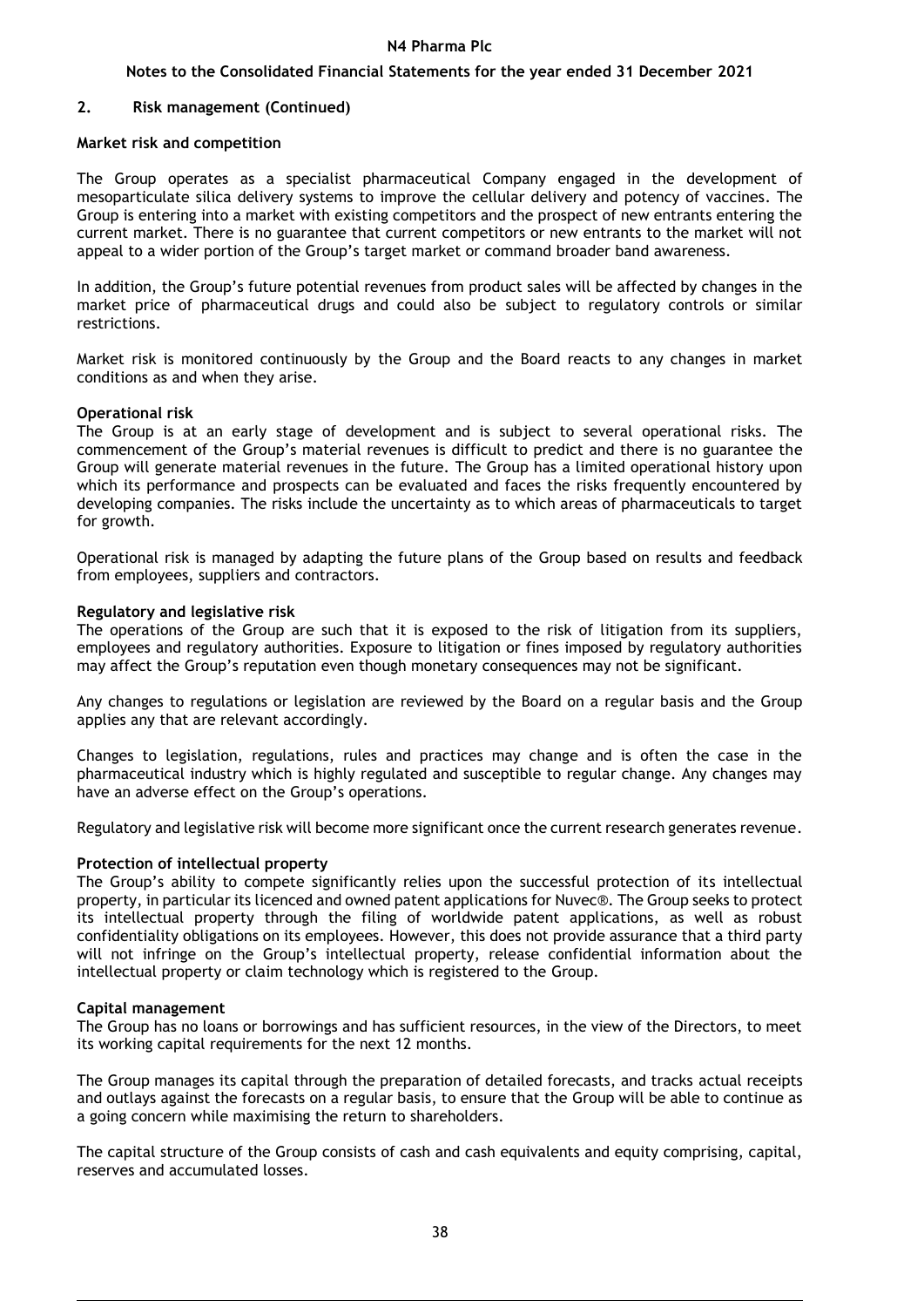### **Notes to the Consolidated Financial Statements for the year ended 31 December 2021**

### **3. Employees and directors**

The average monthly number of employees during the year was 5 (2020: 5). The Directors of the Group are employed by both the Company and N4 UK and as such are included in the employee figure. Total Directors remuneration is detailed in Note 14 of these Consolidated Financial Statements.

|                       | 2021    | 2020<br>£ |
|-----------------------|---------|-----------|
| Wages and Salaries    | 208,000 | 204,768   |
| Social security costs | 16,518  | 20,370    |
| Pension costs         | ۰       | 219       |
|                       | 224,518 | 225,357   |

# **4. Net finance income and (expenditure)**

|                                                                     | 2021 | 2020     |
|---------------------------------------------------------------------|------|----------|
| Exchange rate losses                                                | ٠    | (813)    |
| <b>Bank charges</b>                                                 | ٠    | (1, 150) |
| Interest received on financial assets measured at<br>amortised cost | 677  |          |
|                                                                     | 677  | (1, 963) |

# **5. Loss before tax**

|                                                                                           | 2021   | 2020   |
|-------------------------------------------------------------------------------------------|--------|--------|
|                                                                                           | £.     |        |
| Loss before taxation is arrived after charging:                                           |        |        |
| Fees payable to the Group's auditors for the audit<br>of the Group's financial statements | 24,675 | 21,600 |
| Other fees payable to auditors:<br>Other assurance services                               |        | 4.500  |

### **6. Taxation**

|                                                                                         | 2021<br>£  | 2020       |
|-----------------------------------------------------------------------------------------|------------|------------|
| Current tax<br>Research and development tax credit receivable for<br>the current period | (298, 267) | (214, 884) |
| Adjustments in respect of prior periods                                                 |            | (46, 657)  |
|                                                                                         | (298, 267) | (261, 541) |
| Deferred tax                                                                            |            |            |
| Origination and reversal of temporary differences                                       |            |            |
| Tax in income statement                                                                 | (298.267)  | (261.541)  |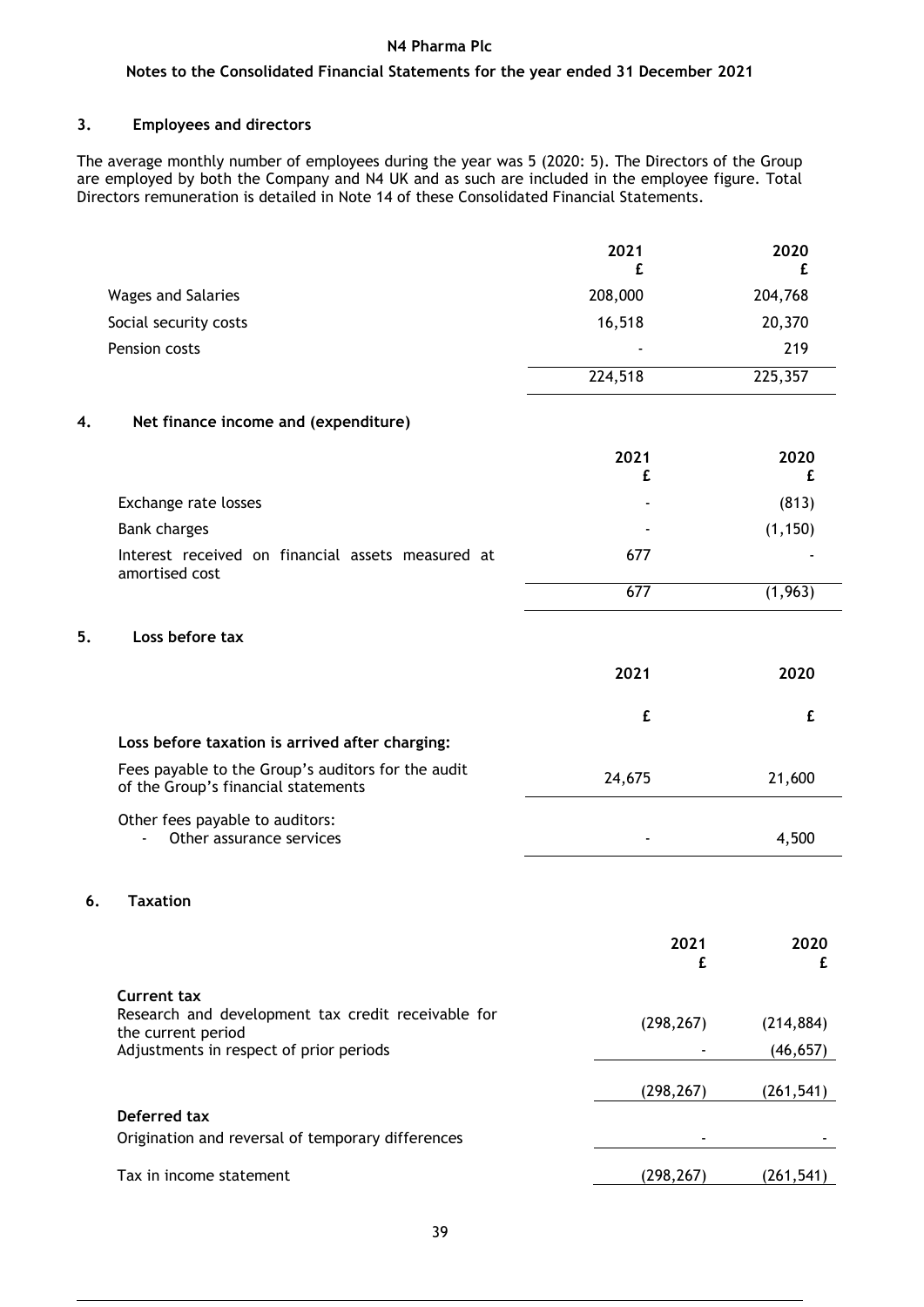# **Notes to the Consolidated Financial Statements for the year ended 31 December 2021**

## **6. Taxation (Continued)**

The tax charge for the year can be reconciled to the loss in the Consolidated Statement of Comprehensive Income as follows:

|                                                       | 2021<br>£     | 2020          |
|-------------------------------------------------------|---------------|---------------|
| Loss before taxation                                  | (1, 842, 613) | (1, 566, 384) |
| Tax at the UK corporation tax rate of 19% (2020: 19%) | (350,096)     | (297, 613)    |
| Net Research and development tax credits              | (298, 267)    | (214, 884)    |
| Changes in unrecognised deferred tax                  | 350,096       | 297,613       |
| Adjustments in respect of prior periods               |               | (46, 657)     |
| Tax charge for the year                               | (298, 267)    | (261,541)     |

At the year end the Group had trading losses carried forward of £9,011,815 (2020: £8,084,975) for use against future profits. There are no other factors which may impact future tax charges. A deferred tax asset has not been recognised on unrelieved trading losses as the timing, extent and availability of future profits is not yet certain

# **7. Investments**

### **Investment in subsidiary**

**Company**

|                           | 2021      | 2020      |
|---------------------------|-----------|-----------|
| Cost                      |           |           |
| Balance at 1 January      | 1,094,747 | 1,094,847 |
| Impairment on dissolution |           | (100)     |
| Balance at 31 December    | 1,094,747 | 1,094,747 |

Details of the Company's subsidiary at 31 December 2021 are as follows:

|                      | Place of<br>incorporation and<br>operation | <b>Principal activity</b>                   | Proportion of<br>ownership and<br>voting rights held |
|----------------------|--------------------------------------------|---------------------------------------------|------------------------------------------------------|
| N4 Pharma UK Limited | <b>England and Wales</b>                   | Delivery of<br>vaccines and<br>therapeutics | 100%                                                 |

The accounting reference date of the subsidiary are co-terminous with that of the Company. The registered office address and principal place of business of N4 Pharma UK Limited is The Mills, Canal Street, Derby, DE1 2RJ.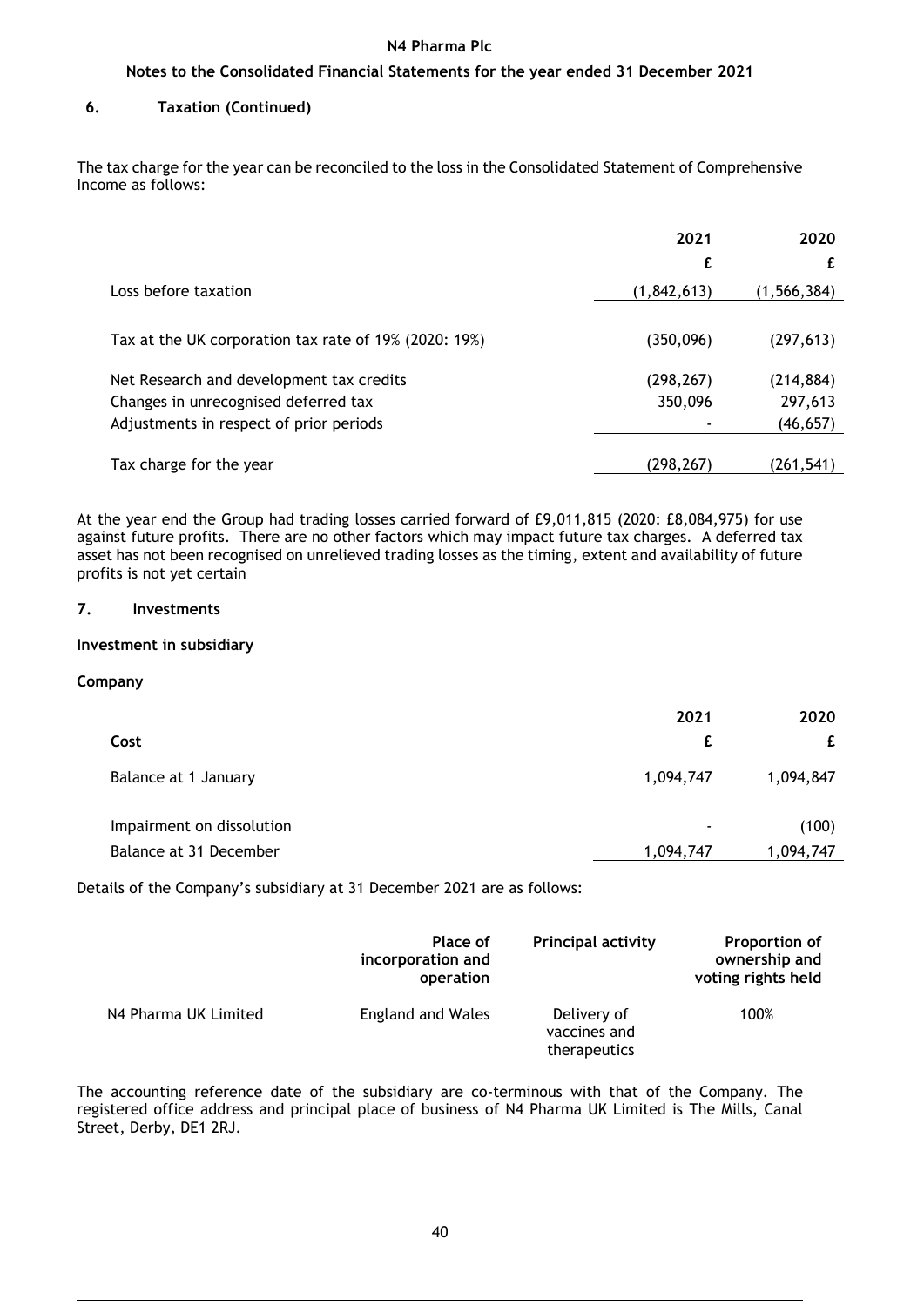## **Notes to the Consolidated Financial Statements for the year ended 31 December 2021**

## **8. Trade and other receivables**

|                            | Group<br>2021<br>£ | Group<br>2020<br>£ | Company<br>2021<br>£ | Company<br>2020<br>£ |
|----------------------------|--------------------|--------------------|----------------------|----------------------|
| Prepayments                | 7,013              | 16,009             | 6,514                | 15,320               |
| VAT due                    | 23,553             | 39,944             | 6,361                | 14,677               |
| R&D tax credits receivable | 513,151            | 214,884            |                      |                      |
| Interest receivable        | 677                |                    | 611,838              | 382,916              |
| Other debtors              | 13,965             |                    | 4,400                | 4,400                |
|                            | 558,359            | 270,837            | 629,113              | 417,313              |

Loan interest receivable relates to the intra-group loan disclosed in Note 14.

## **9. Trade and other payables**

|                | Group<br>2021<br>£ | Group<br>2020 | Company<br>2021 | Company<br>2020 |
|----------------|--------------------|---------------|-----------------|-----------------|
| Trade payables | 180,346            | 116,871       | 7,848           |                 |
| Other payables | 4.474              | 25,613        | 1.118           | 23,348          |
|                | 184,820            | 142,484       | 8,966           | 23,348          |

## **10. Share-based payments**

## **Options**

The Company has the ability to issue options to Directors to compensate them for services rendered and incentivise them to add value to the Group's longer-term share value. Equity settled share-based payments are measured at fair value at the date of grant. The fair value determined is charged to the Consolidated Statement of Comprehensive Income on a straight-line basis over the vesting period based on the Group's estimate of the number of shares that will vest.

The vesting period is defined as the period in which the options are unable to be exercised. The period commences on the date the options are issued. For the options to vest, the holder must remain an employee of the group throughout the vesting period. Once the vesting period is complete the options may be exercised on any date up to the lapse date.

Cancellations of equity instruments are treated as an acceleration of the vesting period and any outstanding charge is recognised in full immediately.

Fair value is measured using a Black Scholes pricing model. The key assumptions used in the model at the grant date were adjusted based on management's best estimate for the effects of non-transferability, exercise restrictions and behavioral considerations.

As at 31 December 2021, there were 7,046,513 (2020: 7,046,513) options in existence over ordinary shares of the Company. Options in existence during the current and/or previous financial year are as follows: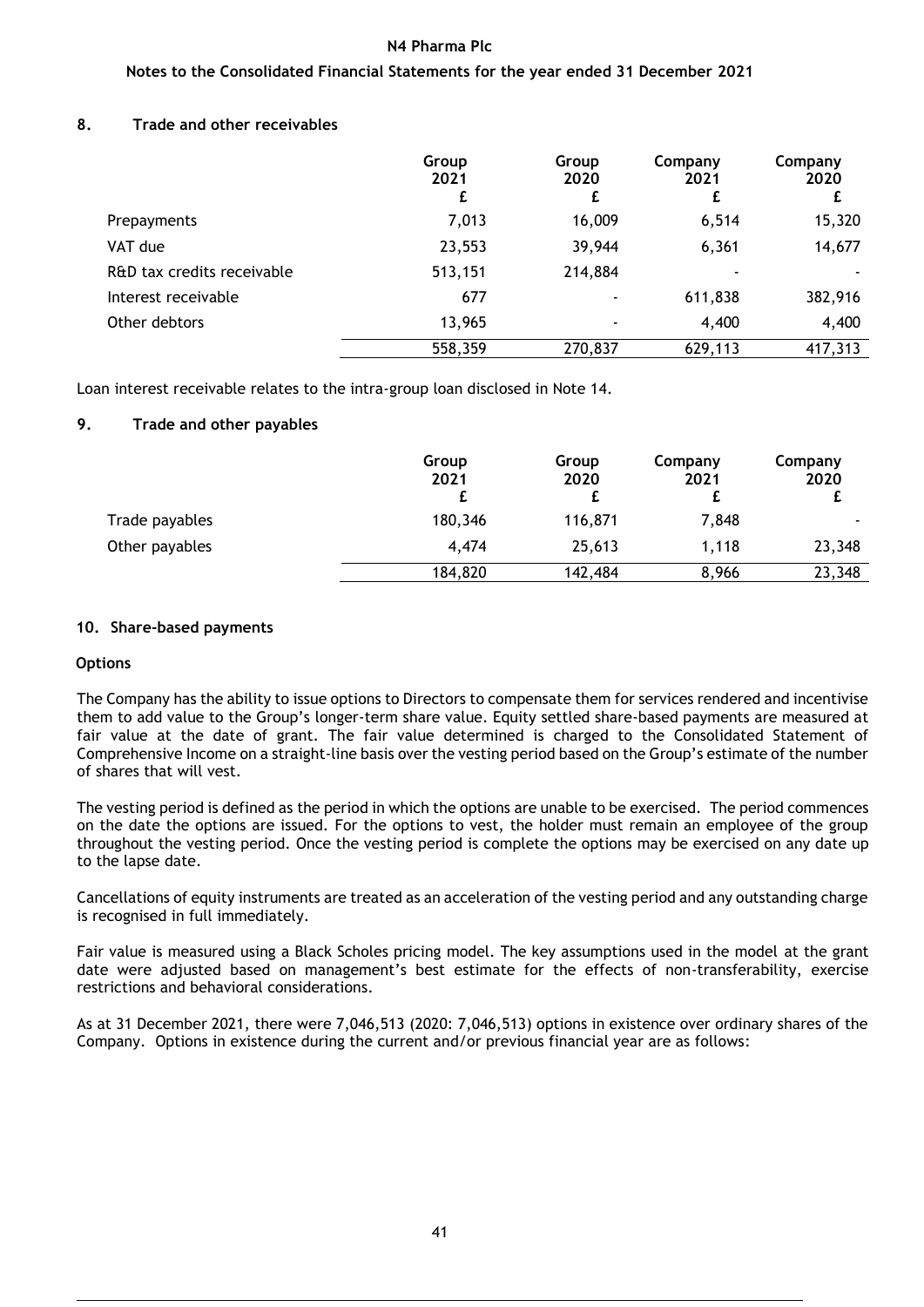## **Notes to the Consolidated Financial Statements for the year ended 31 December 2021**

# **10. Share-based payments (Continued)**

# **Options (Continued)**

| <b>Name</b>                 | Date of<br>Grant | Ordinary<br>shares<br>under<br>option | <b>Vesting</b><br>Date | <b>Expiry Date</b> | <b>Exercise</b><br>Price £ |
|-----------------------------|------------------|---------------------------------------|------------------------|--------------------|----------------------------|
| 2015 Options                |                  |                                       |                        |                    |                            |
| Gavin Burnell               | 14.10.15         | 1,351,210                             | 14.10.15               | 14.10.25           | 0.0280                     |
| Luke Cairns                 | 14.10.15         | 675,302                               | 14.10.15               | 14.10.25           | 0.0280                     |
| 2017 Options                |                  |                                       |                        |                    |                            |
| Luke Cairns                 | 03.05.17         | 717,143                               | 03.05.20               | 03.05.27           | 0.0700                     |
| David Templeton             | 03.05.17         | 717,143                               | 03.05.20               | 03.05.27           | 0.0700                     |
| Paul Titley                 | 03.05.17         | 717,143                               | 03.05.20               | 03.05.27           | 0.0700                     |
| 2019 Options                |                  |                                       |                        |                    |                            |
| John Chiplin<br>Christopher | 21.05.19         | 717,143                               | 21.05.22               | 21.05.29           | 0.0355                     |
| <b>Britten</b>              | 21.05.19         | 717,143                               | 21.05.22               | 21.05.29           | 0.0355                     |
| 2020 Options                |                  |                                       |                        |                    |                            |
| David Templeton             | 18.05.20         | 717,143                               | 18.05.23               | 18.05.30           | 0.0480                     |
| <b>Luke Cairns</b>          | 18.05.20         | 717,143                               | 18.05.23               | 18.05.30           | 0.0480                     |
| <b>Total options</b>        |                  | 7,046,513                             |                        |                    |                            |

The weighted average remaining contractual life of the share options outstanding as at 31 December 2021 was 5.93 years.

Share options outstanding:

| At 1 January 2020                                          | Number of<br>shares<br>7,679,370       |
|------------------------------------------------------------|----------------------------------------|
| Exercise of options<br>Lapse of options<br>Options granted | (1,350,000)<br>(717, 143)<br>1,434,286 |
| At 31 December 2020                                        | 7,046,513                              |
| Exercise of options<br>Lapse of options<br>Options granted |                                        |
| At 31 December 2021                                        | 7,046,513                              |

Each option entitles the holder to subscribe for one ordinary share in the Company. Options do not confer any voting rights on the holder.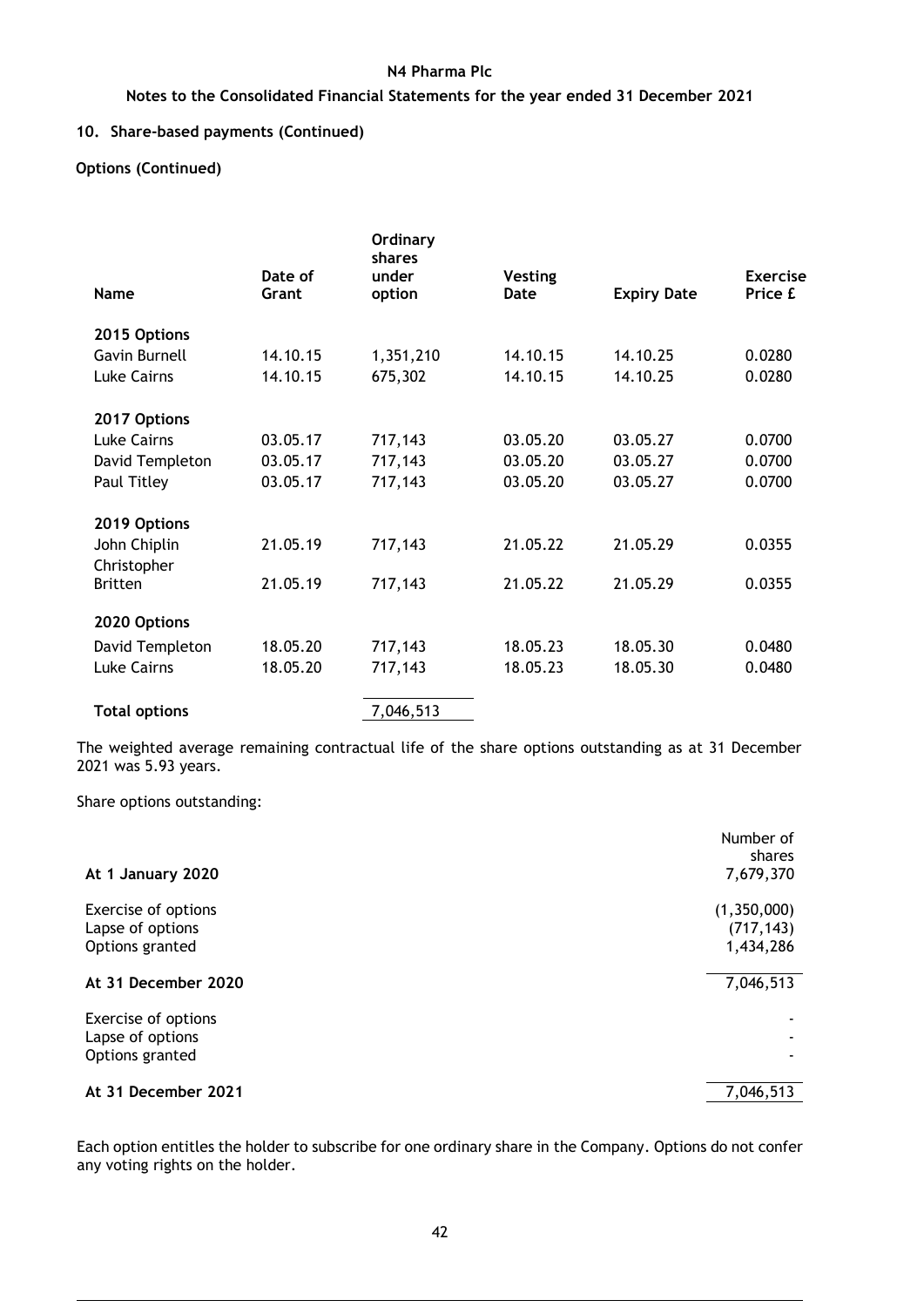## **Notes to the Consolidated Financial Statements for the year ended 31 December 2021**

## **10. Share-based payments (Continued)**

### **Options (Continued)**

An amount of £16,665 has been recognised in the Consolidated Statement of Comprehensive Income in relation to the share options (2020: £3,977).

The aggregate fair value of the share options in issue was £79,955 (2020 £63,290), with amounts recorded at each balance sheet date being as follows:

|              | 2021   | 2020   |
|--------------|--------|--------|
|              | £      | £      |
| 2015 Options | 18,492 | 18,493 |
| 2017 Options | 26,884 | 26,884 |
| 2019 Options | 19,861 | 12,270 |
| 2020 Options | 14,718 | 5,643  |
|              | 79,955 | 63,290 |

#### **11. Capital and reserves**

| Issued, allotted and fully paid                                    | 2021      | 2020      |
|--------------------------------------------------------------------|-----------|-----------|
|                                                                    |           |           |
| 181,080,349 Ordinary Shares of 0.4p each<br>(2020: 181,080,349)    | 724.321   | 724,321   |
| 137,674,431 Deferred Shares of 4p each (2020:<br>137,674,431)      | 5,506,977 | 5,506,977 |
| 279,176,540 Deferred Shares of 0.99p each<br>(2020: 279, 176, 540) | 2,763,848 | 2,763,848 |
|                                                                    | 8,995,146 | 8,995,146 |

All ordinary shares rank equally in all respects, including for dividends, shareholder attendance and voting rights at meetings, on a return of capital and in a winding-up.

Authorised ordinary shares at 31 December 2021 totalled 334,682,497 (2020:262,250,357).

The 137,674,431 deferred shares of 4p, have no right to dividends nor do the holders thereof have the right to receive notice of or to attend or vote at any general meeting of the Company. On a return of capital or on a winding up of the Company, the holders of the deferred shares shall only be entitled to receive the amount paid up on such shares after the holders of the ordinary shares have received their return on capital.

The 279,176,540 deferred shares of 0.99p shall be entitled to receive a special dividend, which is payable upon the repayment to the Company of any amount owed under certain loan agreements, after which the Company shall, in priority to any distribution to any other class of share, pay to the holders of the Special Deferred Shares an aggregate amount equal to the amount repaid pro rata according to the number of such shares paid up as to their nominal value held by each shareholder. They shall be entitled to no other distribution save for a special dividend and shall not be entitled to receive notice of or attend or vote at a general meeting of the Company. On a return of capital on a winding up of the Company, they shall only be entitled to receive the amount paid up on such shares up to a maximum of 0.9 pence per share after the holders of the Ordinary Shares and the Deferred Shares have received their return on capital.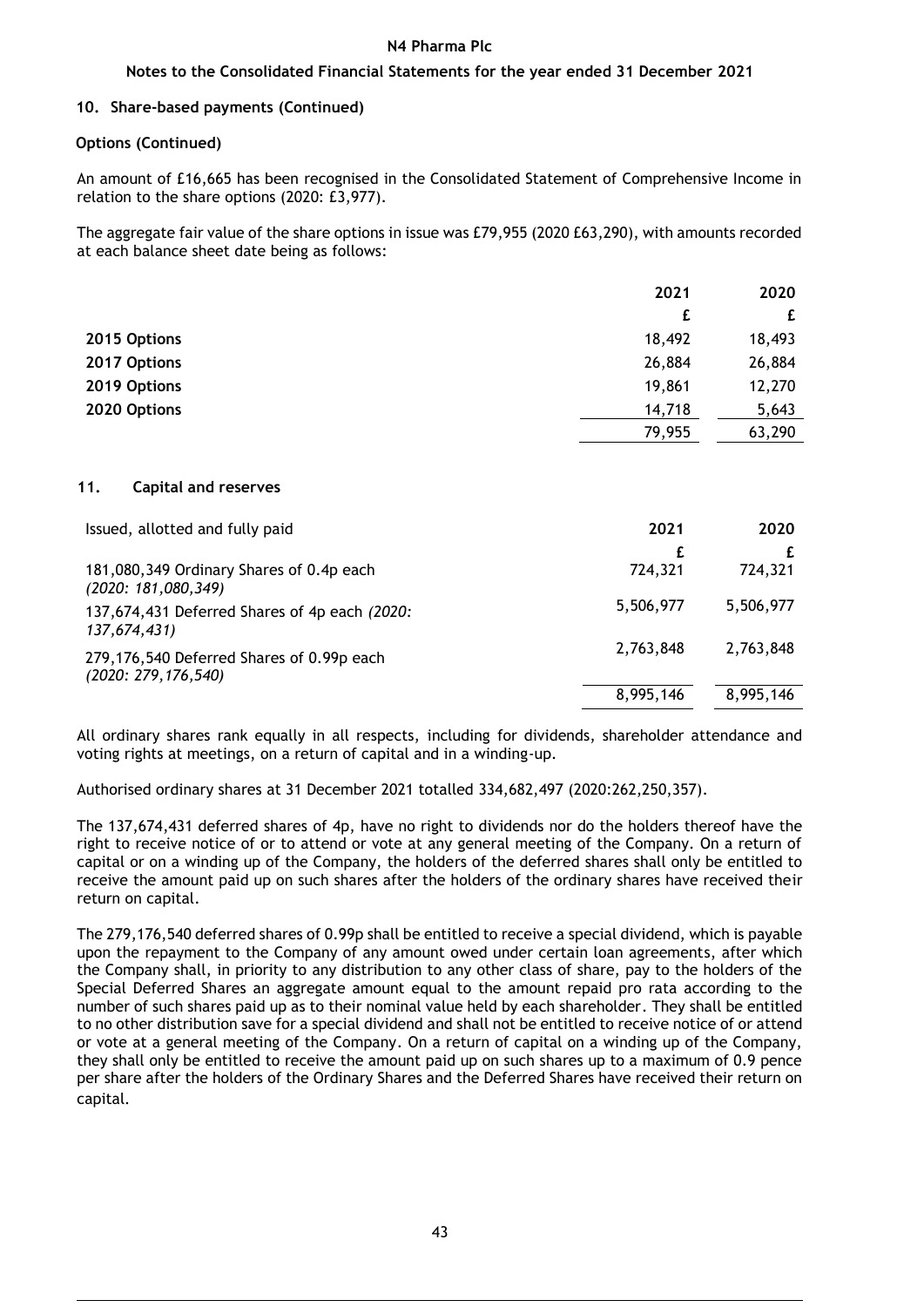## **Notes to the Consolidated Financial Statements for the year ended 31 December 2021**

## **11. Capital and reserves (Continued)**

### *Reserves*

The equity structure presented in the Consolidated Financial Statements reflects the equity structure of the Group, including the equity instruments issued as part of the Reverse Takeover transaction which occurred in 2017 and followed accounting treatment in accordance with IFRS 2.

The reverse acquisition reserve and the merger reserve are derived as part of the Reverse Takeover transaction and the balances within these reserves have had no movement since the point of the Reverse takeover in 2017.

#### *Share premium reserve*

The share premium reserve comprises the excess of consideration received over the par value of the shares issued, plus the nominal value of share capital at the date of redesignation at no par value.

### *Share option reserve*

The share option reserve comprises the fair value of warrants and options granted, less the fair value of lapsed and expired warrants and options.

### *Retained earnings*

Retained earnings comprises of accumulated results of the Group to date.

## **12. Earnings per share**

The calculation of basic loss per share at 31 December 2021 was based on the loss of £1,544,346 (2020: £1,304,843), and a weighted average number of ordinary shares outstanding of 181,080,349 (2020:136,303,141), calculated as follows:

|                                                  | 2021<br>£     | 2020<br>£     |
|--------------------------------------------------|---------------|---------------|
| Losses attributable to ordinary shareholders     | (1, 544, 346) | (1, 304, 843) |
| Weighted average number of ordinary shares       |               |               |
| Issued ordinary shares at 1 January              | 181,080,349   | 100,168,016   |
| Effect of shares issued during the year          |               | 36,135,125    |
| Weighted average number of shares at 31 December | 181,080,349   | 136,303,141   |

|                      | 2021 pence 2020 pence<br>per share | per share |
|----------------------|------------------------------------|-----------|
| Basic loss per share | (0.85)                             | (0.96)    |
|                      |                                    |           |

#### **Diluted loss per share**

Diluted earnings per share is calculated by adjusting the weighted average number of shares outstanding to assume conversion of all potential dilutive shares, namely share options. The calculation of diluted loss per share at 31 December 2021 was based on the loss of £1,544,346 (31 December 2020: £1,304,843), and a weighted average number of ordinary shares outstanding of 181,080,349 (2020: 136,303,141).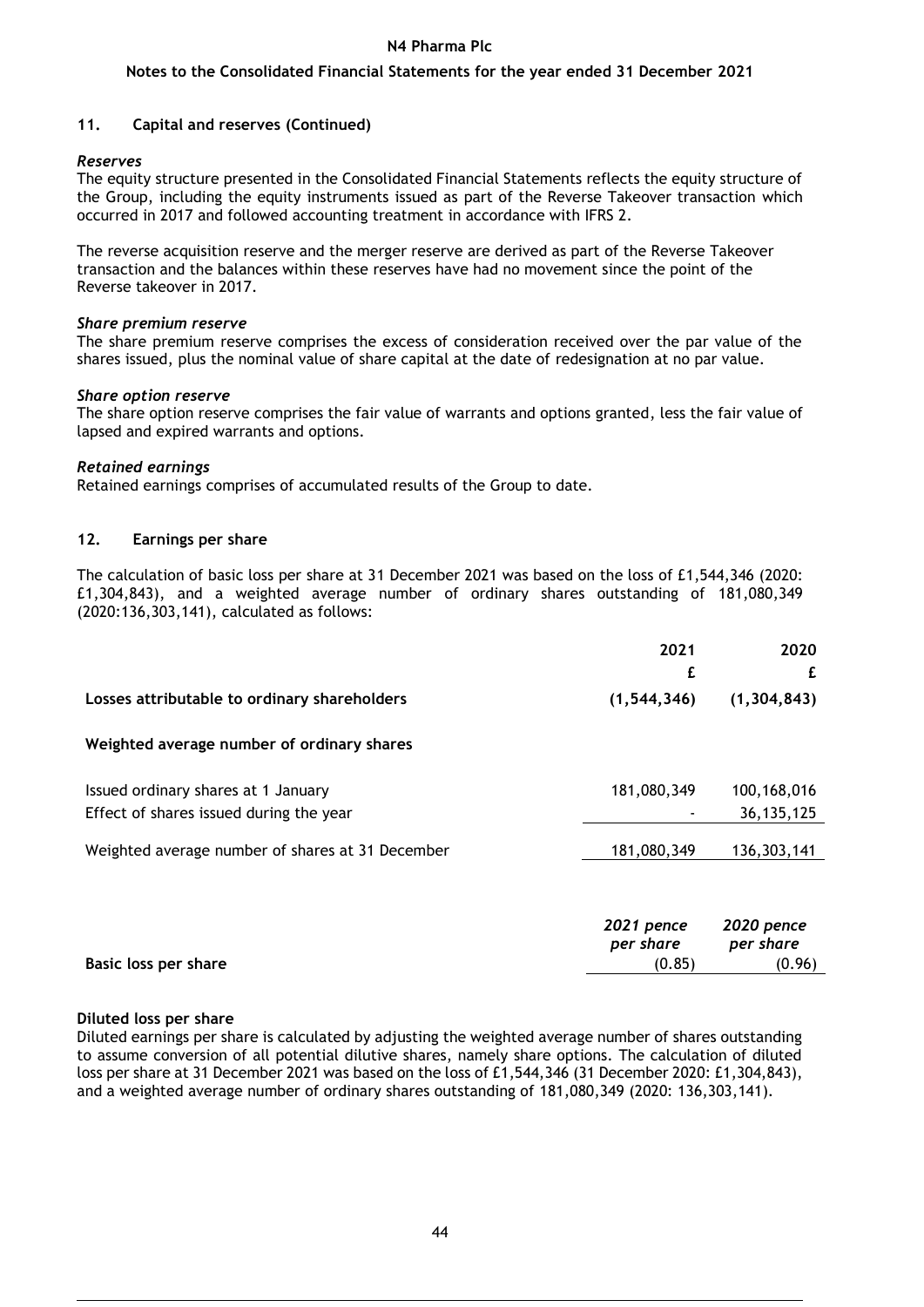# **Notes to the Consolidated Financial Statements for the year ended 31 December 2021**

## **12. Earnings per share (continued)**

**Diluted loss per share (continued)**

|                        | 2021 pence<br>per share | 2020 pence<br>per share |
|------------------------|-------------------------|-------------------------|
| Diluted loss per share | (0.85)                  | (0.96)                  |
|                        |                         |                         |

Management have reconsidered the effect of antidilutive potential shares on the weighted average number of shares used in the calculation of diluted EPS. Management have therefore restated the prior year disclosure in respect of diluted weighted average number of shares and diluted loss per share.

## **13. Risk management and analysis**

## *(a) Credit risk*

## *Financial risk management*

Credit risk is the risk of financial loss to the Group if a customer or counterparty to a financial instrument fails to meet its contractual obligations and arises principally from the Group's receivables and cash and cash equivalents. The carrying amount of cash, cash equivalents and term deposits represents the maximum credit exposure on those assets. The cash and cash equivalents are held with UK bank and financial institution counterparties which are rated at least A.

There is an intercompany debtor balance between the Company and N4 UK. The recoverability of this debtor is dependent on the future profitability of the entity. As N4 UK has sustained losses and the Statement of Financial position is in deficit it is currently not in a position to repay this amount and this therefore poses a credit risk to the Company, but not to the Group.

## *Exposure to credit risk*

The carrying amount of financial assets represents the maximum credit exposure. Therefore, the maximum exposure to credit risk at the reporting date of the Group was £2,342,383 (2020: £3,826,416), being the total of the carrying amount of financial assets, shown in the Consolidated Statement of Financial Position.

# *(b) Liquidity risk*

Liquidity risk is the risk that the Group will not be able to meet its financial obligations as they fall due. The following are the contractual maturities of financial liabilities, including estimated interest payments and excluding the impact of netting agreements.

| Group:                       |                         |                                |                          |                         |                    |
|------------------------------|-------------------------|--------------------------------|--------------------------|-------------------------|--------------------|
| <b>Financial liabilities</b> | Carrying<br>amount<br>£ | Contractual<br>cash flows      | 6 months or<br>less<br>£ | $6 - 12$<br>months<br>£ | $1 - 2$ years<br>£ |
| 31 December 2021             |                         |                                |                          |                         |                    |
| Trade and other payables     | 184,820                 | 184,820                        | 184,820                  |                         |                    |
| 31 December 2020             |                         |                                |                          |                         |                    |
| Trade and other payables     | 142,484                 | 142,484                        | 142,484                  |                         |                    |
| Company:                     |                         |                                |                          |                         |                    |
| <b>Financial liabilities</b> | Carrying<br>amount<br>£ | Contractual<br>cash flows<br>£ | 6 months or<br>less<br>£ | $6 - 12$<br>months<br>£ | 1 -2 years<br>£    |
| 31 December 2021             |                         |                                |                          |                         |                    |
| Trade and other payables     | 8,966                   | 8,966                          | 8,966                    |                         |                    |
| 31 December 2020             |                         |                                |                          |                         |                    |
| Trade and other payables     | 23,348                  | 23,348                         | 23,348                   |                         |                    |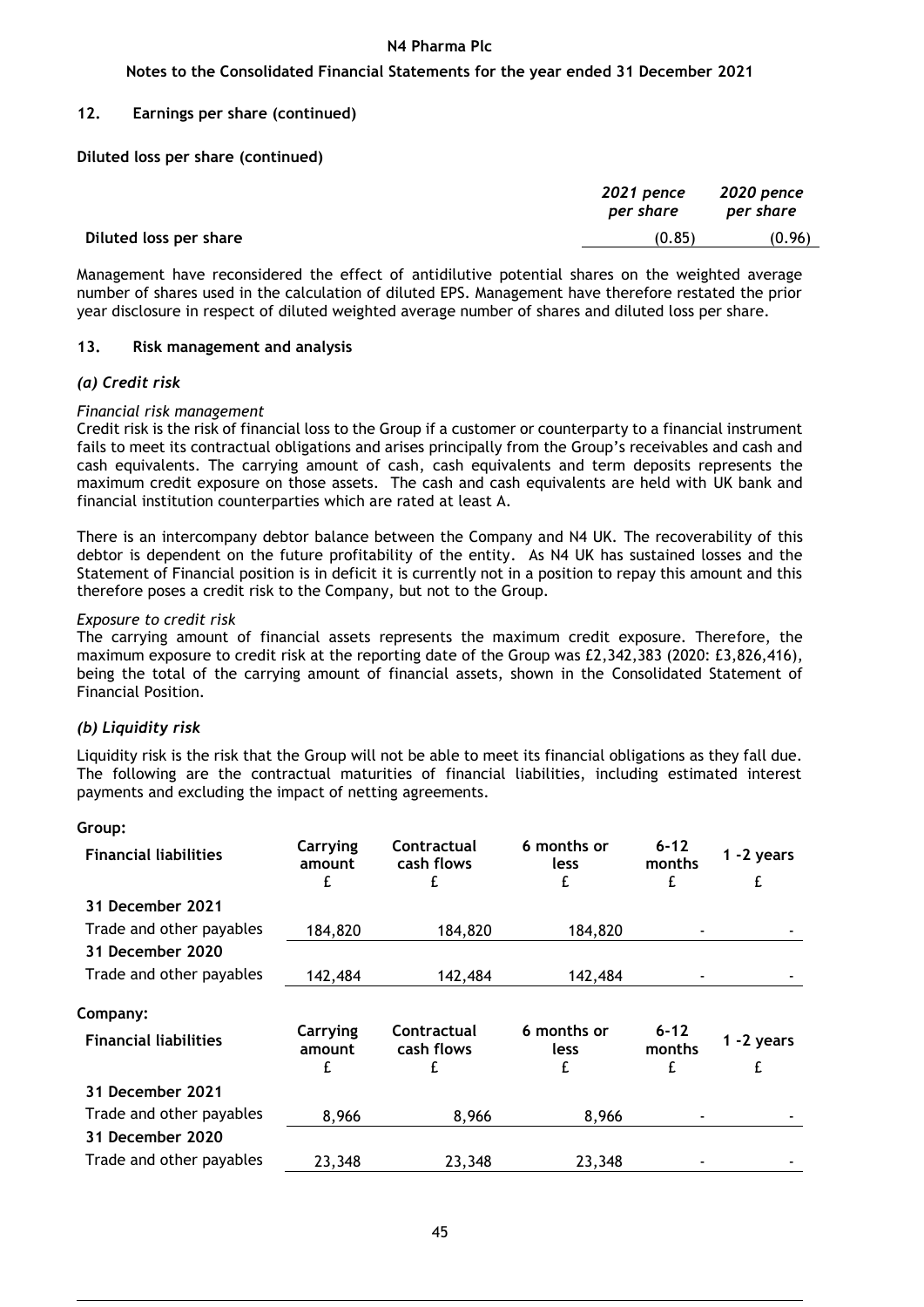## **Notes to the Consolidated Financial Statements for the year ended 31 December 2021**

### **13. Risk management and analysis (Continued)**

## *(c) Currency risk*

The Group does not have significant exposure to foreign currency risk at present. The Group does not have any monetary financial instruments which are held in a currency that differs from that entity's functional currency.

### *(d) Interest rate risk*

### *Profile*

At the reporting date the interest rate profile of interest-bearing financial instruments was:

|                           | Carrying amount        |           |  |
|---------------------------|------------------------|-----------|--|
| Group:                    | 2021<br>£              | 2020<br>£ |  |
| Variable rate instruments |                        |           |  |
| Cash and cash equivalents | 1,784,024<br>3,555,579 |           |  |
|                           | Carrying amount        |           |  |
| Company:                  | 2021                   | 2020      |  |
|                           | £                      | £         |  |
| Variable rate instruments |                        |           |  |

Cash and cash equivalents and cash equivalents and cash equivalents and cash equivalents and cash equivalents and  $1,538,615$  and  $3,411,817$ 

#### *Cash flow sensitivity analysis for variable rate instruments*

The Group's interest-bearing assets at the reporting date were invested with financial institutions in the United Kingdom with a S&P rating of A2 and comprised solely of bank accounts.

A change in interest rates would have increased/(decreased) profit or loss by the amounts shown below. This analysis assumes that all other variables remain constant. This analysis is performed on the same basis for 2020.

| Group:                    | 2021<br><b>Profit or loss</b> |                               | 2020<br><b>Profit or loss</b> |                               |
|---------------------------|-------------------------------|-------------------------------|-------------------------------|-------------------------------|
|                           | 100 <sub>bp</sub><br>increase | 100 <sub>bp</sub><br>decrease | 100 <sub>bp</sub><br>increase | 100 <sub>bp</sub><br>decrease |
| Variable rate instruments | 17,840                        | (17, 840)                     | 35,555                        | (35, 555)                     |
| Company:                  | 2021                          |                               | 2020                          |                               |
|                           | <b>Profit or loss</b>         |                               | <b>Profit or loss</b>         |                               |
|                           | 100 <sub>bp</sub><br>increase | 100 <sub>bp</sub><br>decrease | 100 <sub>bp</sub>             | 100 bp                        |
| Variable rate instruments | 15,386                        | (15, 386)                     | increase<br>34,118            | decrease<br>(34, 118)         |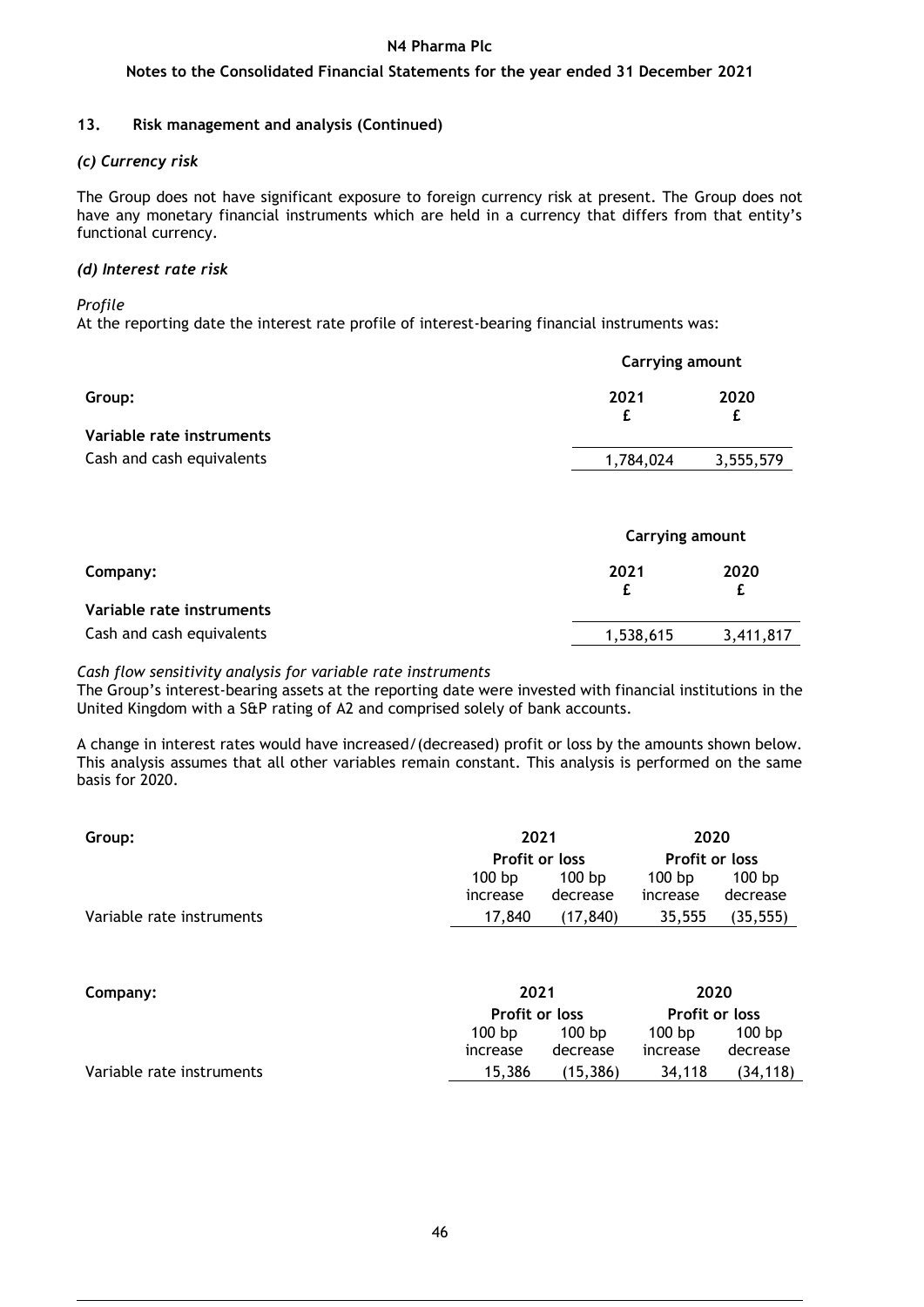## **Notes to the Consolidated Financial Statements for the year ended 31 December 2021**

## **14. Related parties**

### *Key management personnel*

The below remuneration relates to key management personnel, there are no key management personnel employed by the Group in addition to the Directors.

|                              | 2021    | 2020    |
|------------------------------|---------|---------|
|                              |         |         |
| Short-term employee benefits | 224,518 | 225,357 |
| Share based payments         | 16,665  | 3.977   |
|                              | 241,183 | 229,334 |

## *Directors' remuneration and interests*

The below remuneration relates to the Directors of the Group.

| 2021                                        | Remuneration           |                         |               | <b>Interests</b>         |                |
|---------------------------------------------|------------------------|-------------------------|---------------|--------------------------|----------------|
| <b>Director</b>                             | Cash-based<br>payments | Share-based<br>payments | <b>Totals</b> | <b>Shares</b>            | <b>Options</b> |
|                                             | £                      | £                       | £             | No.                      | No.            |
| Nigel Theobald (Chief<br>Executive Officer) | 75,000                 | ٠                       | 75,000        | 16,981,319               |                |
| David Templeton                             | 45,000                 | 4,538                   | 49,538        | $\overline{\phantom{a}}$ | 1,434,286      |
| Luke Cairns                                 | 40,000                 | 4,537                   | 44,537        | 142,857                  | 2,109,588      |
| Christopher Britten                         | 24,000                 | 3,795                   | 27,795        | ٠                        | 717,143        |
| John Chiplin                                | 24,000                 | 3,795                   | 27,795        | ٠                        | 717,143        |
|                                             | 208,000                | 16,665                  | 224,665       | 17, 124, 176             | 4,978,160      |

| 2020                                        | Remuneration           |                         |               | <b>Interests</b> |                |
|---------------------------------------------|------------------------|-------------------------|---------------|------------------|----------------|
| <b>Director</b>                             | Cash-based<br>payments | Share-based<br>payments | <b>Totals</b> | <b>Shares</b>    | <b>Options</b> |
|                                             | £                      | £                       | £             | No.              | No.            |
| Nigel Theobald (Chief<br>Executive Officer) | 71,538                 | ٠                       | 71,538        | 16,981,319       |                |
| David Templeton                             | 41,538                 | 3,836                   | 45,374        | $\blacksquare$   | 1,434,286      |
| Luke Cairns                                 | 32,000                 | 3,836                   | 35,836        | 142,857          | 2,109,588      |
| Christopher Britten                         | 24,000                 | 3,806                   | 27,806        | ٠                | 717,143        |
| John Chiplin                                | 24,000                 | 3,806                   | 27,806        | ۰                | 717,143        |
|                                             | 193,076                | 15,284                  | 208,360       | 17, 124, 176     | 4,978,160      |

No contributions are paid by the Group to a pension scheme on behalf of the Directors.

Nigel Theobald is the Group's highest paid director (2020: Nigel Theobald). His remuneration in each year is disclosed above.

N4 Pharma PLC has a loan receivable from N4 Pharma UK Limited at 31 December 2021 of £5,259,000 (2020: £3,659,000). It is repayable in December 2025, accrues interest at a rate of 5% and is unsecured.

There are no further related parties identified. There is no ultimate controlling party of the Company or Group.